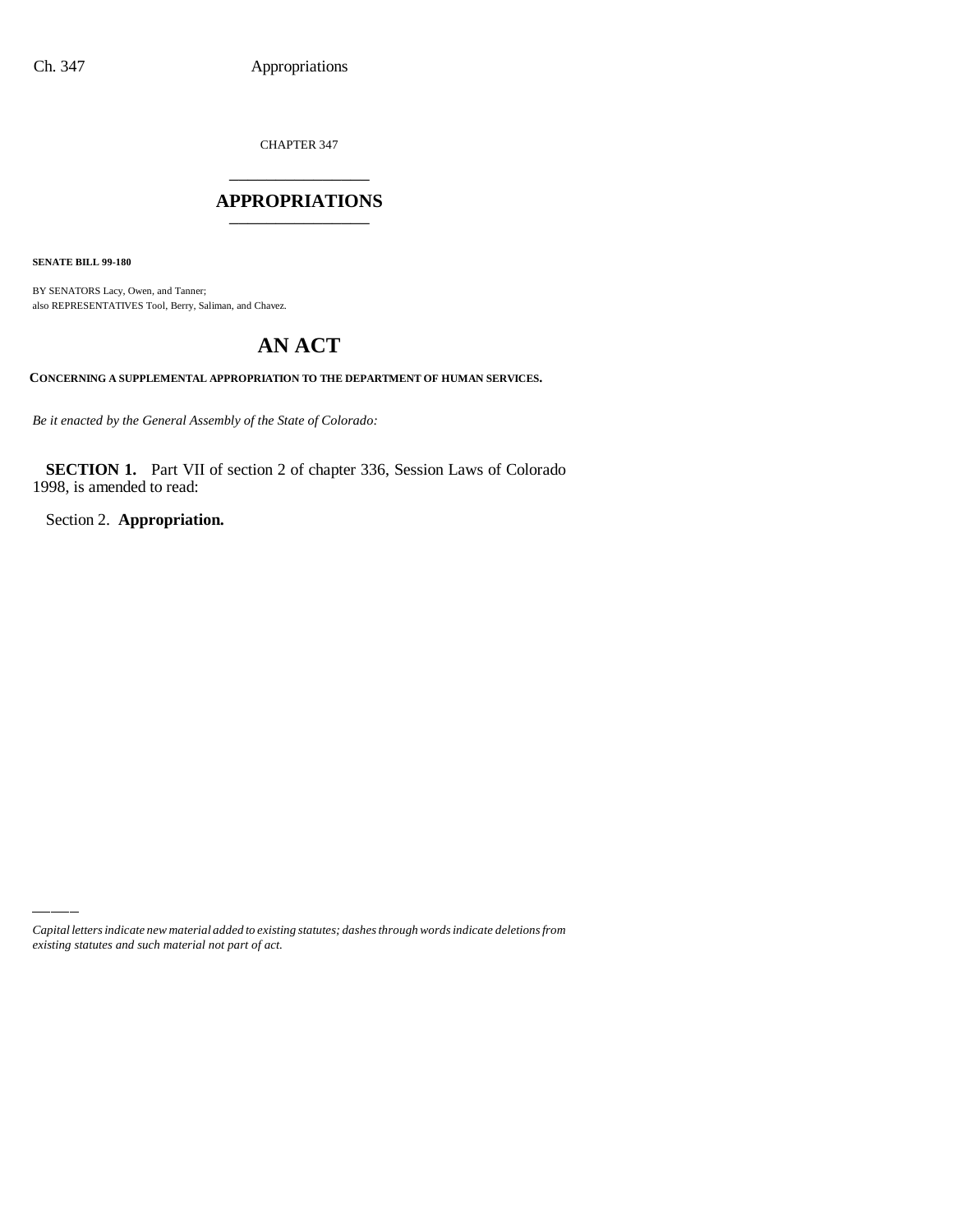|                 |              |                | <b>APPROPRIATION FROM</b> |              |               |              |  |
|-----------------|--------------|----------------|---------------------------|--------------|---------------|--------------|--|
|                 |              |                | <b>GENERAL</b>            |              | CASH          |              |  |
| ITEM &          |              | <b>GENERAL</b> | <b>FUND</b>               | <b>CASH</b>  | <b>FUNDS</b>  | FEDERAL.     |  |
| <b>SUBTOTAL</b> | <b>TOTAL</b> | <b>FUND</b>    | <b>EXEMPT</b>             | <b>FUNDS</b> | <b>EXEMPT</b> | <b>FUNDS</b> |  |
|                 |              |                |                           |              |               |              |  |

### **PART VII DEPARTMENT OF HUMAN SERVICES**

| (1) EXECUTIVE DIRECTOR'S OFFICE <sup>60</sup> |                       |  |  |  |  |  |
|-----------------------------------------------|-----------------------|--|--|--|--|--|
| Personal Services <sup>61</sup>               | <del>13.205.927</del> |  |  |  |  |  |
|                                               | 13.204.778            |  |  |  |  |  |
|                                               | $(219.7$ FTE)         |  |  |  |  |  |
| Health, Life, and Dental                      | 9.553.629             |  |  |  |  |  |
| <b>Short-term Disability</b>                  | 368,552               |  |  |  |  |  |
| Salary Survey, Anniversary                    |                       |  |  |  |  |  |
| Increases, and Shift                          |                       |  |  |  |  |  |
| Differential                                  | 11.509.140            |  |  |  |  |  |
| Workers' Compensation                         | 4,833,000             |  |  |  |  |  |
| Operating Expenses <sup>61</sup>              | <del>1.366.109</del>  |  |  |  |  |  |
|                                               | 1.348.247             |  |  |  |  |  |
| Legal Services for 20,104.3                   |                       |  |  |  |  |  |
| hours                                         | 988.696               |  |  |  |  |  |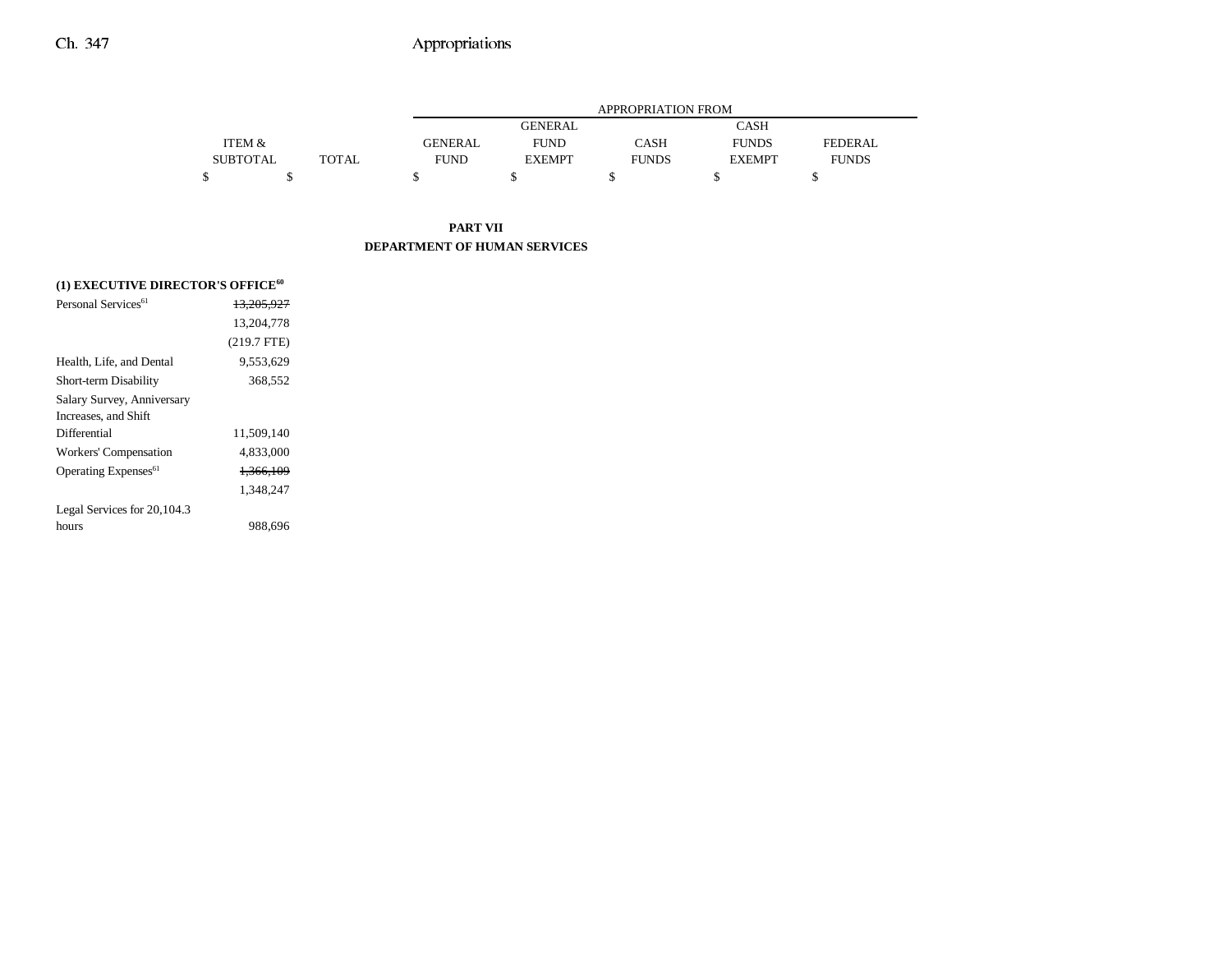| Administrative Law Judge                |                |            |               |                        |                        |                     |
|-----------------------------------------|----------------|------------|---------------|------------------------|------------------------|---------------------|
| Services for 9,062.4 9,062              |                |            |               |                        |                        |                     |
| hours                                   | 774,835        |            |               |                        |                        |                     |
|                                         | 808,712        |            |               |                        |                        |                     |
| Payment to Risk Management              |                |            |               |                        |                        |                     |
| and Property Funds                      | 727,580        |            |               |                        |                        |                     |
|                                         | 599,900        |            |               |                        |                        |                     |
| <b>Staff Training</b>                   | 99,512         |            |               |                        |                        |                     |
| Injury Prevention Program <sup>62</sup> | 218,730        |            |               |                        |                        |                     |
| Workers' Compensation                   |                |            |               |                        |                        |                     |
| Self-Insurance Program                  | 380,990        |            |               |                        |                        |                     |
| Juvenile Parole Board                   | 157,433        |            |               |                        |                        |                     |
|                                         | $(2.5$ FTE $)$ |            |               |                        |                        |                     |
| DD Council                              | 789,176        |            |               |                        |                        |                     |
|                                         | $(6.0$ FTE)    |            |               |                        |                        |                     |
| Western Slope Military                  |                |            |               |                        |                        |                     |
| Veteran's Cemetery Fund                 | 115,000        |            |               |                        |                        |                     |
| Women in the Military                   |                |            |               |                        |                        |                     |
| Memorial Fund                           | 26,000         |            |               |                        |                        |                     |
|                                         |                | 45,114,309 | 25,680,011(M) | $636,981$ <sup>*</sup> | 9,992,723 <sup>b</sup> | 8,804,594°          |
|                                         |                | 45,001,495 | 25,681,086(M) | $611,533^a$            |                        | $8,716,153^{\circ}$ |

<sup>a</sup> Of this amount, it is estimated that \$404,937 shall be from patient cash collected by the Mental Health Institutes, and \$232,044 \$206,596 shall be from various sources of cash funds.

<sup>b</sup> Of this amount, it is estimated that \$8,708,766(T) shall be from Medicaid funds appropriated to the Department of Health Care Policy and Financing, \$625,270 shall be from patient cash collected by the Mental Health Institutes, \$21,000(T) shall be from moneys in the Conferences and Training Fund, \$5,859(T) shall be from federal community housing funds to cover departmental indirect costs, and \$631,828 shall be from various sources of exempt cash funds.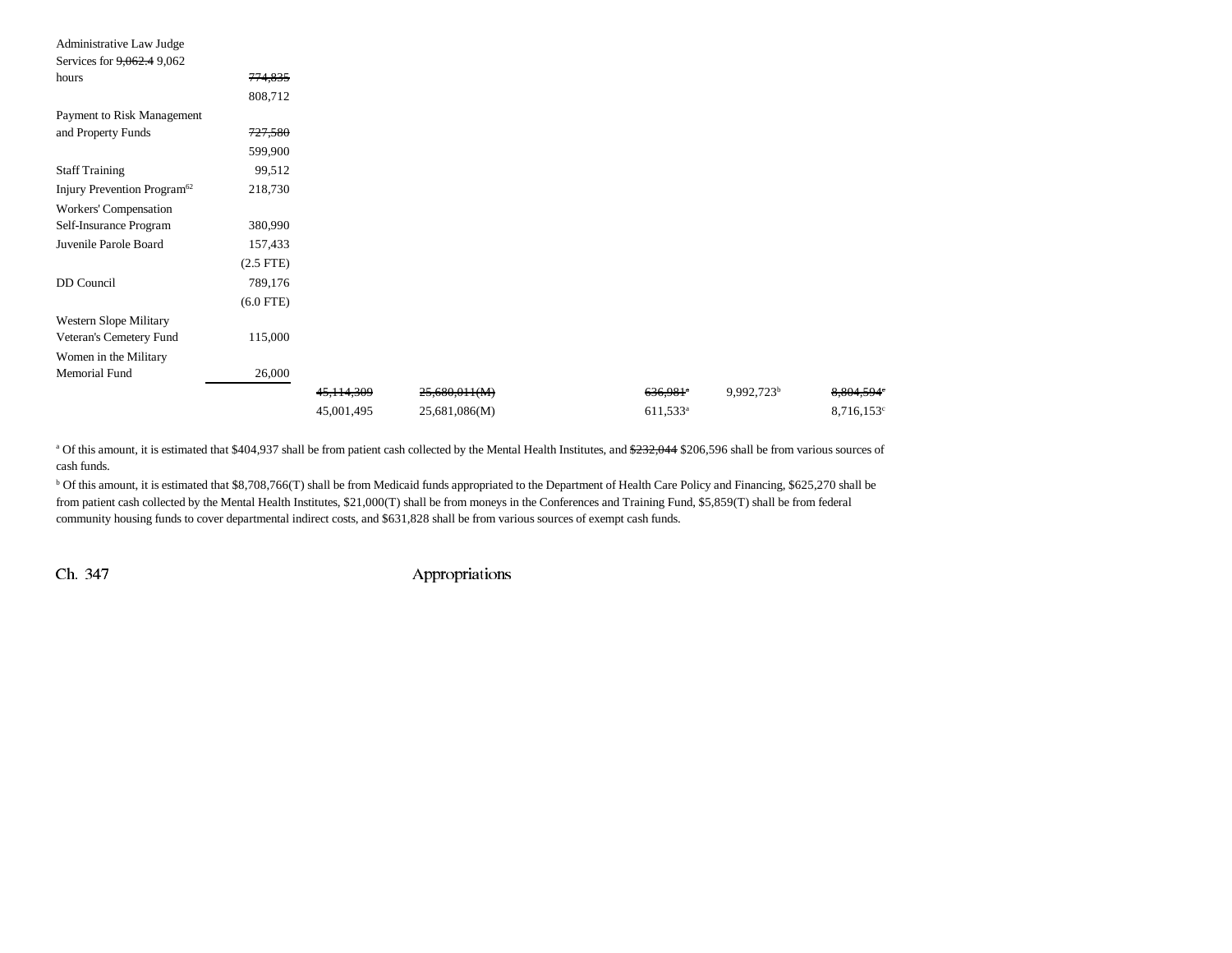|                 |       | APPROPRIATION FROM |               |              |               |              |
|-----------------|-------|--------------------|---------------|--------------|---------------|--------------|
|                 |       |                    | GENERAL       |              | CASH          |              |
| ITEM &          |       | <b>GENERAL</b>     | <b>FUND</b>   | CASH         | <b>FUNDS</b>  | FEDERAL      |
| <b>SUBTOTAL</b> | TOTAL | <b>FUND</b>        | <b>EXEMPT</b> | <b>FUNDS</b> | <b>EXEMPT</b> | <b>FUNDS</b> |
| \$              |       |                    |               |              |               |              |

<sup>c</sup> Of this amount, it is estimated that \$4,191,255 shall be from federal indirect cost recoveries, \$1,671,011 shall be from the Temporary Assistance to Needy Families Block Grant, \$1,130,953 shall be from Section 110 vocational rehabilitation funds, \$181,944 shall be from the Substance Abuse Prevention and Treatment Block Grant, and \$1,629,431 \$1,540,990 shall be from various sources of federal funds.

#### **(2) OFFICE OF INFORMATION TECHNOLOGY SERVICES63**

| <b>Personal Services</b>         | 3.333.031    |  |
|----------------------------------|--------------|--|
|                                  | $(57.7$ FTE) |  |
| <b>Operating Expenses</b>        | 364,747      |  |
|                                  | 348,777      |  |
| Purchase of Services from        |              |  |
| Computer Center                  | 4.183,204    |  |
| <b>Telecommunication Systems</b> |              |  |
| <b>Lease Payments</b>            | 243,326      |  |
| Microcomputer Lease              |              |  |
| Payments                         | 749,321      |  |
|                                  | 830.314      |  |
| Health Information               |              |  |
| <b>Management System</b>         | 234.667      |  |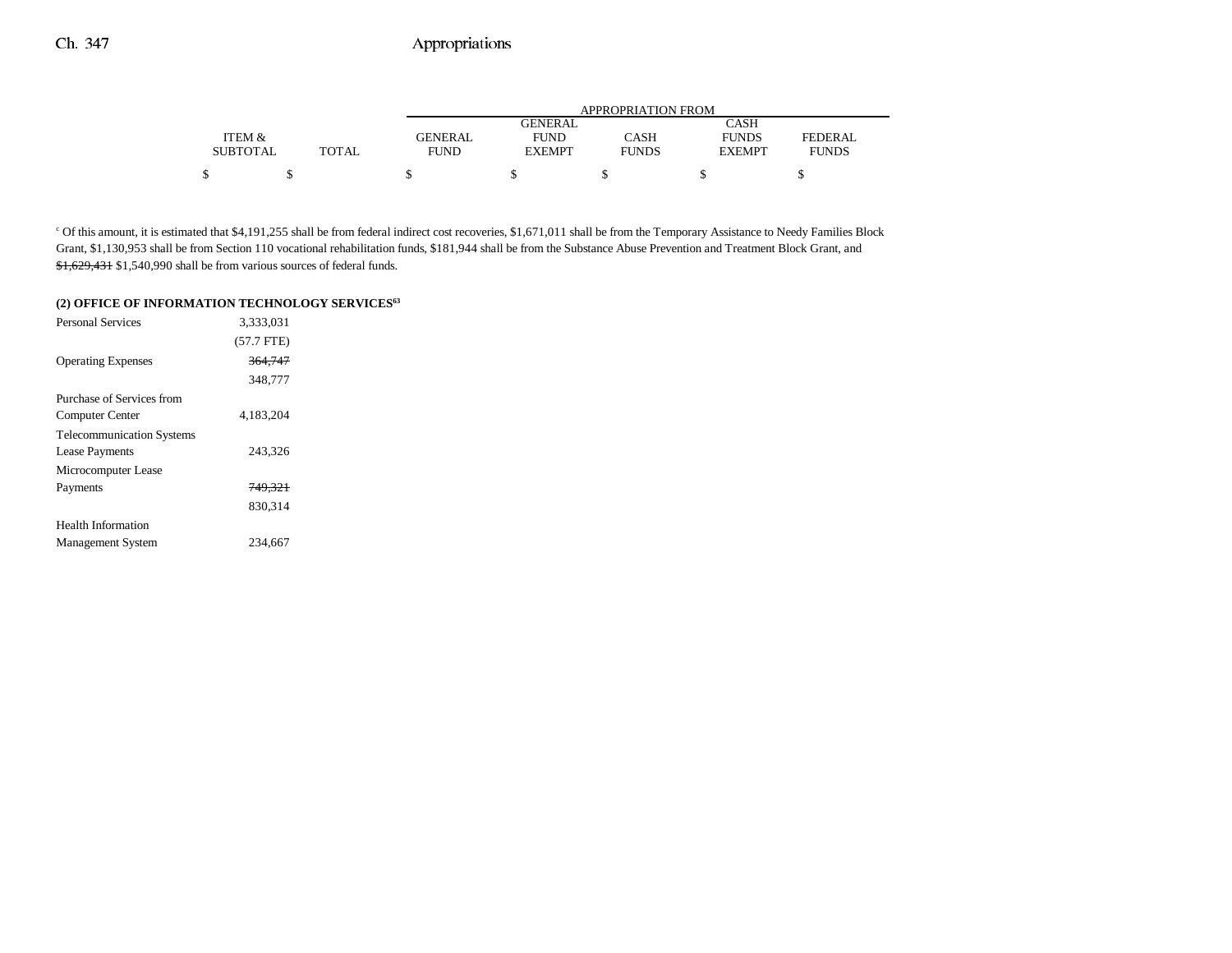| <b>Client-Oriented Information</b> |              |            |               |                       |                        |                         |
|------------------------------------|--------------|------------|---------------|-----------------------|------------------------|-------------------------|
| Network                            | 1,752,994    |            |               |                       |                        |                         |
|                                    | 1,747,594    |            |               |                       |                        |                         |
|                                    | $(24.0$ FTE) |            |               |                       |                        |                         |
| National Aging Program             |              |            |               |                       |                        |                         |
| <b>Information System</b>          | 91,184       |            |               |                       |                        |                         |
| Year 2000 Projects <sup>64</sup>   | 2,744,806    |            |               |                       |                        |                         |
|                                    | 5,608,633    |            |               |                       |                        |                         |
| Colorado Benefits                  |              |            |               |                       |                        |                         |
| Management System                  | 1,218,516    |            |               |                       |                        |                         |
|                                    | $(12.0$ FTE) |            |               |                       |                        |                         |
| Children, Youth and Families       |              |            |               |                       |                        |                         |
| <b>Automation Project</b>          | 12,365,297   |            |               |                       |                        |                         |
|                                    | 17,926,011   |            |               |                       |                        |                         |
|                                    | $(5.0$ FTE)  |            |               |                       |                        |                         |
| Client Index Project               | 170,910      |            |               |                       |                        |                         |
| County Financial                   |              |            |               |                       |                        |                         |
| Management System <sup>65</sup>    | 3,020,629    |            |               |                       |                        |                         |
|                                    | 3,706,326    |            |               |                       |                        |                         |
|                                    |              | 30,472,632 | 8,836,212(M)  | $52,326$ <sup>*</sup> | 7,644,711 <sup>b</sup> | 13,939,383 <sup>e</sup> |
|                                    |              | 39,642,493 | 10,861,331(M) | $137,550^{\circ}$     | 9,857,044 <sup>b</sup> | 18,786,568°             |

a This amount shall be from various sources of cash funds.

<sup>b</sup> Of this amount, it is estimated that \$6,967,775 \$9,034,023 shall be from reserves in the Family Issues Cash Fund pursuant to Section 26-5.3-106(1.5), C.R.S., \$632,346(T) \$778,431(T) shall be from the Department of Health Care Policy and Financing, including \$464,452 \$610,537 from Medicaid cash funds, and \$44,590 shall be from patient cash collected by the Mental Health Institutes.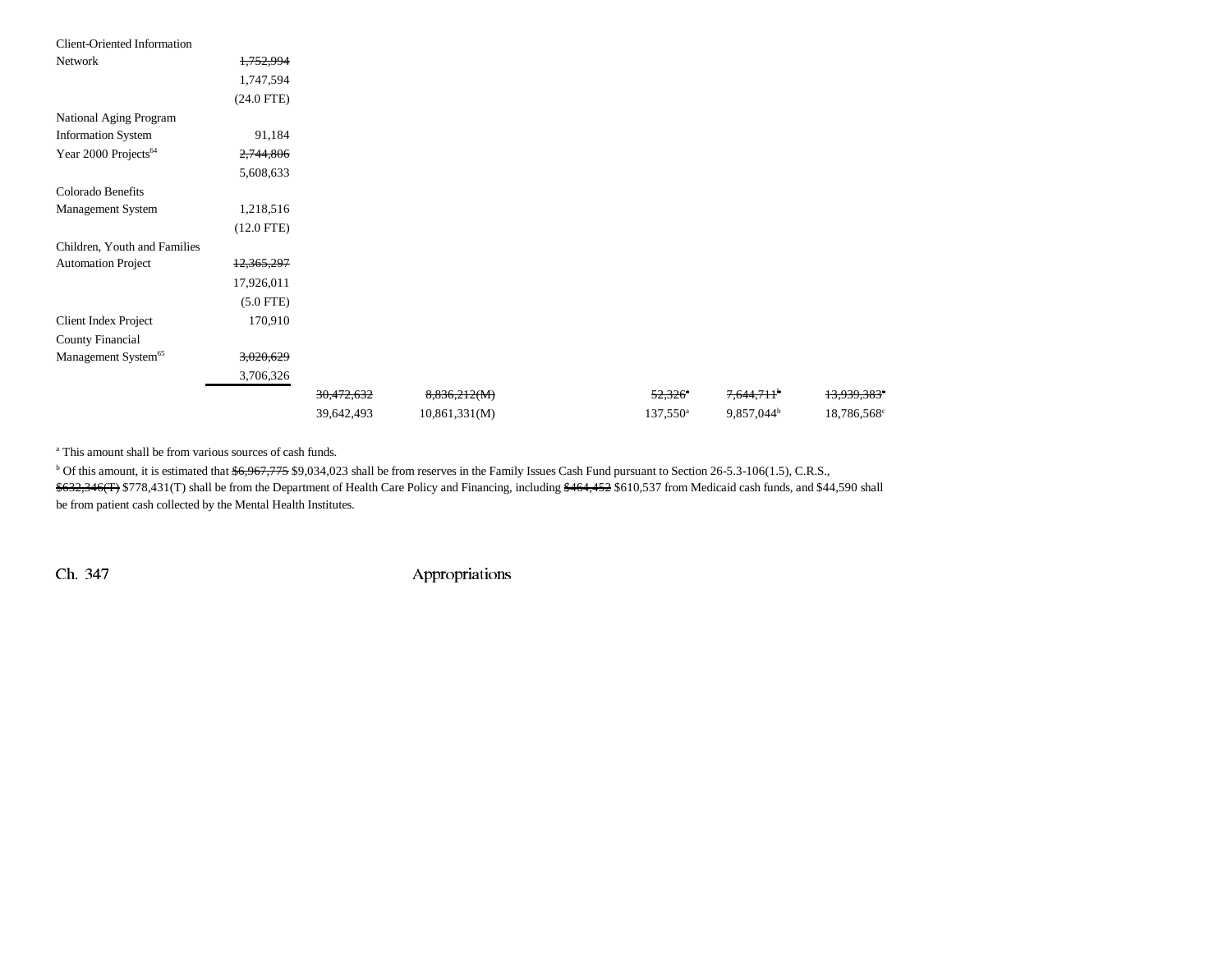|                 |              |                | APPROPRIATION FROM |              |               |                |  |  |
|-----------------|--------------|----------------|--------------------|--------------|---------------|----------------|--|--|
|                 |              |                | GENERAL            |              | CASH          |                |  |  |
| ITEM &          |              | <b>GENERAL</b> | <b>FUND</b>        | CASH         | <b>FUNDS</b>  | <b>FEDERAL</b> |  |  |
| <b>SUBTOTAL</b> | <b>TOTAL</b> | <b>FUND</b>    | <b>EXEMPT</b>      | <b>FUNDS</b> | <b>EXEMPT</b> | <b>FUNDS</b>   |  |  |
|                 |              |                |                    |              |               |                |  |  |
|                 |              |                |                    |              |               |                |  |  |

<sup>c</sup> Of this amount, it is estimated that  $$6,096,081$  \$7,670,147 shall be from the Temporary Assistance to Needy Families Block Grant, \$35,460 \$37,001 shall be from the Substance Abuse Prevention and Treatment Block Grant, and \$7,807,842 \$11,079,420 shall be from various sources of federal funds.

#### **(3) OFFICE OF OPERATIONS**

| <b>Personal Services</b>            | 19,952,360         |            |               |                        |                           |            |
|-------------------------------------|--------------------|------------|---------------|------------------------|---------------------------|------------|
|                                     | $(521.9$ FTE)      |            |               |                        |                           |            |
| <b>Operating Expenses</b>           | 2,147,493          |            |               |                        |                           |            |
|                                     | 2,132,704          |            |               |                        |                           |            |
| Vehicle Lease Payments              | 1,597,909          |            |               |                        |                           |            |
| <b>Leased Space</b>                 | 2,718,251          |            |               |                        |                           |            |
| Capitol Complex Leased              |                    |            |               |                        |                           |            |
| Space                               | <del>535,683</del> |            |               |                        |                           |            |
|                                     | 474,497            |            |               |                        |                           |            |
| Utilities <sup>66</sup>             | 4,252,791          |            |               |                        |                           |            |
| <b>Buildings and Grounds Rental</b> | 769,446            |            |               |                        |                           |            |
|                                     | $(6.5$ FTE $)$     |            |               |                        |                           |            |
| State Garage Fund                   | 543,908            |            |               |                        |                           |            |
|                                     | $(2.1$ FTE)        |            |               |                        |                           |            |
|                                     |                    | 32,517,841 | 17,312,903(M) | $665,160$ <sup>*</sup> | $11,632,115$ <sup>*</sup> | 2,907,663° |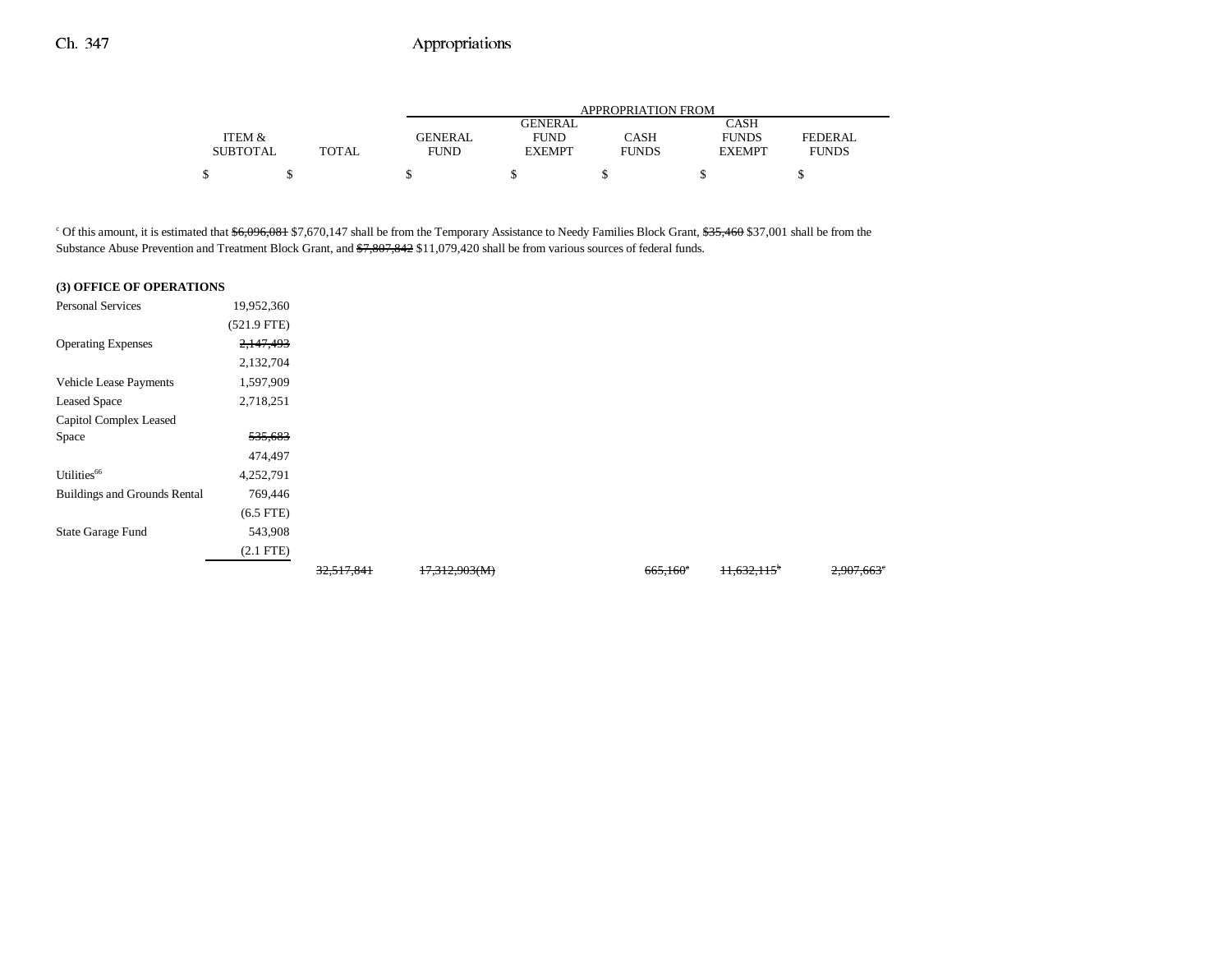$32,441,866$   $17,267,905(M)$   $3,580,779$   $8,716,193$ <sup>b</sup>  $2,876,989$ <sup>c</sup>

<sup>a</sup> Of this amount, it is estimated that  $\frac{410,366}{93,325,985}$  shall be from patient cash collected by the Mental Health Institutes, (INCLUDING \$2,915,619 FROM REVENUE EARNED FROM MENTAL HEALTH COMMUNITY CAPITATION), \$224,741 shall be from the Buildings and Grounds Fund, and \$30,053 shall be from various sources of cash funds.

 $b$  Of this amount, it is estimated that  $\frac{65}{5}$ 59,398(T) \$5,599,095(T) shall be from Medicaid funds appropriated to the Department of Health Care Policy and Financing; \$4,160,749 \$1,245,130 shall be from patient cash collected by the Mental Health Institutes, including \$2,915,619(T) from revenue earned from Mental Health Community Capitation; INSTITUTES; \$609,593(T) shall be from the Department of Corrections; \$544,705 shall be from reserves in the Buildings and Grounds Fund; \$543,908(T) shall be from moneys in the State Garage Fund collected from other state agencies; and, \$173,762 shall be from various sources of exempt cash funds.

c Of this amount, it is estimated that \$960,204 shall be from Section 110 vocational rehabilitation funds, \$855,755 shall be from the Social Security Administration for disability determination services, \$253,686 shall be from the Substance Abuse Prevention and Treatment Block Grant, \$112,895 shall be from the Temporary Assistance to Needy Families Block Grant, \$26,736 shall be from developmental disabilities assistance funds, and \$698,387 \$667,713 shall be from various sources of federal funds.

#### **(4) COUNTY ADMINISTRATION**

| <b>County Administration</b>            | 106,450,295 |             | 34,416,674(M) | $25,459,162$ <sup>*</sup> | 46, 574, 459 <sup>b</sup> |
|-----------------------------------------|-------------|-------------|---------------|---------------------------|---------------------------|
|                                         | 112,396,280 |             | 38,340,816(M) | $26,648,359$ <sup>a</sup> | 47,407,105 <sup>b</sup>   |
| County Contingency                      |             |             |               |                           |                           |
| payments pursuant to Section            |             |             |               |                           |                           |
| 26-1-126, C.R.S.                        | 19,308,460  |             | 19,308,460    |                           |                           |
|                                         | 17,375,671  |             | 17,375,671    |                           |                           |
| <b>COUNTY SHARE OF</b>                  |             |             |               |                           |                           |
| OFFSETTING REVENUES <sup>66a</sup>      | 6.201.999   |             |               | $6,201,999$ <sup>d</sup>  |                           |
| County Incentive Payments <sup>67</sup> | 4,109,357   |             |               | $4,109,357$ °             |                           |
|                                         |             | 129,868,112 |               |                           |                           |
|                                         |             | 140,083,307 |               |                           |                           |

<sup>a</sup> Of this amount, \$16,811,076(L) \$18,000,273(L) shall be from local funds and \$8,648,086(T) shall be from Medicaid funds appropriated to the Department of Health Care Policy and Financing.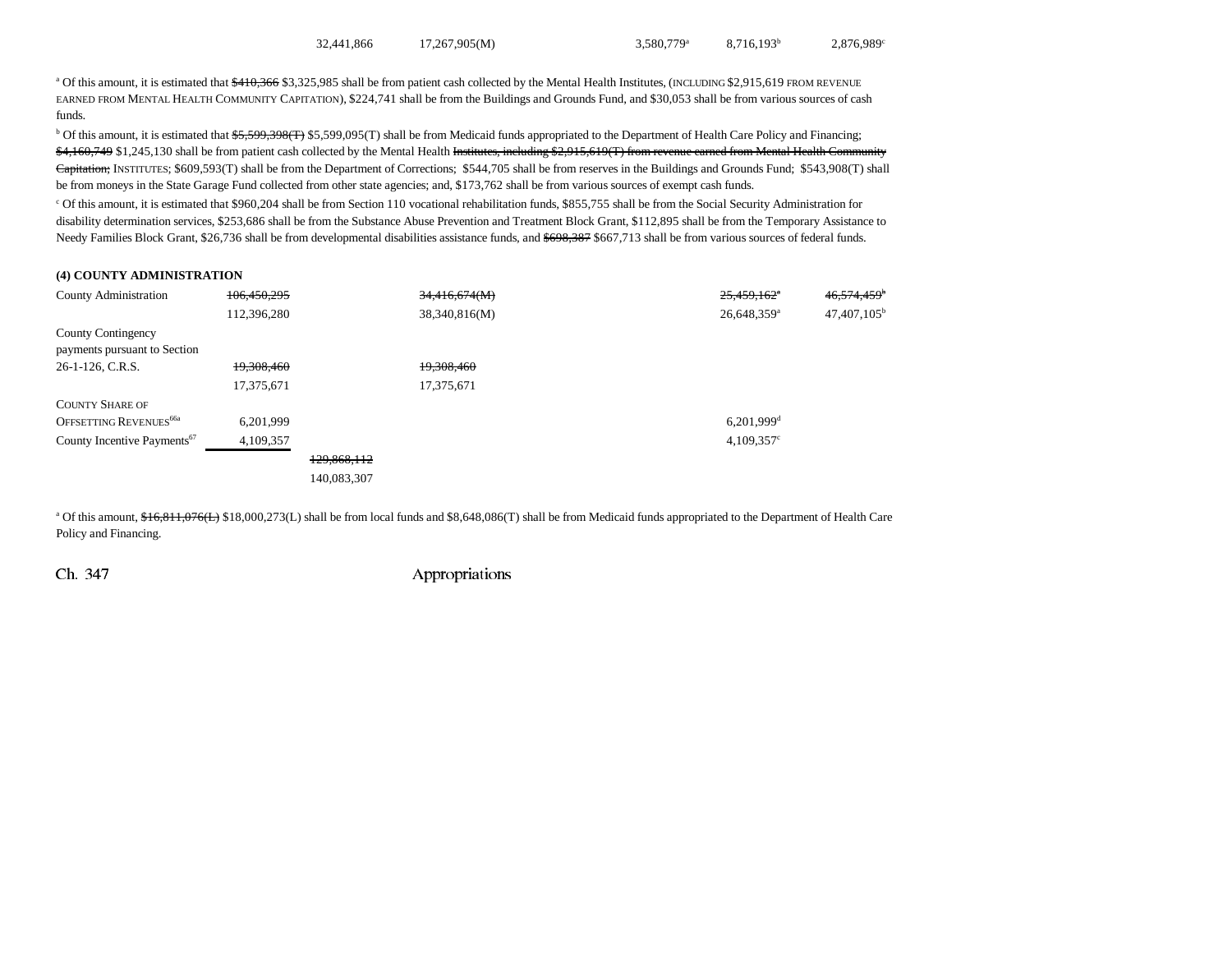|                 |              |         | APPROPRIATION FROM |              |               |              |  |  |
|-----------------|--------------|---------|--------------------|--------------|---------------|--------------|--|--|
|                 |              |         | GENERAL.           |              | CASH          |              |  |  |
| ITEM &          |              | GENERAL | <b>FUND</b>        | CASH         | <b>FUNDS</b>  | FEDERAL      |  |  |
| <b>SUBTOTAL</b> | <b>TOTAL</b> | FUND    | <b>EXEMPT</b>      | <b>FUNDS</b> | <b>EXEMPT</b> | <b>FUNDS</b> |  |  |
|                 |              |         |                    |              |               |              |  |  |

<sup>b</sup> Of this amount, it is estimated that \$22,636,430 shall be from the Title XX Social Services Block Grant, \$11,749,096 shall be from Title IV-E of the Social Security Act, and \$12,188,933 \$13,021,579 shall be from various sources of federal funds.

c This amount shall be from the State's share of retained child support collections and fraud refunds.

 $^{\rm d}$  THIS AMOUNT SHALL BE FROM THE COUNTY SHARE OF OFFSETTING CASH FUNDS EXEMPT REVENUES, INCLUDING RETAINED CHILD SUPPORT COLLECTIONS, RETAINED FRAUD REFUNDS, STATE REVENUE INTERCEPTS, AND OTHER REFUNDS.

#### **(5) SELF-SUFFICIENCY**

| (A) Adult Assistance                  |            |           |                         |                        |
|---------------------------------------|------------|-----------|-------------------------|------------------------|
| <b>Programs</b>                       |            |           |                         |                        |
| Old Age Pension Program <sup>68</sup> | 46,463,270 |           | 46,019,454 <sup>a</sup> | 443,816'               |
|                                       | 46,475,586 |           |                         | $456,132$ <sup>t</sup> |
| Aid to the Needy Disabled             |            |           |                         |                        |
| <b>State Supplemental Grant</b>       |            |           |                         |                        |
| Program for an average of             |            |           |                         |                        |
| 3,872 recipients with an              |            |           |                         |                        |
| average monthly payment not           |            |           |                         |                        |
| to exceed \$77.58                     | 3,604,883  | 2,602,973 |                         | 1,001,910°             |
|                                       |            |           |                         |                        |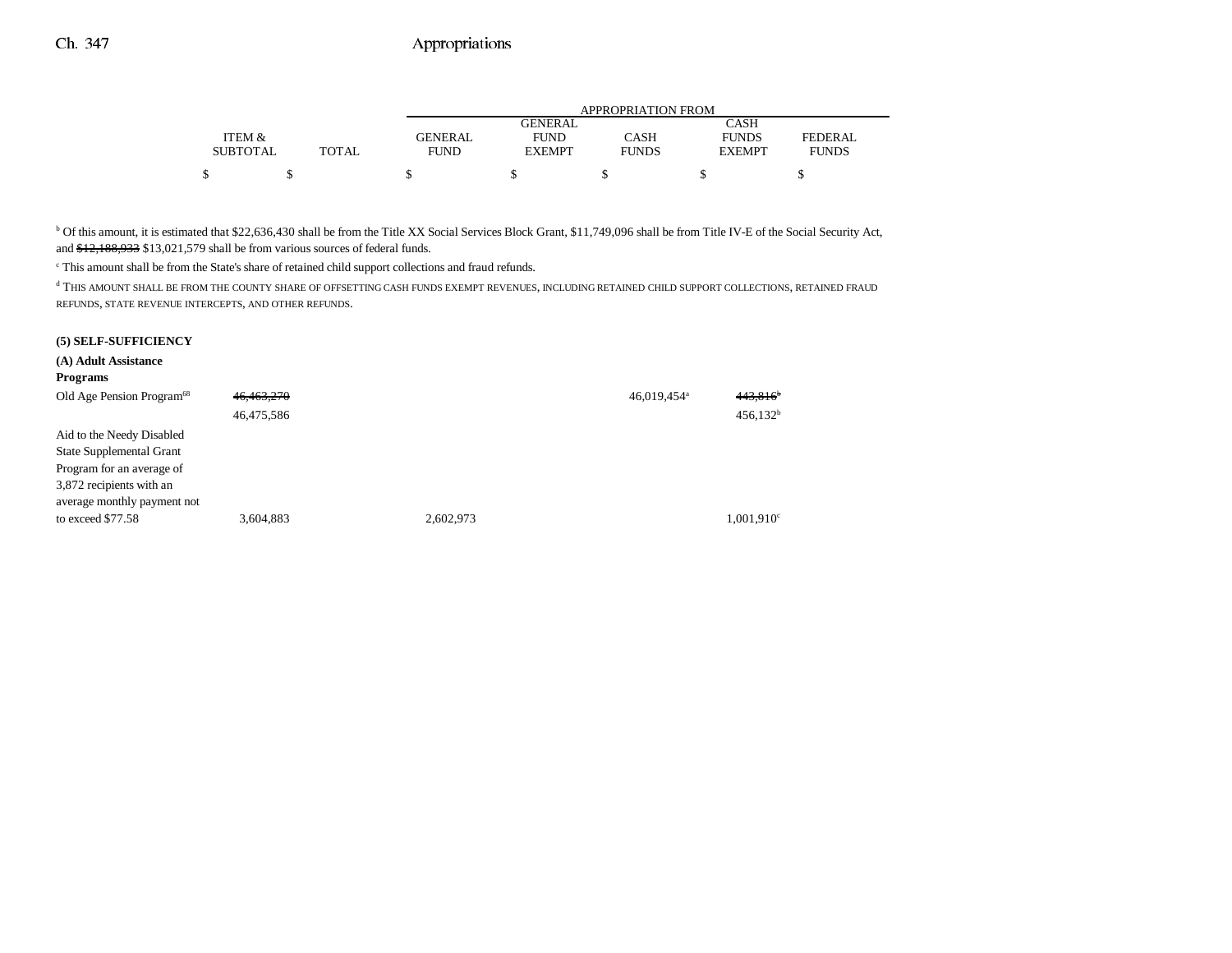| Aid to the Blind State           |                    |           |                            |
|----------------------------------|--------------------|-----------|----------------------------|
| Supplemental Grant Program       |                    |           |                            |
| for an average of 33 recipients  |                    |           |                            |
| with an average monthly          |                    |           |                            |
| payment not to exceed \$56.94    | 22,548             | 17,639    | $4,909$ <sup>d</sup>       |
| Aid to the Needy Disabled        |                    |           |                            |
| State-only Grant Program for     |                    |           |                            |
| an average of 4,097 recipients   |                    |           |                            |
| with an average monthly          |                    |           |                            |
| payment not to exceed            |                    |           |                            |
| \$226.8369                       | 11,151,705         | 6,601,364 | $4,550,341$ <sup>e</sup>   |
| <b>Burial Reimbursements for</b> |                    |           |                            |
| Aid to the Needy Disabled and    |                    |           |                            |
| Aid to the Blind recipients      | 503,729            | 402,985   | 100,744(L)                 |
|                                  | 508,000            |           | $105,015$ <sup>f</sup>     |
| Medically Correctable Pilot      |                    |           |                            |
| Program                          | 157,145            | 157,145   |                            |
| Home Care Allowance <sup>8</sup> | 15,970,370         |           | 15.970.370(T) <sup>8</sup> |
|                                  | 15,584,554         |           | $15,584,554(T)^{g}$        |
| <b>Adult Foster Care</b>         | <del>677,499</del> |           | $677,499$ (T) <sup>3</sup> |
|                                  | 520,821            |           | $520,821(T)^{g}$           |
|                                  | 78, 551, 149       |           |                            |
|                                  | 78,025,242         |           |                            |

<sup>a</sup> This amount shall be from the Old Age Pension Fund. For purposes of complying with the limitation on state fiscal year spending imposed by Article X, Section 20 of the State Constitution these moneys are included for informational purposes as they are continuously appropriated by Article XXIV of the State Constitution.

<sup>b</sup> Of this amount, \$378,875 \$391,191 shall be from cash funds exempt revenues, including refunds REFUNDS, BURIAL REFUNDS, and state revenue intercepts, and \$64,941(T) shall be from the Department of Health Care Policy and Financing.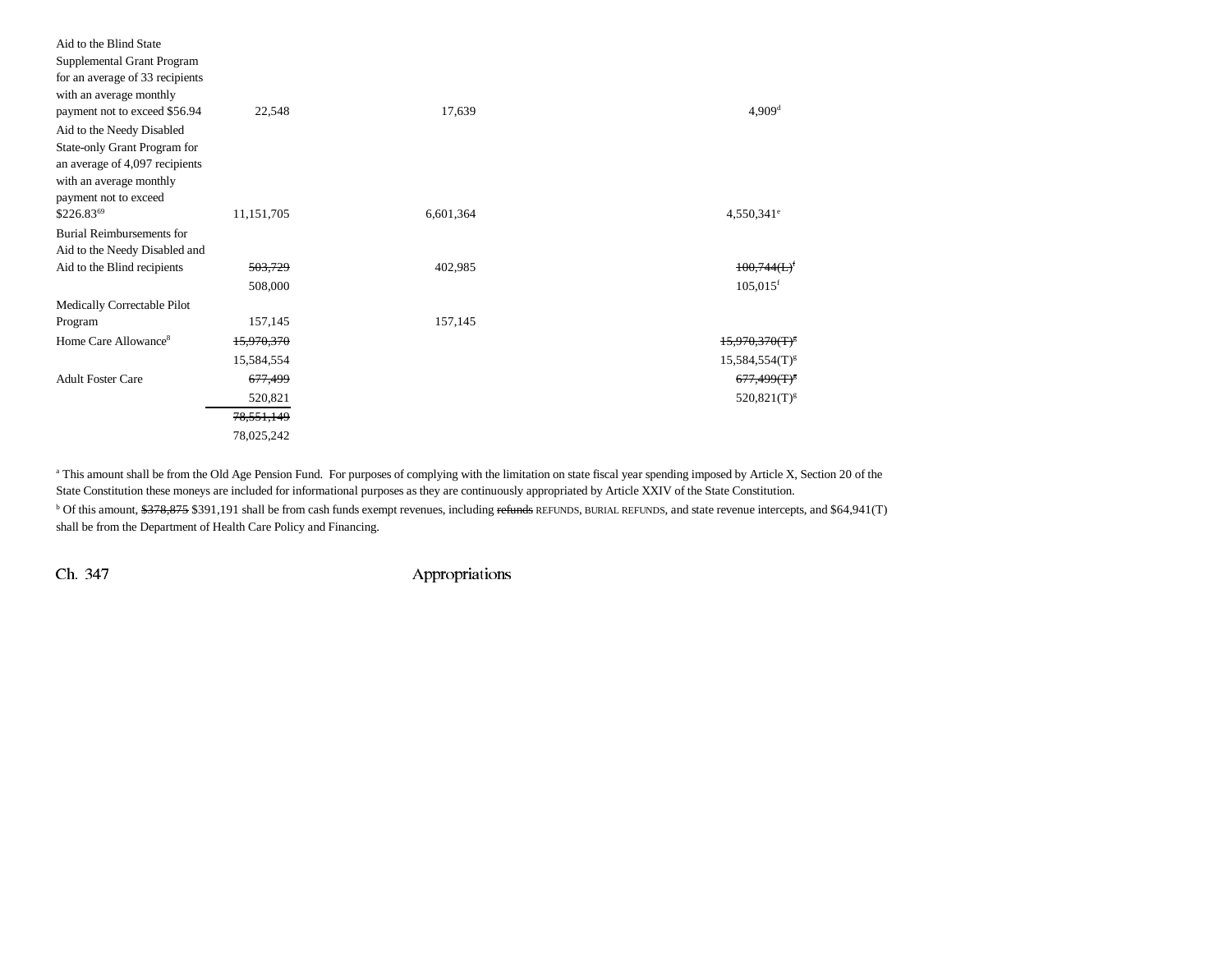|                 |              | APPROPRIATION FROM |                |              |               |              |  |
|-----------------|--------------|--------------------|----------------|--------------|---------------|--------------|--|
|                 |              |                    | <b>GENERAL</b> |              | CASH          |              |  |
| ITEM &          |              | GENERAL            | <b>FUND</b>    | CASH         | <b>FUNDS</b>  | FEDERAL      |  |
| <b>SUBTOTAL</b> | <b>TOTAL</b> | <b>FUND</b>        | <b>EXEMPT</b>  | <b>FUNDS</b> | <b>EXEMPT</b> | <b>FUNDS</b> |  |
|                 |              |                    |                |              |               |              |  |

c Of this amount, \$650,743(L) shall be from local funds and \$351,167 shall be from cash funds exempt revenues, including refunds and state revenue intercepts.

 $d$  Of this amount, \$4,410(L) shall be from local funds and \$499 shall be from cash funds exempt revenues, including refunds and state revenue intercepts.

e Of this amount, \$2,900,000 shall be from federal interim assistance reimbursement payments and \$1,650,341(L) shall be from local funds.

<sup>f</sup> This amount OF THIS AMOUNT, \$100,744(L) shall be from local funds. FUNDS AND \$4,271 SHALL BE FROM CASH FUNDS EXEMPT REVENUES, INCLUDING REFUNDS.

<sup>g</sup> These amounts shall be from the Department of Health Care Policy and Financing.

### **(B) Colorado Works Program70**

| County Block Grants <sup>71</sup> | 174,523,512 | 16,530,598 | $36.494.680$ <sup>*</sup> | 121,498,234 <sup>b</sup>  |
|-----------------------------------|-------------|------------|---------------------------|---------------------------|
|                                   | 169,943,133 | 4,271,339  | 34,852,921 <sup>a</sup>   | 130,818,873 <sup>b</sup>  |
| Case Management System            | 296,302     | 148,151(M) |                           | $148,151^b$               |
| <b>Short-term Works Emergency</b> |             |            |                           |                           |
| Fund                              | 3,000,000   |            |                           | $3,000,000$ <sup>b</sup>  |
|                                   | 11,573,661  |            |                           | $11,573,661^b$            |
| Long-term Works Reserve           |             |            |                           |                           |
| Fund                              | 24,888,280  |            |                           | 24,888,280°               |
|                                   | 19,269,452  |            |                           | 19,269,452 <sup>c</sup>   |
| <b>COUNTY RESERVE ACCOUNTS</b>    | 30,760,021  |            |                           | $30,760,021$ <sup>b</sup> |
| <b>County Training</b>            | 500,000     |            |                           | $500,000^{\rm b}$         |
|                                   | 203,208,094 |            |                           |                           |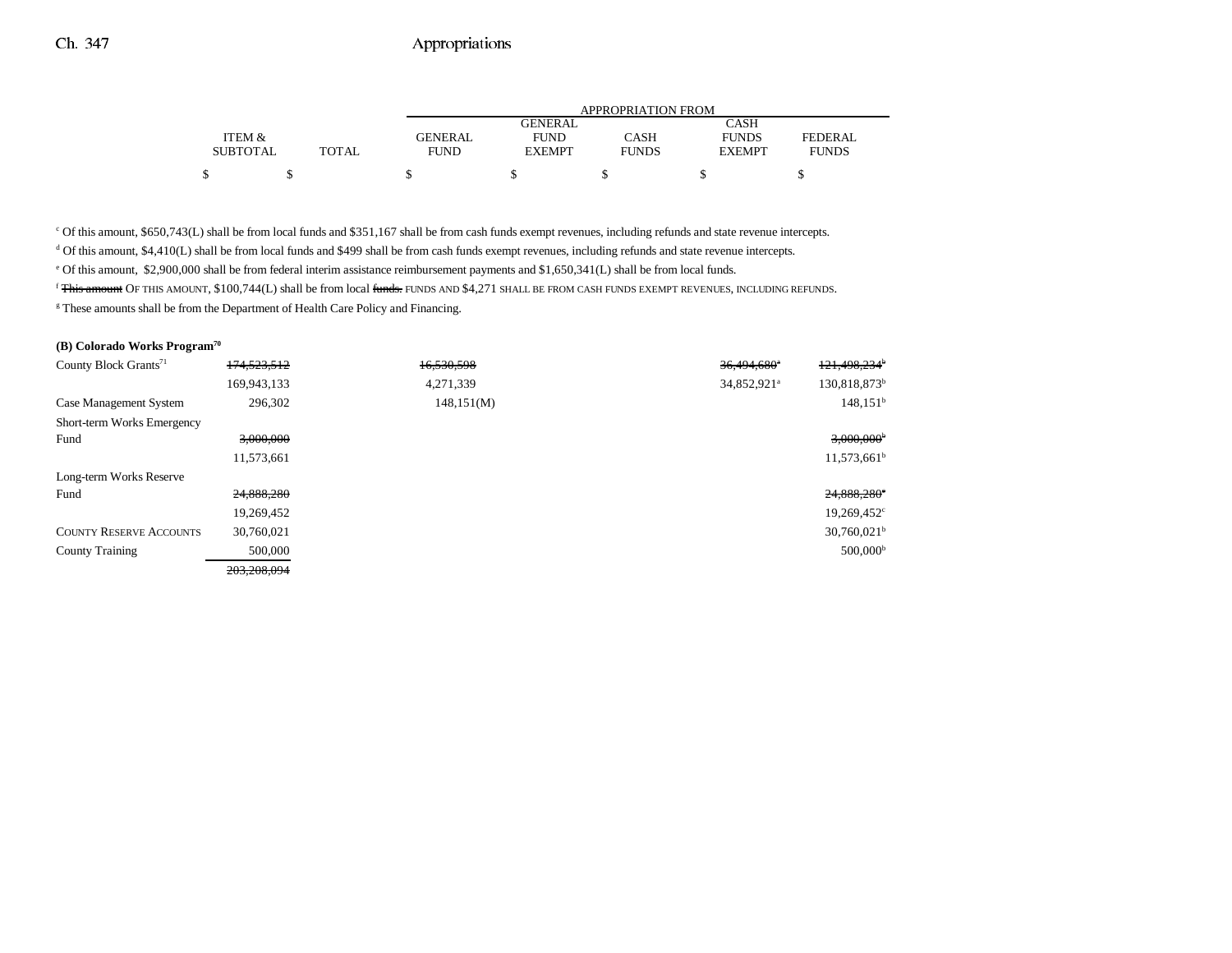#### 232,342,569

<sup>a</sup> Of this amount,  $\frac{432,029,419(1)}{2}$  \$30,387,660(L) shall be from local funds and \$4,465,261 is estimated to be from the State's share of cash funds exempt revenues, including retained child support collections, retained fraud refunds, state revenue intercepts, and other refunds. Of the amount appropriated from local funds, \$6,201,999 is estimated to be from the local share of cash funds exempt revenues, including retained child support collections, fraud refunds, state revenue intercepts, and other refunds. **b** These amounts shall be from the Temporary Assistance to Needy Families Block Grant.

<sup>c</sup> This amount shall be from the Temporary Assistance to Needy Families Block Grant. Of this amount, \$22,173,825 shall be GRANT MONEYS rolled forward from prior years, and \$2,714,455 shall be from federal funds received in FY 1998-99. YEARS.

#### **(C) Special Purpose Welfare Programs**

| (1) Low Income Energy           |                      |            |                      |                          |                           |
|---------------------------------|----------------------|------------|----------------------|--------------------------|---------------------------|
| Assistance Program              | 19,506,130           |            |                      | $2,500,000$ <sup>a</sup> | $17,006,130$ <sup>b</sup> |
|                                 | 19,505,986           |            |                      |                          | 17,005,986 <sup>b</sup>   |
|                                 | $(5.6$ FTE $)$       |            |                      |                          |                           |
| (2) Food Stamp Job Search Units |                      |            |                      |                          |                           |
| Program Costs                   | 1,981,556            |            |                      |                          |                           |
|                                 | $(7.2$ FTE)          |            |                      |                          |                           |
| Dependent Care and              |                      |            |                      |                          |                           |
| <b>Supportive Services</b>      | 264,116              |            |                      |                          |                           |
|                                 | 2,245,672            | 365,305(M) |                      | 389,963 <sup>c</sup>     | 1,490,404 <sup>d</sup>    |
|                                 |                      |            |                      |                          |                           |
| (3) Food Stamp System           | 1,108,781            | 554,390(M) |                      |                          | 554,391 <sup>d</sup>      |
|                                 | $(15.0 \text{ FTE})$ |            |                      |                          |                           |
|                                 |                      |            |                      |                          |                           |
| (4) Food Distribution Program   | 531,651              | 246,368(M) | 143,858 <sup>e</sup> |                          | $141,425$ <sup>d</sup>    |
|                                 | $(9.5$ FTE)          |            |                      |                          |                           |
|                                 |                      |            |                      |                          |                           |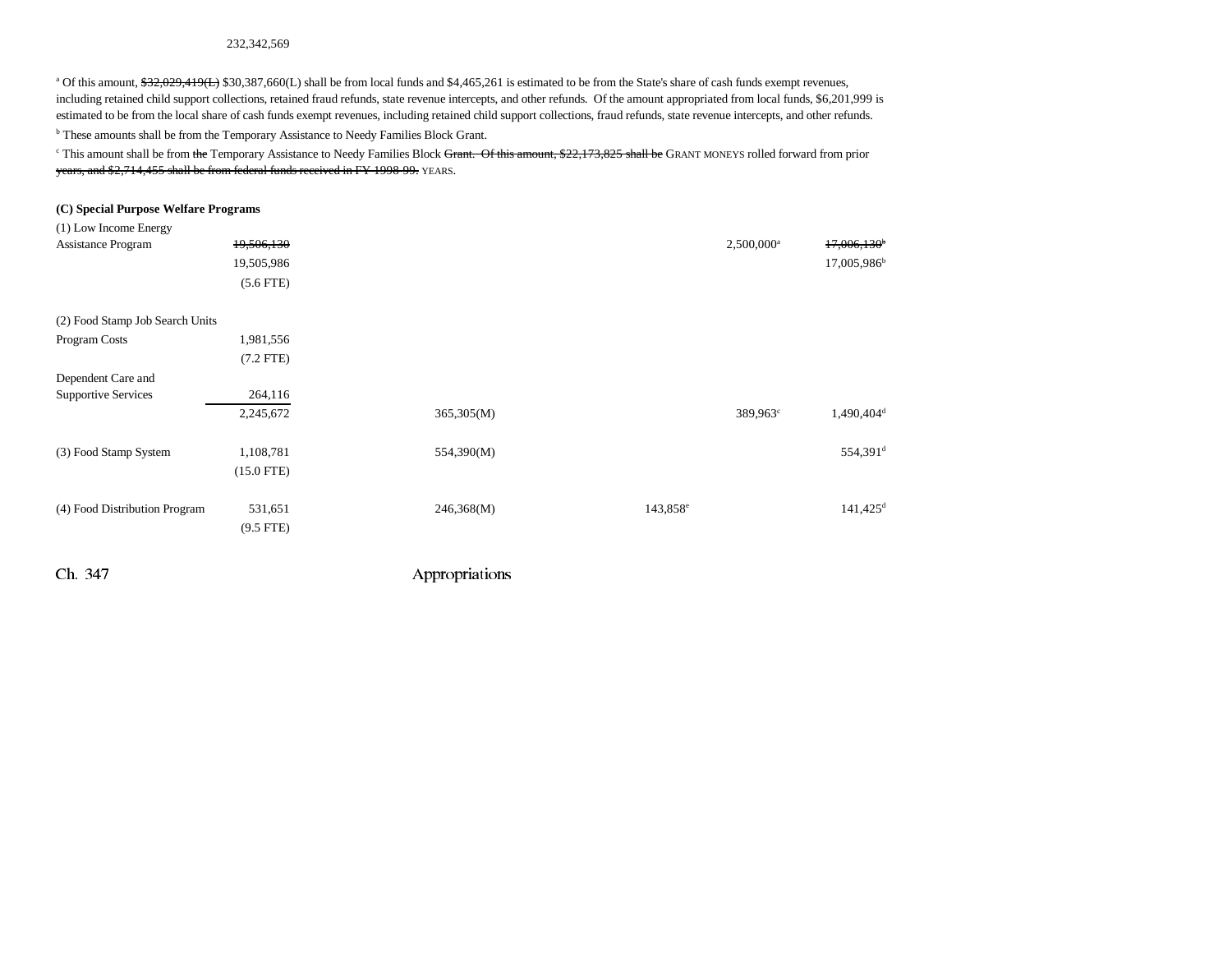|                              |                                      |              | <b>APPROPRIATION FROM</b>     |                                                |                      |                                       |                                |  |
|------------------------------|--------------------------------------|--------------|-------------------------------|------------------------------------------------|----------------------|---------------------------------------|--------------------------------|--|
|                              | <b>ITEM &amp;</b><br><b>SUBTOTAL</b> | <b>TOTAL</b> | <b>GENERAL</b><br><b>FUND</b> | <b>GENERAL</b><br><b>FUND</b><br><b>EXEMPT</b> | CASH<br><b>FUNDS</b> | CASH<br><b>FUNDS</b><br><b>EXEMPT</b> | <b>FEDERAL</b><br><b>FUNDS</b> |  |
|                              | \$<br>\$                             |              | \$                            | \$                                             | \$                   | \$                                    | \$                             |  |
|                              |                                      |              |                               |                                                |                      |                                       |                                |  |
| (5) Supportive Housing and   |                                      |              |                               |                                                |                      |                                       |                                |  |
| Homeless Program             | 4,583,428                            |              |                               |                                                |                      |                                       | 4,583,428                      |  |
|                              | 4,579,472                            |              |                               |                                                |                      |                                       | 4,579,472f                     |  |
|                              |                                      |              |                               |                                                |                      |                                       | $(8.4$ FTE)                    |  |
| (6) Low-Income Telephone     |                                      |              |                               |                                                |                      |                                       |                                |  |
| Assistance Program           | 46,589                               |              |                               |                                                |                      | $46,589(T)^{g}$                       |                                |  |
|                              |                                      |              |                               |                                                |                      | $(0.9$ FTE)                           |                                |  |
| (7) Emergency Assistance for |                                      |              |                               |                                                |                      |                                       |                                |  |
| Legal Immigrants             | 2,000,000                            |              | 2,000,000                     |                                                |                      |                                       |                                |  |
|                              | 500,000                              |              | 500,000                       |                                                |                      |                                       |                                |  |
| (8) Income Tax Offset        | 32,922                               |              | 16,461(M)                     |                                                |                      |                                       | $16,461$ <sup>d</sup>          |  |
| (9) Electronic Benefits      |                                      |              |                               |                                                |                      |                                       |                                |  |
| <b>Transfer Service</b>      | 2,392,147                            |              | 912,334(M)                    |                                                |                      | $474,841(L)^h$                        | 1,004,972                      |  |
|                              | 2,216,501                            |              | 868,425(M)                    |                                                |                      | $443,300(L)$ <sup>h</sup>             | 904,776 <sup>i</sup>           |  |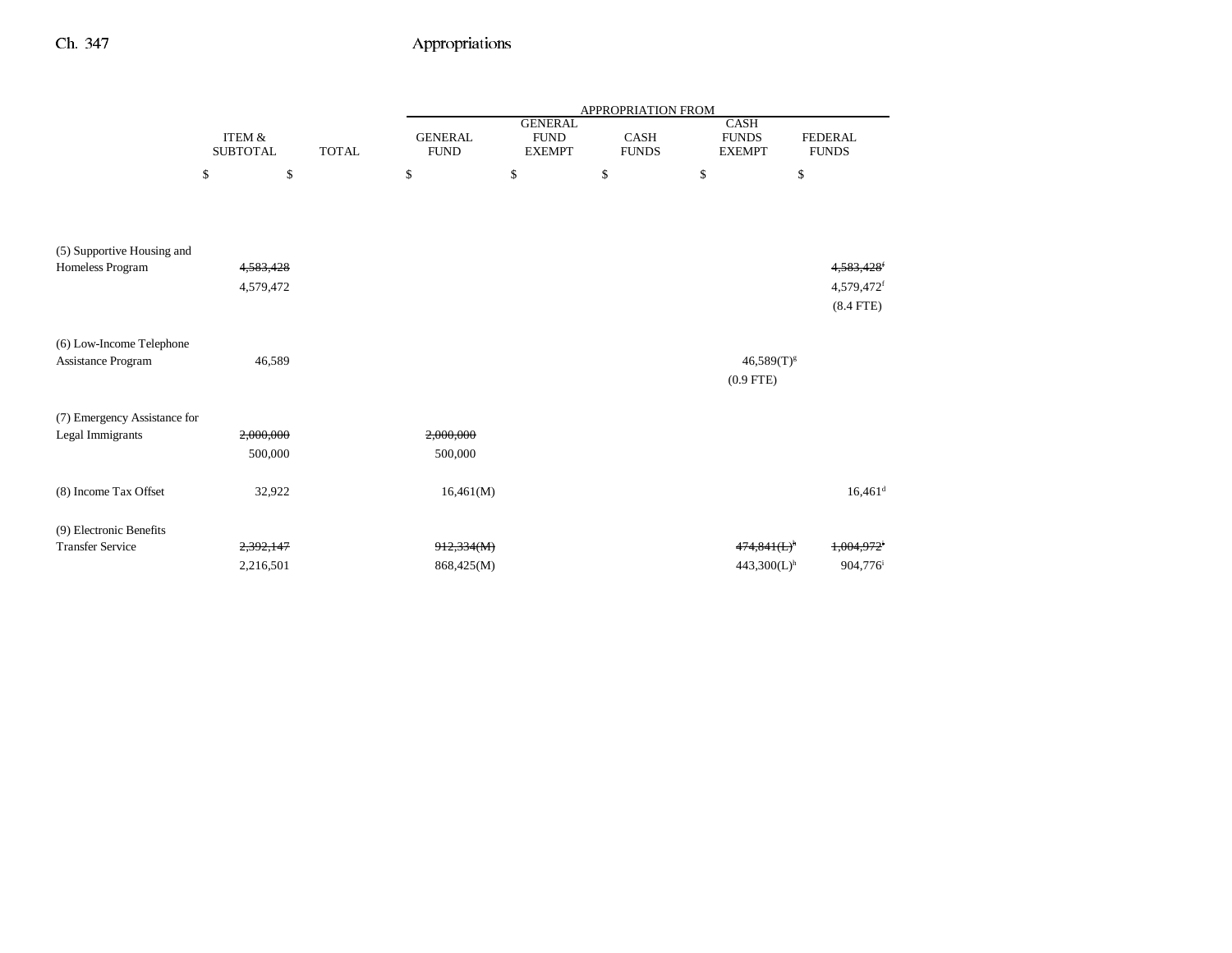(6.0 FTE) 32,447,320 30,767,574

<sup>a</sup> This amount shall be from a grant from the Colorado Energy Assistance Foundation.

<sup>b</sup> Of this amount, \$15,506,130 \$15,505,986 shall be from the federal Office of Energy Assistance and \$1,500,000 shall be from the Temporary Assistance to Needy Families Block Grant.

c Of this amount, \$289,963(L) shall be from county matching funds, and \$100,000 shall be from in-kind donations.

d These amounts shall be from the U.S. Department of Agriculture.

e This amount shall be from recipient agencies.

f This amount shall be from the U.S. Department of Housing and Urban Development.

<sup>g</sup> This amount shall be from the Department of Regulatory Agencies.

<sup>h</sup> This amount shall be from local funds.

<sup>i</sup> Of this amount, \$854,829 \$754,633 shall be from the U.S. Department of Agriculture and \$150,143 shall be from the Temporary Assistance to Needy Families Block Grant.

#### **(D) Aging and Adult Services Division**

| Administration                   | 551,095        | 174,678(M) | $376,417$ <sup>a</sup> |
|----------------------------------|----------------|------------|------------------------|
|                                  | $(7.0$ FTE $)$ |            |                        |
| Colorado Commission on           |                |            |                        |
| Aging                            | 65,396         | 23,677(M)  | $41,719^a$             |
|                                  | $(1.0$ FTE $)$ |            |                        |
| Senior Community Services        |                |            |                        |
| Employment                       | 856,718        |            | 856,718 <sup>b</sup>   |
| <b>Community Services Grants</b> | 8,067,524      | 448,195(M) | 7,619,329 <sup>a</sup> |
| Area Agencies on Aging           |                |            |                        |
| Administration                   | 755,327        |            | 755,327 <sup>a</sup>   |
|                                  |                |            |                        |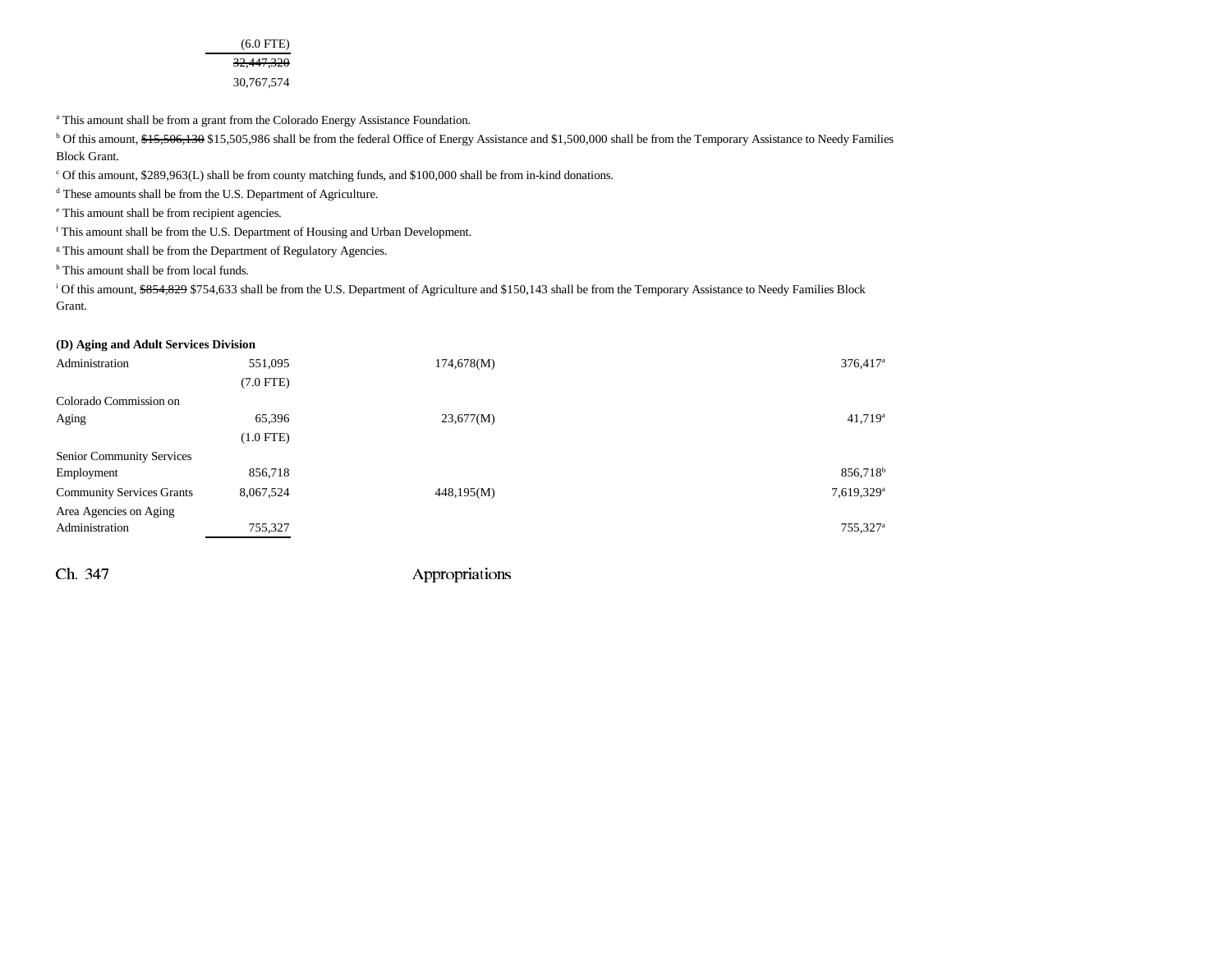|                 |       |             | APPROPRIATION FROM |              |               |                |  |  |  |
|-----------------|-------|-------------|--------------------|--------------|---------------|----------------|--|--|--|
|                 |       |             | GENERAL            |              | <b>CASH</b>   |                |  |  |  |
| ITEM &          |       | GENERAL     | <b>FUND</b>        | CASH         | <b>FUNDS</b>  | <b>FEDERAL</b> |  |  |  |
| <b>SUBTOTAL</b> | TOTAL | <b>FUND</b> | <b>EXEMPT</b>      | <b>FUNDS</b> | <b>EXEMPT</b> | <b>FUNDS</b>   |  |  |  |
|                 |       |             |                    |              |               |                |  |  |  |

10,296,060

a These amounts shall be from Title III of the Older Americans Act.

b This amount shall be from Title V of the Older Americans Act.

| (E) Child Support Enforcement |  |
|-------------------------------|--|
|-------------------------------|--|

Automated Child Support

| <b>Enforcement System</b>        | 6,398,628    | 2,175,533(M)                | 4,223,095*             |
|----------------------------------|--------------|-----------------------------|------------------------|
|                                  | 8,859,533    | $3,012,241(M)$ <sup>b</sup> | 5,847,292 <sup>a</sup> |
|                                  | $(34.3$ FTE) |                             |                        |
| <b>Child Support Enforcement</b> | 1,782,294    | 605,981(M)                  | $1,176,313^a$          |
|                                  | $(24.5$ FTE) |                             |                        |
|                                  | 8,180,922    |                             |                        |
|                                  | 10,641,827   |                             |                        |
|                                  |              |                             |                        |

a These amounts shall be from Title IV-D of the Social Security Act.

b INCLUDED IN THIS AMOUNT IS \$208,139 APPROPRIATED TO CONTINUE IMPLEMENTING H.B. 97-1205. THIS AMOUNT IS EXEMPT FROM THE STATUTORY LIMIT ON STATE GENERAL FUND APPROPRIATIONS PURSUANT TO SECTION 24-75-201.1 (1) (A) (III) (A), C.R.S.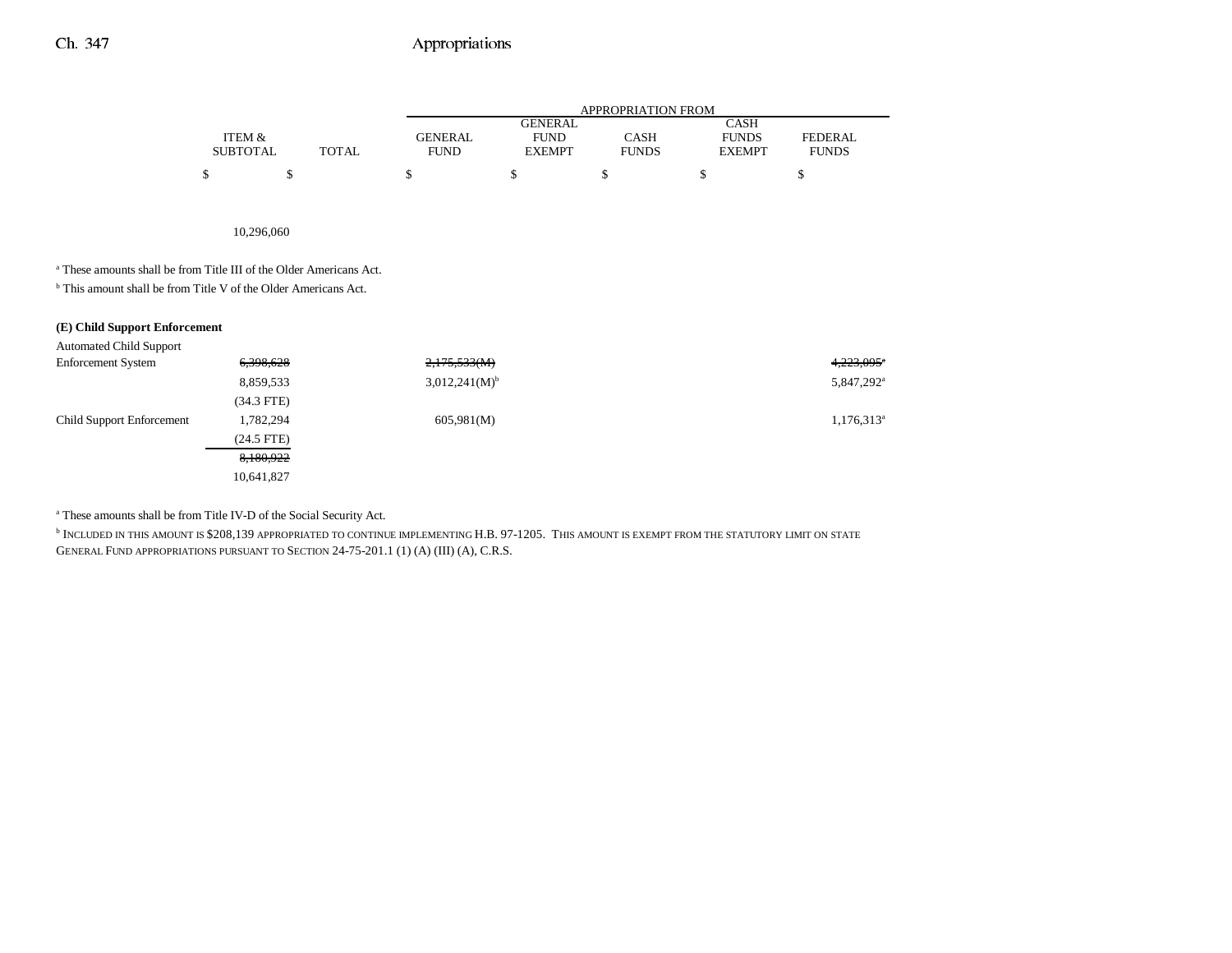#### 332,683,545

362,073,272

| (6) CHILDREN, YOUTH AND FAMILIES      |                |  |  |  |  |  |
|---------------------------------------|----------------|--|--|--|--|--|
| $(A)$ Child Welfare <sup>72, 73</sup> |                |  |  |  |  |  |
| Out-of-Home Placement                 |                |  |  |  |  |  |
| Care/Medicaid Treatment for           |                |  |  |  |  |  |
| an average caseload of 6,463          |                |  |  |  |  |  |
| children with an average              |                |  |  |  |  |  |
| monthly payment of                    |                |  |  |  |  |  |
| \$1,867.978                           | 144,872,547    |  |  |  |  |  |
| <b>Subsidized Adoption</b>            |                |  |  |  |  |  |
| Payments for an average               |                |  |  |  |  |  |
| caseload of 3,234 children            |                |  |  |  |  |  |
| with an average monthly               |                |  |  |  |  |  |
| payment of \$382.21 <sup>8</sup>      | 14,832,744     |  |  |  |  |  |
| Case Service Payments -               |                |  |  |  |  |  |
| <b>Subsidized Adoptions</b>           | 834,096        |  |  |  |  |  |
| <b>Family Preservation/Family</b>     |                |  |  |  |  |  |
| Support Program                       | 3,075,245      |  |  |  |  |  |
|                                       | $(2.0$ FTE $)$ |  |  |  |  |  |
| Child Welfare-related Child           |                |  |  |  |  |  |
| Care for an average caseload          |                |  |  |  |  |  |
| of 1,494 children with an             |                |  |  |  |  |  |
| average monthly payment of            |                |  |  |  |  |  |
| $$229.54$ <sup>8</sup>                | 4,115,187      |  |  |  |  |  |
| <b>Independent Living Program</b>     | 401,040        |  |  |  |  |  |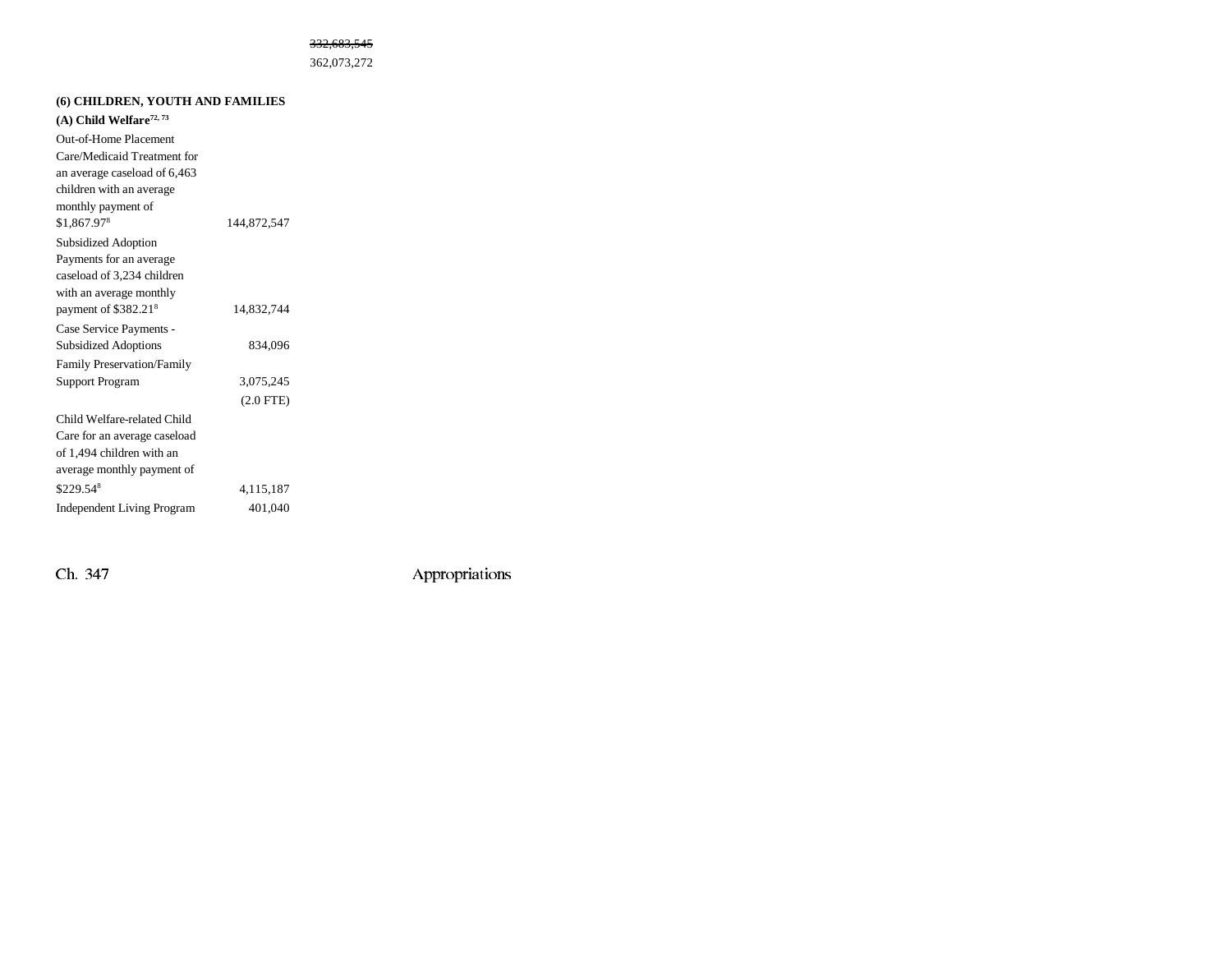|                              |                                      |              | APPROPRIATION FROM            |                                                |                             |                                              |                                |
|------------------------------|--------------------------------------|--------------|-------------------------------|------------------------------------------------|-----------------------------|----------------------------------------------|--------------------------------|
|                              | <b>ITEM &amp;</b><br><b>SUBTOTAL</b> | <b>TOTAL</b> | <b>GENERAL</b><br><b>FUND</b> | <b>GENERAL</b><br><b>FUND</b><br><b>EXEMPT</b> | <b>CASH</b><br><b>FUNDS</b> | <b>CASH</b><br><b>FUNDS</b><br><b>EXEMPT</b> | <b>FEDERAL</b><br><b>FUNDS</b> |
|                              | \$                                   | \$<br>\$     |                               | \$                                             | \$                          | \$                                           | \$                             |
|                              |                                      |              |                               |                                                |                             |                                              |                                |
| Family and Children's        |                                      |              |                               |                                                |                             |                                              |                                |
| Programs <sup>8</sup>        | 41,728,146                           |              |                               |                                                |                             |                                              |                                |
|                              | $(3.0$ FTE)                          |              |                               |                                                |                             |                                              |                                |
| <b>Burial Reimbursements</b> | 3,000                                |              |                               |                                                |                             |                                              |                                |
| <b>Expedited Permanency</b>  |                                      |              |                               |                                                |                             |                                              |                                |
| <b>Planning Project</b>      | 6,882,063                            |              |                               |                                                |                             |                                              |                                |
|                              | 3,407,811                            |              |                               |                                                |                             |                                              |                                |
| Child Welfare Settlement     |                                      |              |                               |                                                |                             |                                              |                                |
| <b>Agreement Compliance</b>  |                                      |              |                               |                                                |                             |                                              |                                |
| Consultant                   | 200,000                              |              |                               |                                                |                             |                                              |                                |
|                              | 216,944,068                          |              | $76,642,735(M)^a$             |                                                |                             | 111,190,833 <sup>b</sup>                     | $29,110,500^{\circ}$           |
|                              | 213,469,816                          |              |                               |                                                |                             | $107,716,581^b$                              |                                |

<sup>a</sup> Included in this amount is \$200,000 appropriated pursuant to a final court order for Case #94-M-1417. This amount is exempt from the statutory limit on state General Fund appropriations pursuant to Section 24-75-201.1 (1)(a)(III)(B), C.R.S.

b Of this amount, \$51,120,220(T) shall be from Medicaid funds appropriated to the Department of Health Care Policy and Financing, \$29,895,712(L) shall be from local funds, and  $$30,174,901$$  \$26,700,649 shall be from reserves in the Family Issues Cash Fund pursuant to Section 26-5.3-106 (1.5), C.R.S.

c Of this amount, \$17,899,734 shall be from Title IV-E of the Social Security Act, \$7,897,675 shall be from the Title XX Social Services Block Grant, and \$3,313,091 shall be from various sources of federal funds.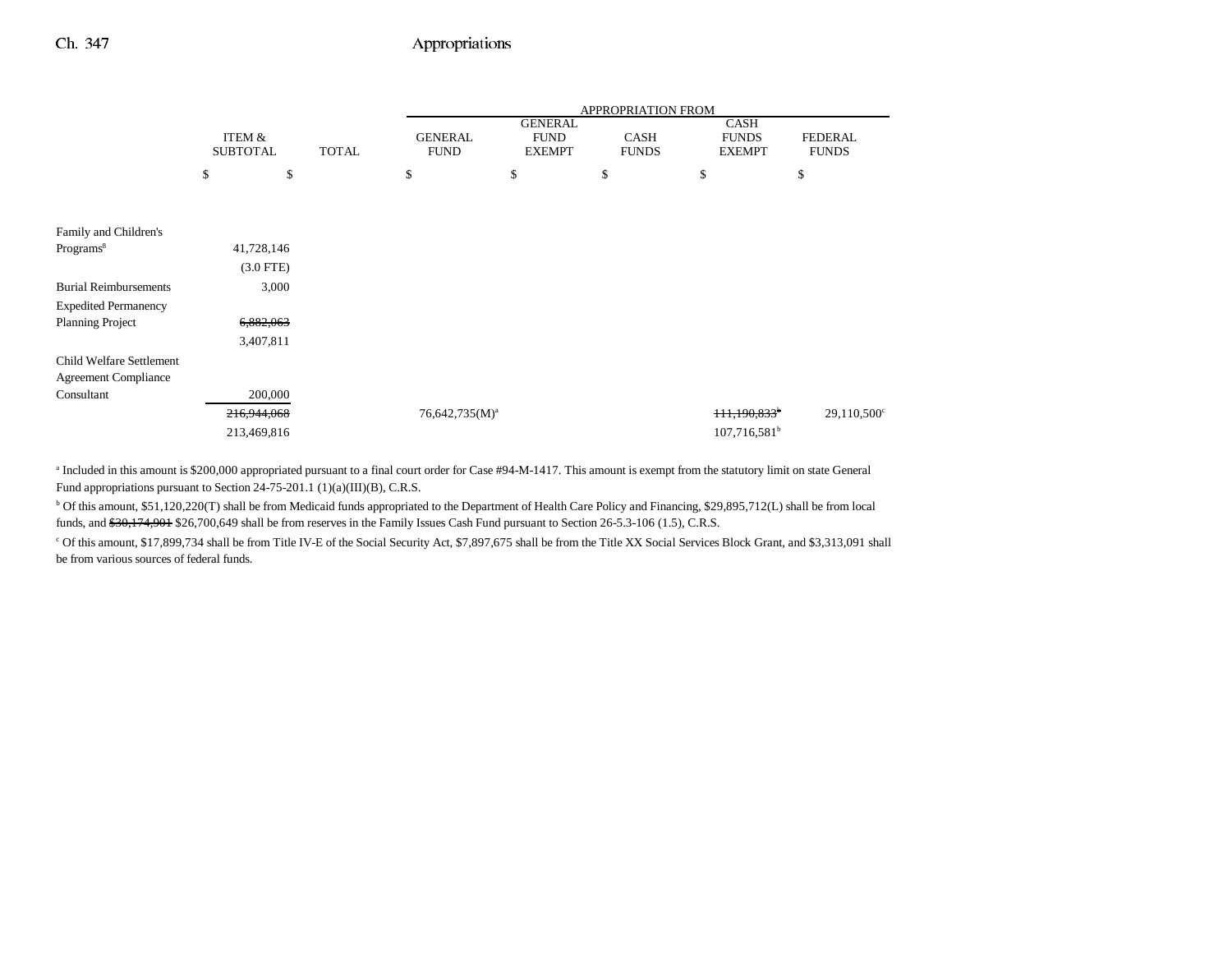### **(B) Child Care**

| Employment-related Child      |                 |              |                        |                  |                         |
|-------------------------------|-----------------|--------------|------------------------|------------------|-------------------------|
| Care for an average of 26,992 |                 |              |                        |                  |                         |
| children with an average      |                 |              |                        |                  |                         |
| monthly payment of \$181.48   | 58,781,532      | 13,411,383   |                        | $7,341,587(L)^a$ | 38,028,562 <sup>b</sup> |
| <b>Child Care Services</b>    | 4,007,824       | 1,105,486(M) | $329,889$ <sup>c</sup> |                  | 2,572,449 <sup>d</sup>  |
|                               | 4,005,664       | 1,103,326(M) |                        |                  |                         |
|                               | $(32.0$ FTE $)$ |              |                        |                  |                         |
|                               | 62,789,356      |              |                        |                  |                         |
|                               | 62,787,196      |              |                        |                  |                         |
|                               |                 |              |                        |                  |                         |

a This amount shall be from local funds.

<sup>b</sup> Of this amount, \$<del>33,011,589</del> \$35,836,017 shall be from THE CHILD CARE AND DEVELOPMENT BLOCK GRANT AND Child Care and Development funds and <del>\$5,016,973</del>

\$2,192,545 shall be from the Title XX Social Services Block Grant.

c This amount shall be from child care licensing fees.

<sup>d</sup> Of this amount, \$2,450,553 shall be from Child Care and Development funds and \$121,896 shall be from Title IV-E of the Social Security Act.

| (C) Special Purpose Welfare Programs |         |            |                                       |                      |
|--------------------------------------|---------|------------|---------------------------------------|----------------------|
| (1) Domestic Abuse Program           | 361,214 |            | $361,214$ <sup>a</sup><br>$(2.0$ FTE) |                      |
| (2) Indian Center                    | 25,709  | 25,709     |                                       |                      |
| (3) Child Welfare Staff<br>Training  | 882,546 | 519,800(M) | $37,230(L)^{b}$                       | 325,516 <sup>c</sup> |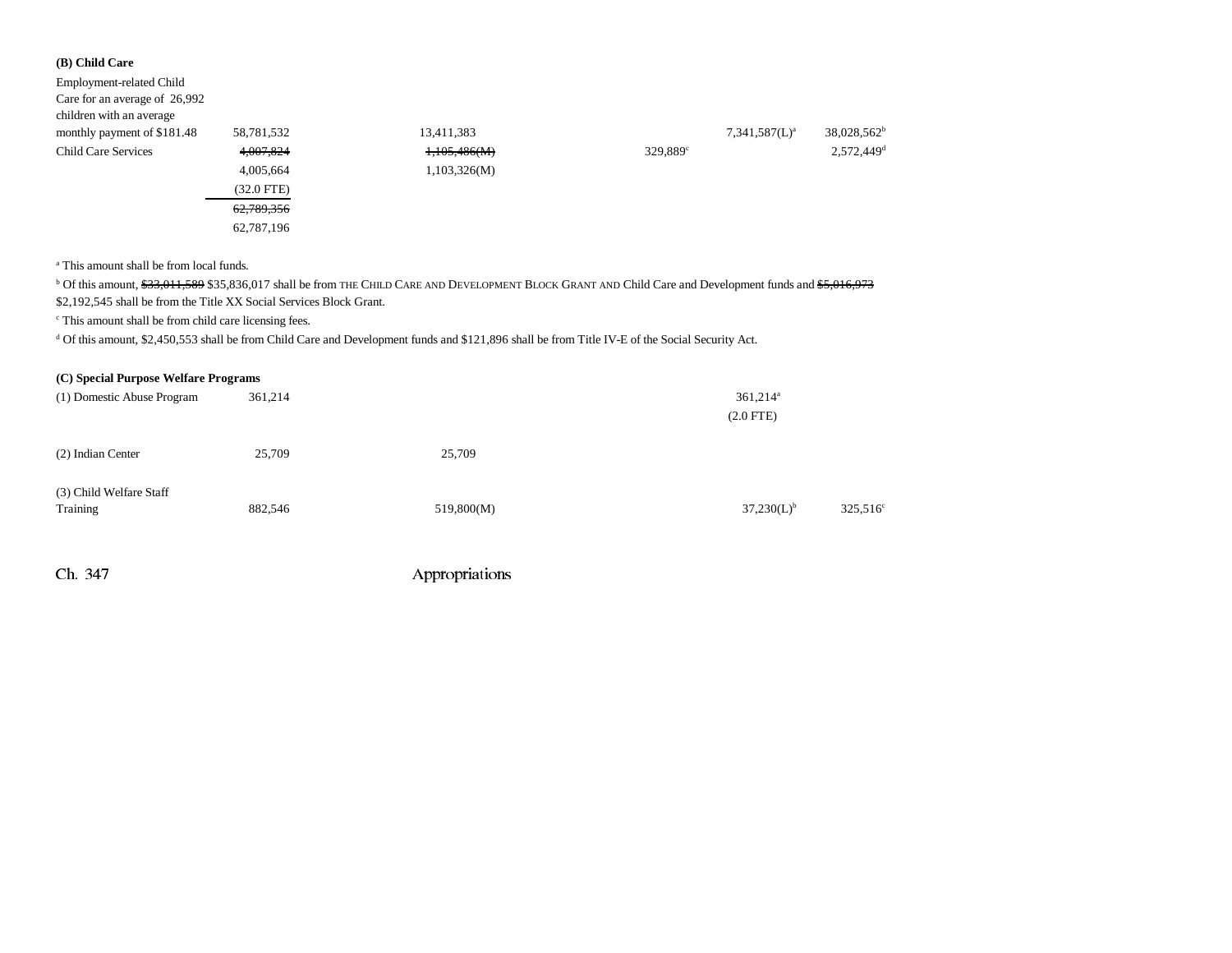|                               |                                      |              |                               |                                                | APPROPRIATION FROM                    |                                       |                                |
|-------------------------------|--------------------------------------|--------------|-------------------------------|------------------------------------------------|---------------------------------------|---------------------------------------|--------------------------------|
|                               | <b>ITEM &amp;</b><br><b>SUBTOTAL</b> | <b>TOTAL</b> | <b>GENERAL</b><br><b>FUND</b> | <b>GENERAL</b><br><b>FUND</b><br><b>EXEMPT</b> | <b>CASH</b><br><b>FUNDS</b>           | CASH<br><b>FUNDS</b><br><b>EXEMPT</b> | <b>FEDERAL</b><br><b>FUNDS</b> |
|                               | \$<br>\$                             |              | \$                            | $\mathbb{S}$                                   | $\mathbb{S}$                          | \$                                    | \$                             |
|                               |                                      |              |                               |                                                |                                       |                                       |                                |
| (4) Child Abuse Grant         | 241,640                              |              |                               |                                                |                                       |                                       | $241,640$ <sup>d</sup>         |
|                               |                                      |              |                               |                                                |                                       |                                       | $(3.0$ FTE)                    |
| (5) Foster Care Review        | 1,386,879                            |              | 1,060,143(M)                  |                                                |                                       |                                       | 326,736 <sup>e</sup>           |
|                               | $(25.0$ FTE)                         |              |                               |                                                |                                       |                                       |                                |
|                               |                                      |              |                               |                                                |                                       |                                       |                                |
| (6) Child Abuse Registry      | 165,640                              |              |                               |                                                | $165,640$ <sup>f</sup><br>$(3.0$ FTE) |                                       |                                |
|                               |                                      |              |                               |                                                |                                       |                                       |                                |
| (7) Child Welfare Eligibility |                                      |              |                               |                                                |                                       |                                       |                                |
| and Service Tracking System   | 633,801                              |              | 508,776(M)                    |                                                |                                       |                                       | $125,025^e$                    |
|                               | $(7.0$ FTE)                          |              |                               |                                                |                                       |                                       |                                |
| (8) Child Welfare Monitoring  | 392,240                              |              | 320,031(M)                    |                                                |                                       |                                       | $72,209^e$                     |
|                               | $(6.0$ FTE)                          |              |                               |                                                |                                       |                                       |                                |
| (9) Family Development        |                                      |              |                               |                                                |                                       |                                       |                                |
| Centers                       | 960,000                              |              |                               |                                                |                                       | 960,000 <sup>s</sup>                  |                                |
|                               | 5,049,669                            |              |                               |                                                |                                       |                                       |                                |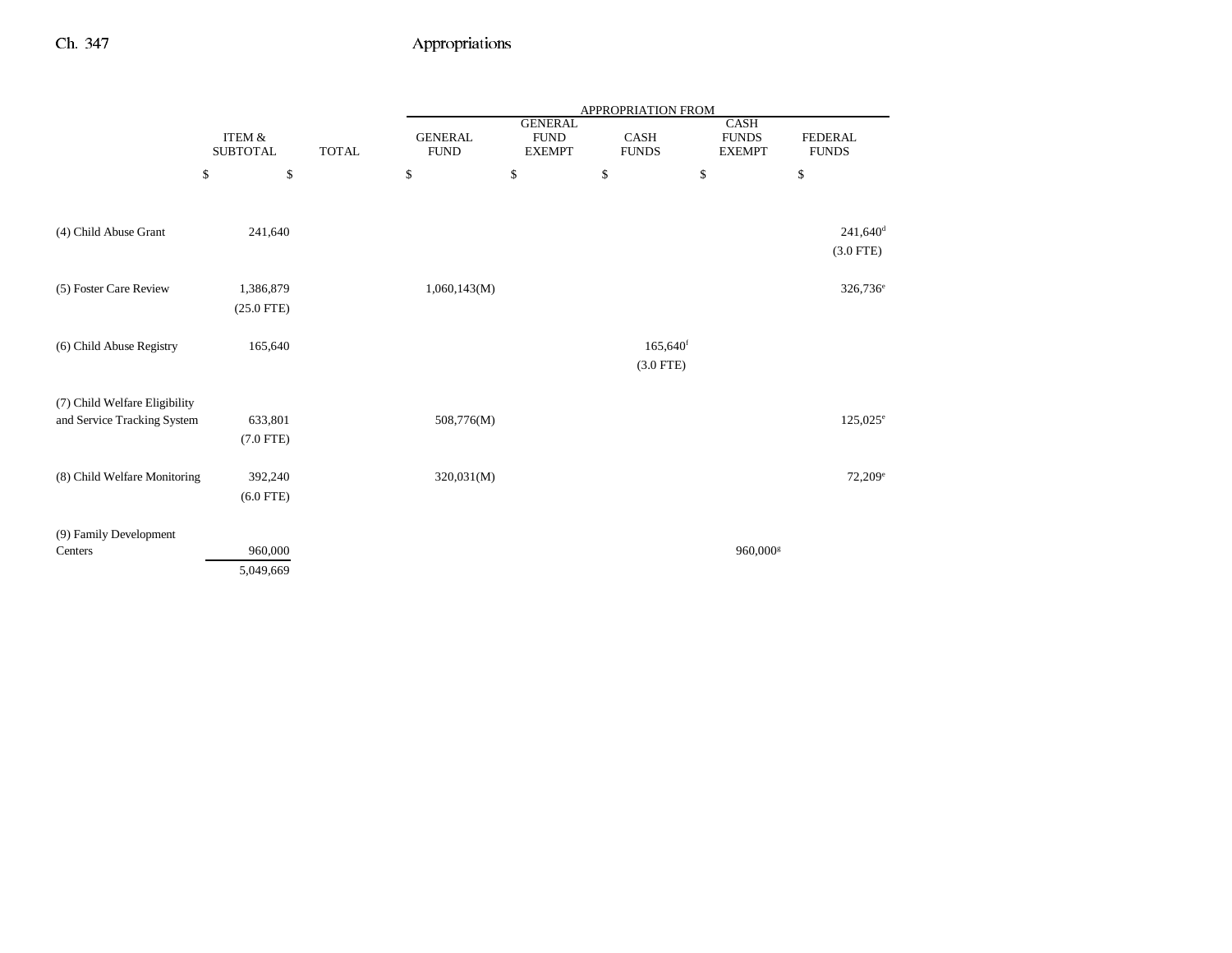a This amount shall be from donations to the Colorado Domestic Abuse Program and from reserves in the Domestic Abuse Cash Fund.

b This amount shall be from local funds.

c Of this amount, \$255,716 shall be from the Title XX Social Services Block Grant and \$69,800 shall be from Title IV-E of the Social Security Act.

d This amount shall be from the National Center for Child Abuse.

e These amounts shall be from Title IV-E of the Social Security Act.

f This amount shall be from the Child Abuse Registry Cash Fund.

<sup>g</sup> This amount shall be from reserves in the Family Issues Cash Fund pursuant to Section 26-5.3-106 (1.5), C.R.S.

### 284,783,093

281,306,681

#### **(7) DIVISION OF YOUTH CORRECTIONS6**

| $(A)$ Administration <sup>74</sup> |           |              |                 |
|------------------------------------|-----------|--------------|-----------------|
| <b>Personal Services</b>           | 1,102,993 | 1,102,993    |                 |
|                                    |           | $(18.0$ FTE) |                 |
| <b>Operating Expenses</b>          | 29,502    | 29,502       |                 |
| Victim Assistance                  | 19,498    |              | $19,498(T)^{a}$ |
|                                    |           |              | $(0.5$ FTE)     |
|                                    | 1,151,993 |              |                 |

a This amount shall be from State Victims Assistance and Law Enforcement funds appropriated to the Department of Public Safety, Division of Criminal Justice.

#### **(B) Institutional Programs75**

| <b>Personal Services</b> | <del>24.544.673</del> | <del>24,544,673</del> |
|--------------------------|-----------------------|-----------------------|
|                          | 24.576.233            | 24.576.233            |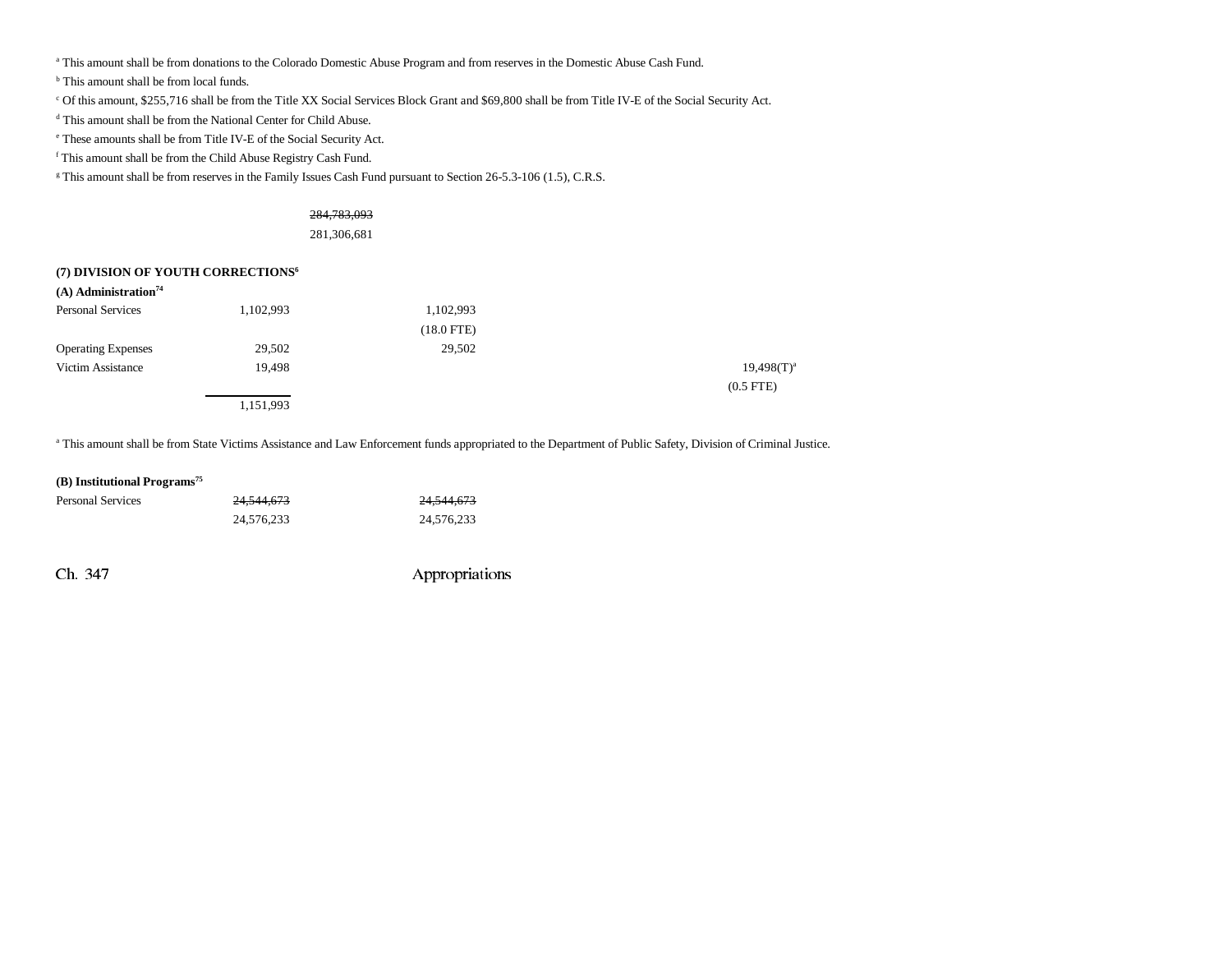|                                            |                                      |              |                               |                                                | APPROPRIATION FROM   |                                       |                                |
|--------------------------------------------|--------------------------------------|--------------|-------------------------------|------------------------------------------------|----------------------|---------------------------------------|--------------------------------|
|                                            | <b>ITEM &amp;</b><br><b>SUBTOTAL</b> | <b>TOTAL</b> | <b>GENERAL</b><br><b>FUND</b> | <b>GENERAL</b><br><b>FUND</b><br><b>EXEMPT</b> | CASH<br><b>FUNDS</b> | CASH<br><b>FUNDS</b><br><b>EXEMPT</b> | <b>FEDERAL</b><br><b>FUNDS</b> |
|                                            | \$<br>\$                             |              | \$                            | \$                                             | \$                   | \$<br>$\mathbb{S}$                    |                                |
|                                            |                                      |              |                               |                                                |                      |                                       |                                |
|                                            |                                      |              | $(653.5$ FTE)                 |                                                |                      |                                       |                                |
| <b>Operating Expenses</b>                  | 2,924,286                            |              | 1,548,411                     |                                                |                      | $1,240,526(T)^a$                      | $135,349^b$                    |
|                                            | 2,914,357                            |              | 1,538,482                     |                                                |                      |                                       |                                |
| Medical Services <sup>76</sup>             | 4,027,175                            |              | 4,027,175                     |                                                |                      |                                       |                                |
|                                            | 4,043,619                            |              | 4,043,619                     |                                                |                      |                                       |                                |
|                                            |                                      |              | $(39.2$ FTE)                  |                                                |                      |                                       |                                |
| <b>Enhanced Mental Health</b>              |                                      |              |                               |                                                |                      |                                       |                                |
| Services at Lookout                        |                                      |              |                               |                                                |                      |                                       |                                |
| Mountain $77$                              | 718,264                              |              | 718,264                       |                                                |                      |                                       |                                |
| <b>Enhanced Mental Health</b>              |                                      |              |                               |                                                |                      |                                       |                                |
| Services Pilot for Detention <sup>77</sup> | 246,086                              |              | 246,086                       |                                                |                      |                                       |                                |
| Educational Programs <sup>8</sup>          | 4,532,980                            |              | 4,186,480                     |                                                |                      | $346,500(T)$ <sup>c</sup>             |                                |
|                                            |                                      |              | $(33.3$ FTE)                  |                                                |                      | $(2.5$ FTE)                           |                                |
| Prevention/Intervention                    |                                      |              |                               |                                                |                      |                                       |                                |
| Services <sup>8</sup>                      | 122,090                              |              |                               |                                                |                      | 122,090(T) <sup>d</sup>               |                                |
|                                            |                                      |              |                               |                                                |                      | $(2.0$ FTE)                           |                                |
| <b>Denver Foundation Grant</b>             | 4,887                                |              |                               |                                                |                      | 4,887e                                |                                |
| Governor's Job Training                    |                                      |              |                               |                                                |                      |                                       |                                |
| Office Grant                               | 67,049                               |              |                               |                                                |                      | $67,049(T)$ <sup>f</sup>              |                                |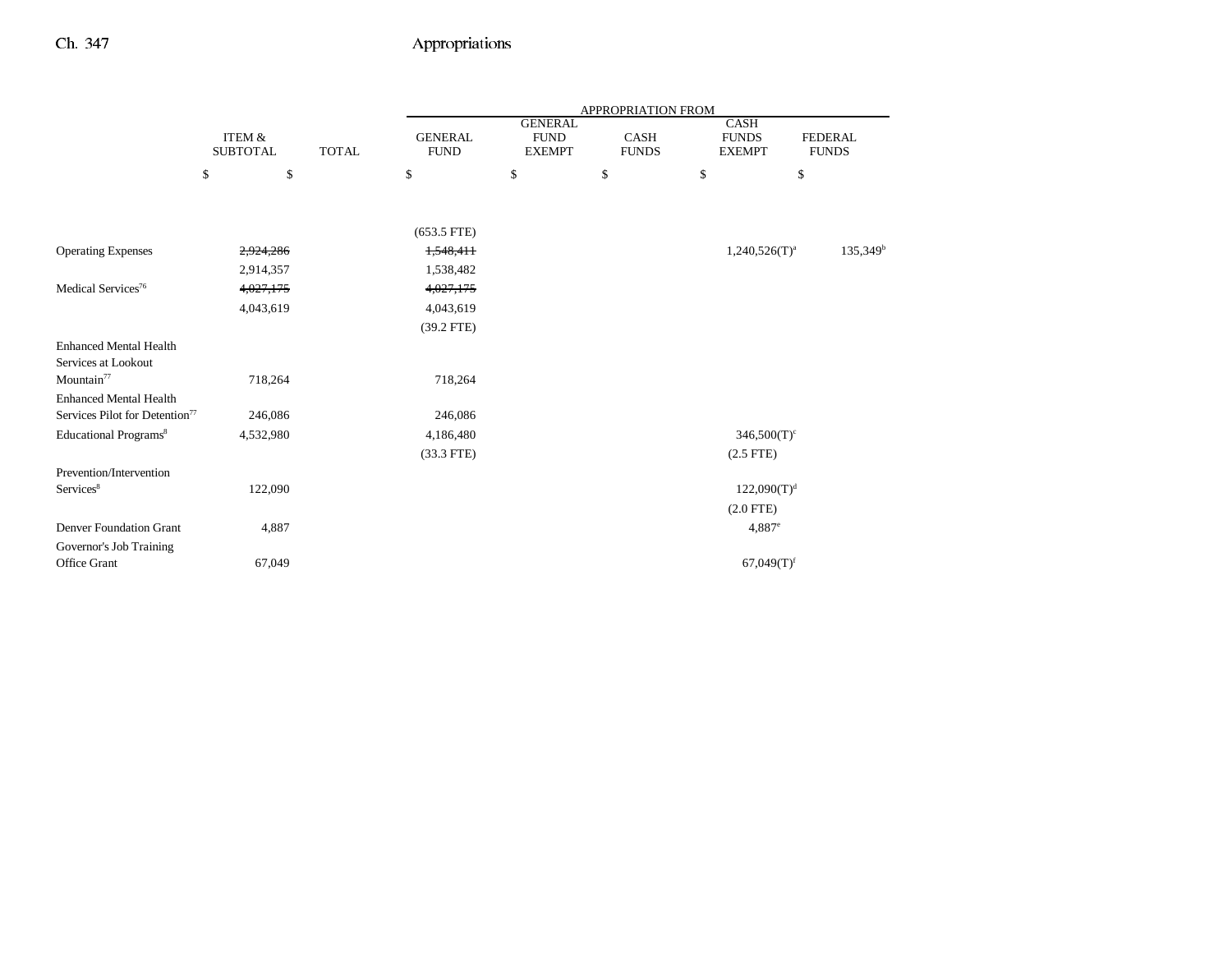| <b>Sexually Transmitted Disease</b> |                       |                 |
|-------------------------------------|-----------------------|-----------------|
| <b>Education Grant</b>              | 30,000                | $30,000(T)^{g}$ |
| Intensive Aftercare Program         | 100,000               | 100.000         |
|                                     | <del>37,317,490</del> |                 |
|                                     | 37, 355, 565          |                 |

<sup>a</sup> This amount shall be from the Department of Education for the federal school breakfast and lunch program.

b This amount shall be from Title IV-E of the Social Security Act.

c This amount shall be from the Department of Education.

d This amount shall be from the Alcohol and Drug Abuse Division.

e This amount shall be from private foundation grants.

f This amount shall be from the Department of Labor and Employment.

<sup>g</sup> This amount shall be from the Department of Public Health and Environment.

Ch. 347 Appropriations

#### **(C) Community Programs**

| <b>Personal Services</b>     | 4,376,597  | 4,376,597    |                  |            |
|------------------------------|------------|--------------|------------------|------------|
|                              |            | $(86.4$ FTE) |                  |            |
| <b>Operating Expenses</b>    | 314,196    | 314,196      |                  |            |
| <b>Purchase of Contract</b>  |            |              |                  |            |
| Placements <sup>8,78</sup>   | 33,084,401 | 23,453,640   | $9,554,526(T)^n$ | $76,235^b$ |
|                              | 30,907,653 | 21,545,761   | $9,285,657(T)^a$ |            |
| City and County of Denver    |            |              |                  |            |
| Contract Beds <sup>8</sup>   | 1,156,869  | 1,156,869    |                  |            |
| City and County of Denver    |            |              |                  |            |
| Case Management <sup>8</sup> | 225,367    | 225,367      |                  |            |
| H.B. 93S-1005 Juvenile Boot  |            |              |                  |            |
| Camp <sup>8</sup>            | 2,662,673  | 2,662,673    |                  |            |
|                              |            |              |                  |            |
|                              |            |              |                  |            |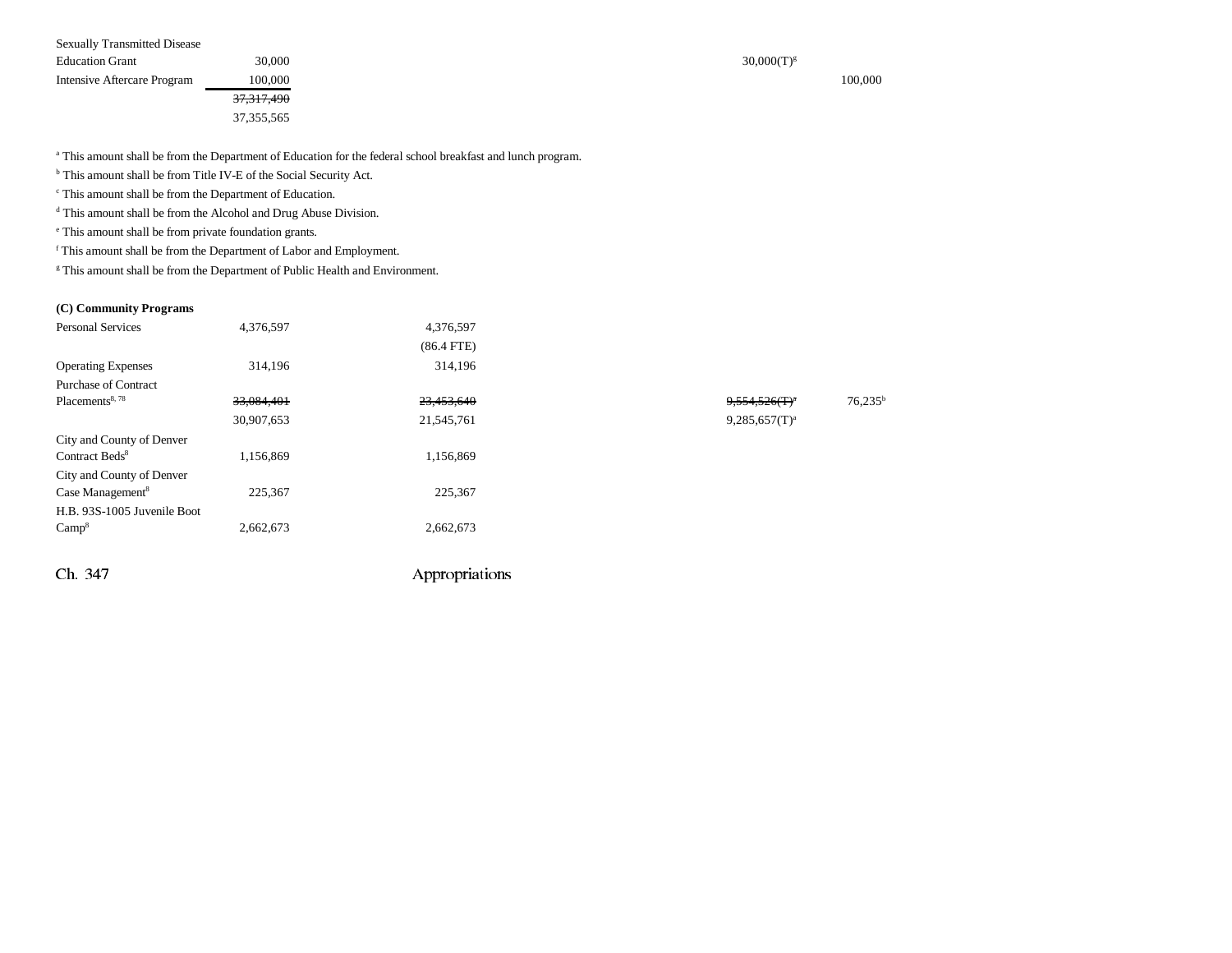|                                          |                           |              | <b>APPROPRIATION FROM</b>     |                                                |                             |                                              |                                |
|------------------------------------------|---------------------------|--------------|-------------------------------|------------------------------------------------|-----------------------------|----------------------------------------------|--------------------------------|
|                                          | ITEM &<br><b>SUBTOTAL</b> | <b>TOTAL</b> | <b>GENERAL</b><br><b>FUND</b> | <b>GENERAL</b><br><b>FUND</b><br><b>EXEMPT</b> | <b>CASH</b><br><b>FUNDS</b> | <b>CASH</b><br><b>FUNDS</b><br><b>EXEMPT</b> | <b>FEDERAL</b><br><b>FUNDS</b> |
|                                          | \$<br>\$                  |              | \$                            | \$                                             | \$                          | \$                                           | \$                             |
|                                          |                           |              |                               |                                                |                             |                                              |                                |
| Lookout Mountain                         |                           |              |                               |                                                |                             |                                              |                                |
| Orientation Unit <sup>8</sup>            | 2,072,494                 |              | 2,072,494                     |                                                |                             |                                              |                                |
|                                          | 2,307,828                 |              | 2,307,828                     |                                                |                             |                                              |                                |
|                                          |                           |              | $(2.0$ FTE $)$                |                                                |                             |                                              |                                |
| S.B. 91-94 Programs <sup>8, 79, 80</sup> | 11,379,460                |              | 11,379,460                    |                                                |                             |                                              |                                |
| Parole Program Services <sup>8, 81</sup> | 2,375,041                 |              | 2,375,041                     |                                                |                             |                                              |                                |
|                                          | 57,647,098                |              |                               |                                                |                             |                                              |                                |
|                                          | 55,705,684                |              |                               |                                                |                             |                                              |                                |
|                                          |                           |              |                               |                                                |                             |                                              |                                |

<sup>a</sup> This amount shall be from Medicaid funds appropriated to the Department of Health Care Policy and Financing.

 $^{\rm b}$  This amount shall be from Title IV-E of the Social Security Act.

## 96,116,581

94,213,242

#### **(8) HEALTH AND REHABILITATION SERVICES**

### **(A) Office of Health and Rehabilitation**

(1) Administration

Personal Services 2,952,703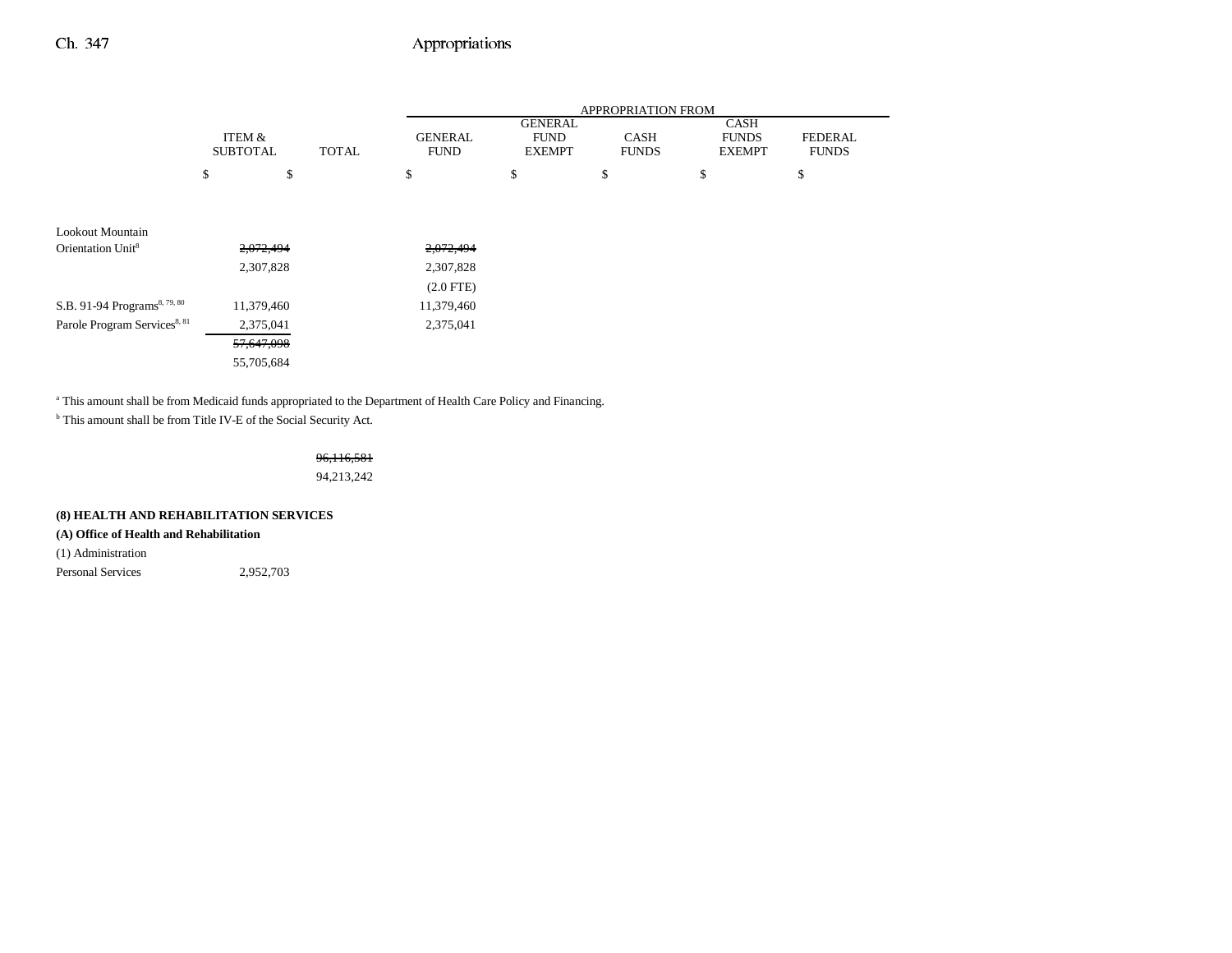|                              | $(47.9$ FTE)   |         |                              |                        |
|------------------------------|----------------|---------|------------------------------|------------------------|
| <b>Operating Expenses</b>    | 322,847        |         |                              |                        |
|                              | 320,421        |         |                              |                        |
| Federal Programs and Grants  | 397,793        |         |                              |                        |
|                              | $(3.0$ FTE $)$ |         |                              |                        |
| Training                     | 89,117         |         |                              |                        |
| Colorado Progress Assessment |                |         |                              |                        |
| Review                       | 41,216         |         |                              |                        |
|                              | 3,803,676      | 387,085 | $2,795,954$ (T) <sup>a</sup> | $620,637$ <sup>b</sup> |
|                              | 3,801,250      |         | $2,793,528(T)^{a}$           |                        |

<sup>a</sup> Of this amount, \$2,581,675 \$2,579,249 shall be from Medicaid funds appropriated to the Department of Health Care Policy and Financing, and \$214,279 shall be from patient revenues earned by the Mental Health Institutes.

b Of this amount, \$305,524 shall be from the Mental Health Services Block Grant, \$34,600 shall be from the Substance Abuse Prevention and Treatment Block Grant, and \$280,513 shall be from various sources of federal funds.

(2) Mental Health Community Programs<sup>8, 82, 83, 84, 85, 86</sup>

| Mental Health Capitation <sup>87</sup>    | 113,968,686    |            | $113,968,686(T)^a$                        |  |
|-------------------------------------------|----------------|------------|-------------------------------------------|--|
| Services for Target Clients <sup>88</sup> | 24,720,917     | 18,376,341 | $1,748,693^b$<br>$4,595,883$ <sup>c</sup> |  |
| Services for Non-Target                   |                |            |                                           |  |
| Clients                                   | 653,402        | 653,402    |                                           |  |
| Goebel Lawsuit Settlement                 | 5,053,819      | 4,903,477  | $150,342(T)^d$                            |  |
|                                           | 5,365,376      | 5,215,034  |                                           |  |
|                                           | $(2.0$ FTE $)$ |            |                                           |  |
| <b>Eastern Regional Acute</b>             |                |            |                                           |  |
| Treatment Unit <sup>89</sup>              | 209,041        | 209,041    |                                           |  |
| Early Intervention Program <sup>90</sup>  | 546,518        | 491,866    | $54,652(L)^e$                             |  |
|                                           |                |            |                                           |  |
|                                           |                |            |                                           |  |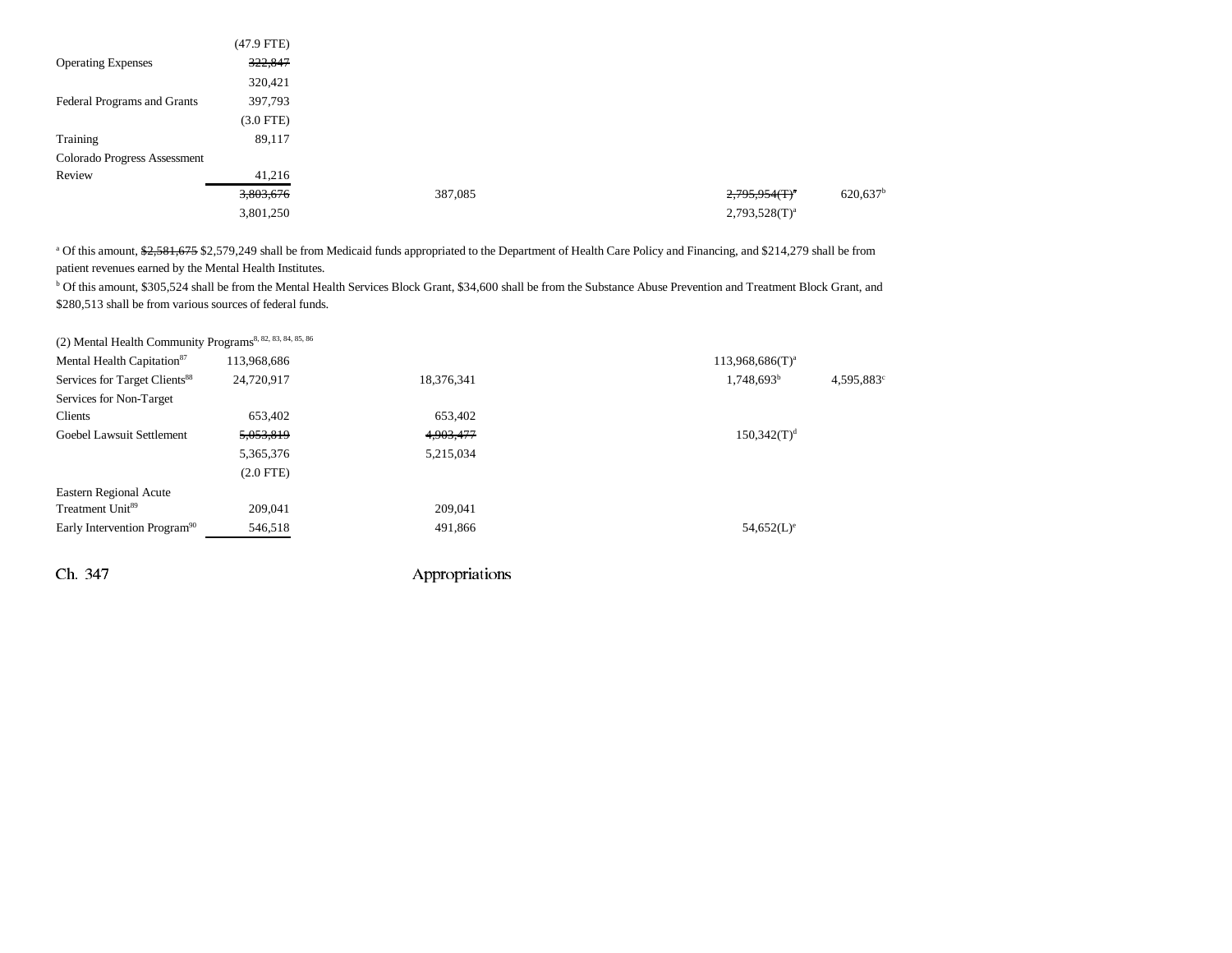|                 |       |             | APPROPRIATION FROM |              |               |              |  |  |  |
|-----------------|-------|-------------|--------------------|--------------|---------------|--------------|--|--|--|
|                 |       |             | GENERAL            |              | CASH          |              |  |  |  |
| ITEM &          |       | GENERAL     | <b>FUND</b>        | CASH         | <b>FUNDS</b>  | FEDERAL      |  |  |  |
| <b>SUBTOTAL</b> | TOTAL | <b>FUND</b> | <b>EXEMPT</b>      | <b>FUNDS</b> | <b>EXEMPT</b> | <b>FUNDS</b> |  |  |  |
| \$              |       |             |                    |              |               |              |  |  |  |

#### 145,152,383

145,463,940

a This amount shall be from Medicaid funds appropriated to the Department of Health Care Policy and Financing.

b Of this amount, \$1,552,028(T) shall be from the Division of Vocational Rehabilitation and \$196,665(L) shall be from local matching funds.

c Of this amount, it is estimated that \$4,192,492 shall be from the Mental Health Services Block Grant and \$403,391 shall be from the Homeless Prevention Block Grant.

d This amount shall be from the Division of Vocational Rehabilitation.

e This amount shall be from local matching funds.

(3) Community Services for Persons with Developmental Disabilities

| Community Programs <sup>8, 91</sup>     | 209, 165, 460 | 24,815,493 | 184,349,967 <sup>a</sup> |
|-----------------------------------------|---------------|------------|--------------------------|
|                                         | 207,695,460   | 24,811,189 | 182,884,271 <sup>a</sup> |
| Preventive Dental Hygiene <sup>92</sup> | 65.518        | 62.243     | $3,275(L)^{b}$           |
|                                         | 209,230,978   |            |                          |
|                                         | 207,760,978   |            |                          |

<sup>a</sup> Of this amount, \$160,084,306(T) \$158,505,035(T) shall be from Medicaid funds appropriated to the Department of Health Care Policy and Financing, \$17,270,730 \$17,384,305 shall be from client cash sources, \$6,522,695(L) shall be from local matching funds, and \$472,236(T) shall be from the Division of Vocational Rehabilitation.

**b** This amount shall be from local funds.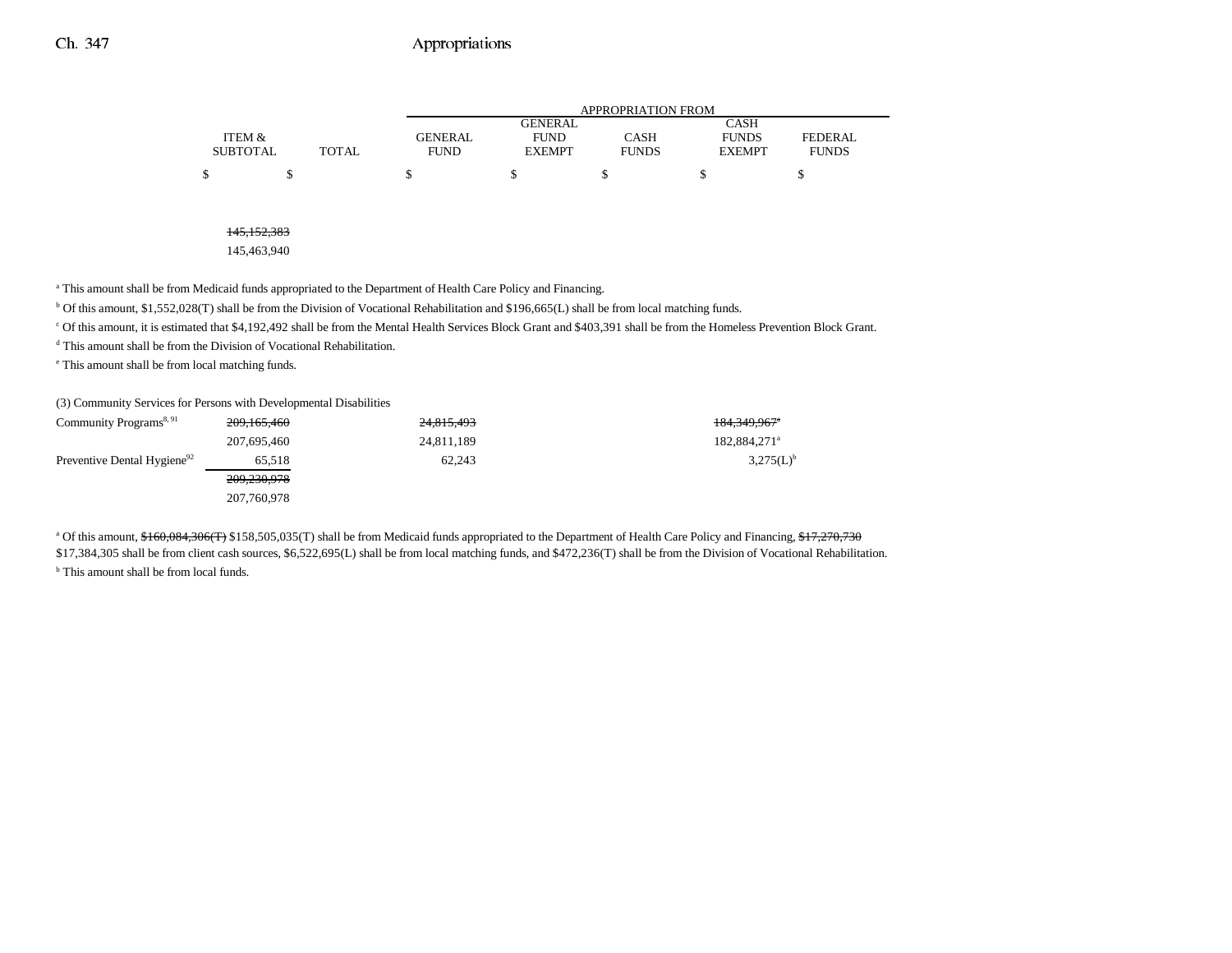| (B) Division of Vocational Rehabilitation <sup>8</sup> |                |              |                        |                        |                           |
|--------------------------------------------------------|----------------|--------------|------------------------|------------------------|---------------------------|
| Rehabilitation Programs -                              |                |              |                        |                        |                           |
| <b>General Fund Match</b>                              | 20,847,681     | 4,428,528(M) |                        |                        | $16,419,153$ <sup>a</sup> |
|                                                        | $(226.0$ FTE)  |              |                        |                        |                           |
| Rehabilitation Programs -                              |                |              |                        |                        |                           |
| Local Funds Match <sup>93, 94</sup>                    | 9,853,230      |              |                        | 2,098,738 <sup>b</sup> | 7,754,492                 |
|                                                        | $(9.0$ FTE)    |              |                        |                        |                           |
| <b>Establishment Grants</b>                            | 1,418,450      |              |                        | $302,130^{\circ}$      | 1,116,320                 |
| <b>Business Enterprise Program</b>                     | 640,000        |              | $136,320$ <sup>d</sup> |                        | 503,680                   |
|                                                        | $(6.0$ FTE)    |              |                        |                        |                           |
| Program Operated Stands and                            |                |              |                        |                        |                           |
| Leasehold Improvements                                 | 943,405        |              | $800,000$ <sup>d</sup> | $35,000^{\circ}$       | 108,405                   |
| Independent Living Grants <sup>94a</sup>               | 861,855        | 309,000      |                        | 55,285 <sup>f</sup>    | 497,570                   |
|                                                        | $(0.5$ FTE $)$ |              |                        |                        |                           |
| <b>Rehabilitation Teaching</b>                         |                |              |                        |                        |                           |
| Program                                                | 268,623        | 268,623      |                        |                        |                           |
|                                                        |                | $(5.2$ FTE)  |                        |                        |                           |
| Appointment of Legal                                   |                |              |                        |                        |                           |
| Interpreters for the Hearing                           |                |              |                        |                        |                           |
| Impaired                                               | 66,434         | 66,434       |                        |                        |                           |
|                                                        | 76,318         | 76,318       |                        |                        |                           |
| Aid to the Blind Treatment                             | 3,000          | 2,400        |                        | 600(L) <sup>g</sup>    |                           |
|                                                        | 34,902,678     |              |                        |                        |                           |
|                                                        | 34,912,562     |              |                        |                        |                           |

a This amount shall be from Section 110 and Section 203 vocational rehabilitation funds.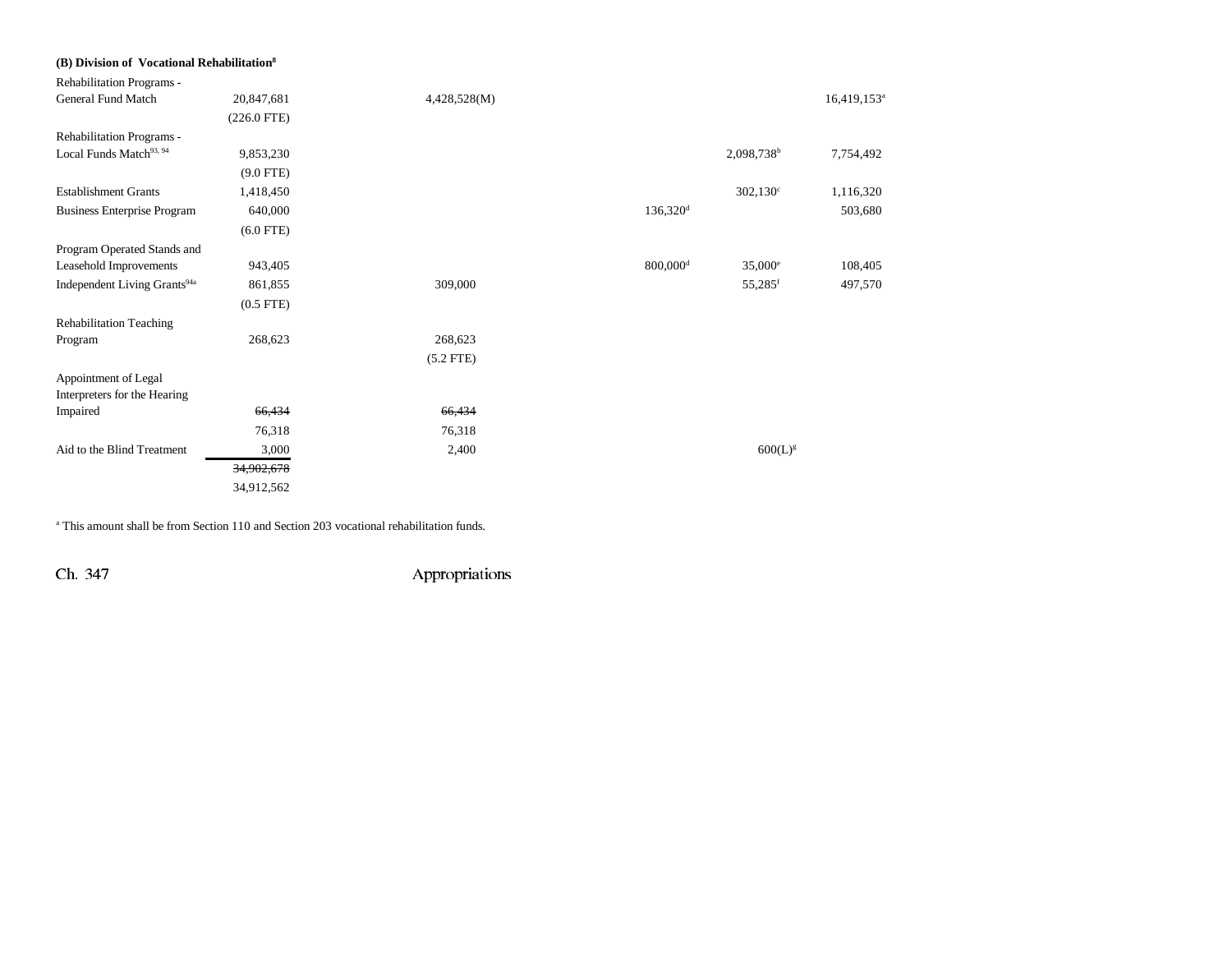|                 |       |                | APPROPRIATION FROM |              |               |              |  |  |  |
|-----------------|-------|----------------|--------------------|--------------|---------------|--------------|--|--|--|
|                 |       |                | <b>GENERAL</b>     |              | CASH          |              |  |  |  |
| ITEM &          |       | <b>GENERAL</b> | <b>FUND</b>        | CASH         | <b>FUNDS</b>  | FEDERAL.     |  |  |  |
| <b>SUBTOTAL</b> | TOTAL | <b>FUND</b>    | <b>EXEMPT</b>      | <b>FUNDS</b> | <b>EXEMPT</b> | <b>FUNDS</b> |  |  |  |
|                 |       |                |                    |              |               |              |  |  |  |

<sup>b</sup> Of this amount, \$1,737,539(L) shall be from school districts and other local matching funds, \$236,199(T) shall be from the Office of Health and Rehabilitation, and

\$125,000 shall be from private donations.

c This amount shall be from matching funds from recipients of Establishment Grants.

d These amounts shall be from the Business Enterprise Cash Fund.

e This amount shall be from reserves in the Business Enterprise Cash Fund.

f This amount shall be from recipients of Independent Living Grants.

<sup>g</sup> This amount shall be from county Aid to the Blind Treatment Program funds.

### (C) Alcohol and Drug Abuse Division<sup>6, 8, 95</sup>

(1) Administration

(A) Program Administration

| <b>Personal Services</b>  | <del>1.490.955</del> |
|---------------------------|----------------------|
|                           | 1,535,481            |
|                           | $(25.6$ FTE)         |
|                           | $(26.2$ FTE)         |
| <b>Operating Expenses</b> | 255.567              |
|                           | 261,988              |
| Data Collection Grant     | 50.292               |
|                           | $(1.1$ FTE)          |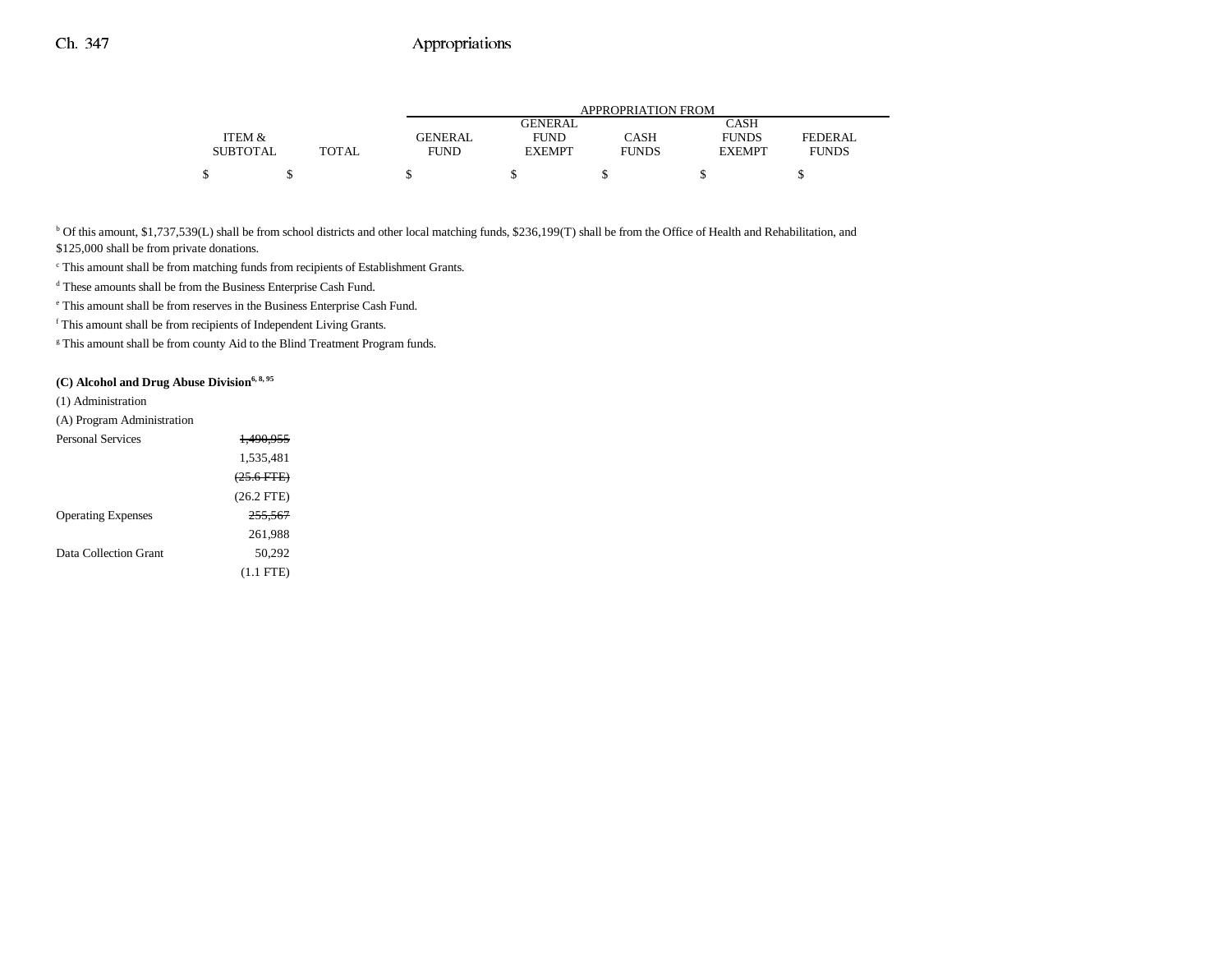| <b>Provider Training</b>        | 50.995    |        |                        |                     |                          |
|---------------------------------|-----------|--------|------------------------|---------------------|--------------------------|
| <b>Indirect Cost Assessment</b> | 291,576   |        |                        |                     |                          |
|                                 | 2,139,385 | 47.803 | $549.235$ <sup>a</sup> | 32,280(T)           | $1,510,067$ <sup>e</sup> |
|                                 | 2,190,332 |        | 554,235 <sup>a</sup>   | 79.768 <sup>b</sup> | $1.508,526^\circ$        |

a Of this amount, it is estimated that \$397,481 shall be from the Alcohol Driver Safety Fund, \$103,987 shall be from the Alcohol Counselor Certification Fund pursuant to Section 25-1-211, C.R.S., \$29,052 shall be from the Law Enforcement Assistance Fund, and \$18,715 shall be from the Drug Offender Surcharge Fund pursuant to Section 18-19-103(4), C.R.S., and \$5,000 shall be from the Alcohol and Drug Abuse Counselor Training Fund pursuant to Section 25-1-211, C.R.S.

<sup>b</sup> <del>This amount</del> OF THIS AMOUNT, \$32,280(T) shall be from the Department of Public Safety, Division of Criminal <del>Justice</del>. JUSTICE AND \$47,488 SHALL BE FROM RESERVES IN the alcohol and Drug Abuse Counselor Training Fund that are transferred from the Alcohol Counselor Certification Fund, pursuant to Section 25-1-211, C.R.S.

c Of this amount, it is estimated that \$1,219,332 shall be from the Substance Abuse Prevention and Treatment Block Grant.

(B) Balance of Substance Abuse Block Grant Programs 6,820,164 223,900 6,596,264<sup>a</sup> 6,596,264<sup>a</sup> a It is estimated that this amount shall be from the Substance Abuse Prevention and Treatment Block Grant. (2) Community Programs (A) Treatment Contracts  $Detox/Shelter$  6,782,648 4,912,921 1,869,727<sup>a</sup> Case Management for Chronic  $\mu$ Detox Clients 340,628<sup>a</sup> 342,767 342,767 342,767 340,628<sup>a</sup> Treatment Contracts<sup>96</sup> 10,445,140 2,326,522 415,198b 227,275(T)<sup>c</sup> 7,476,145<sup>a</sup> 17,570,555

<sup>a</sup> It is estimated that these amounts shall be from the Substance Abuse Prevention and Treatment Block Grant.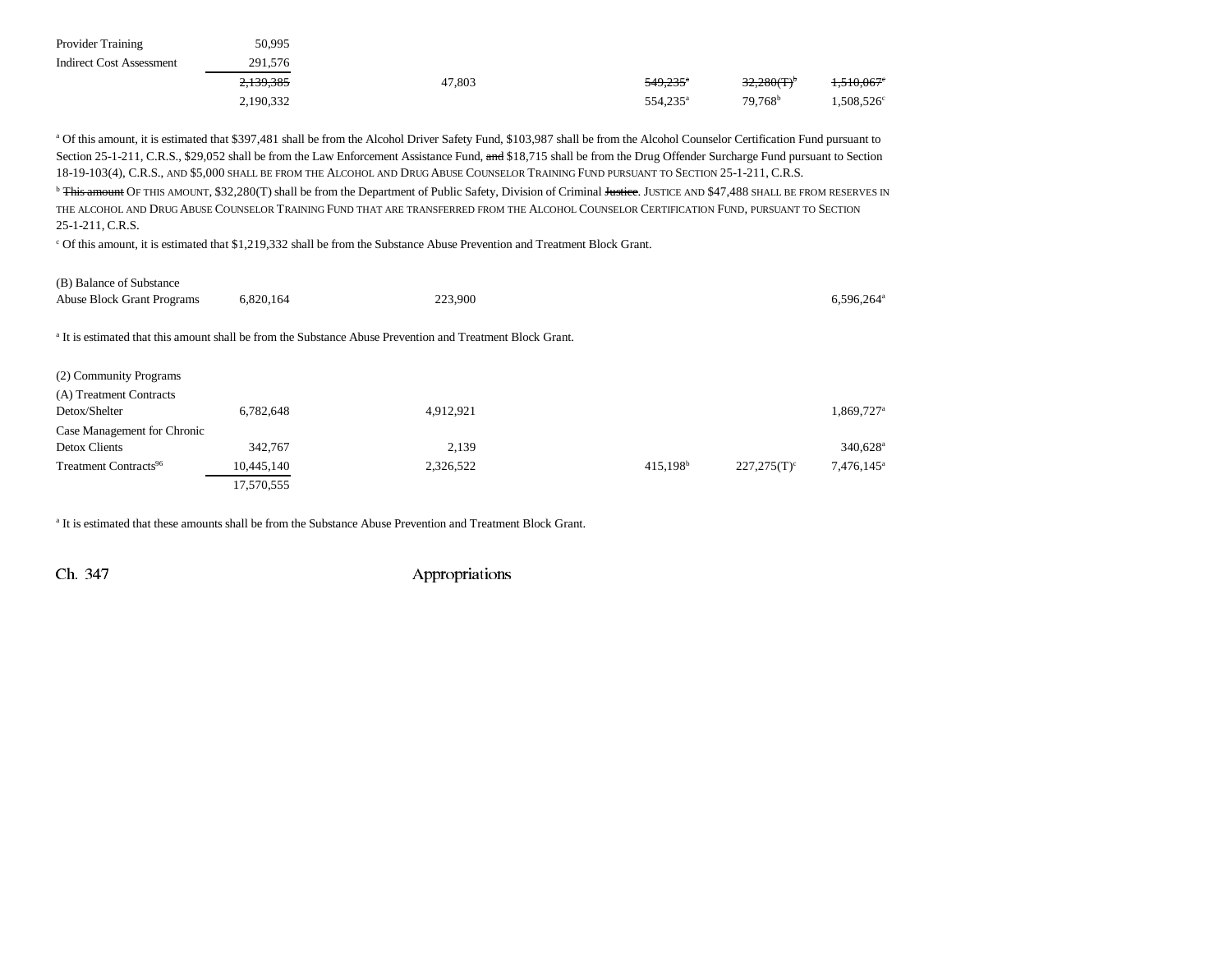|                 |       |             | APPROPRIATION FROM |              |               |                |  |  |  |  |
|-----------------|-------|-------------|--------------------|--------------|---------------|----------------|--|--|--|--|
|                 |       |             | <b>GENERAL</b>     |              | CASH          |                |  |  |  |  |
| ITEM &          |       | GENERAL     | <b>FUND</b>        | CASH         | <b>FUNDS</b>  | <b>FEDERAL</b> |  |  |  |  |
| <b>SUBTOTAL</b> | TOTAL | <b>FUND</b> | <b>EXEMPT</b>      | <b>FUNDS</b> | <b>EXEMPT</b> | <b>FUNDS</b>   |  |  |  |  |
|                 |       |             |                    |              |               |                |  |  |  |  |

**b** This amount shall be from the Drug Offender Surcharge Fund.

c This amount shall be from the Department of Public Safety, Division of Criminal Justice.

| (B) Other Community Programs  |           |         |                          |                        |                        |
|-------------------------------|-----------|---------|--------------------------|------------------------|------------------------|
| High Risk Pregnant Women      |           |         |                          |                        |                        |
| Program                       | 213,208   |         |                          | $213,208(T)^{a}$       |                        |
| <b>Prevention Contracts</b>   | 1,085,439 | 114,963 |                          |                        | $970,476$ <sup>b</sup> |
| Law Enforcement Assistance    |           |         |                          |                        |                        |
| <b>Fund Contracts</b>         | 293,094   |         | 293.094 <sup>c</sup>     |                        |                        |
| Alcohol/Drug Driving Safety   |           |         |                          |                        |                        |
| Contracts - current fee \$156 |           |         |                          |                        |                        |
| per DUI conviction            | 3,724,831 |         | $3,478,280$ <sup>d</sup> | $246,551$ <sup>e</sup> |                        |
| <b>Federal Grants</b>         | 4,548,885 |         |                          |                        | $4,548,885^b$          |
|                               |           |         |                          |                        | $(5.1$ FTE)            |
|                               | 9,865,457 |         |                          |                        |                        |

a This amount shall be from Medicaid funds appropriated to the Department of Health Care Policy and Financing.

b It is estimated that these amounts shall be from the Substance Abuse Prevention and Treatment Block Grant.

c This amount shall be from the Law Enforcement Assistance Fund pursuant to Section 43-4-402 (2), C.R.S.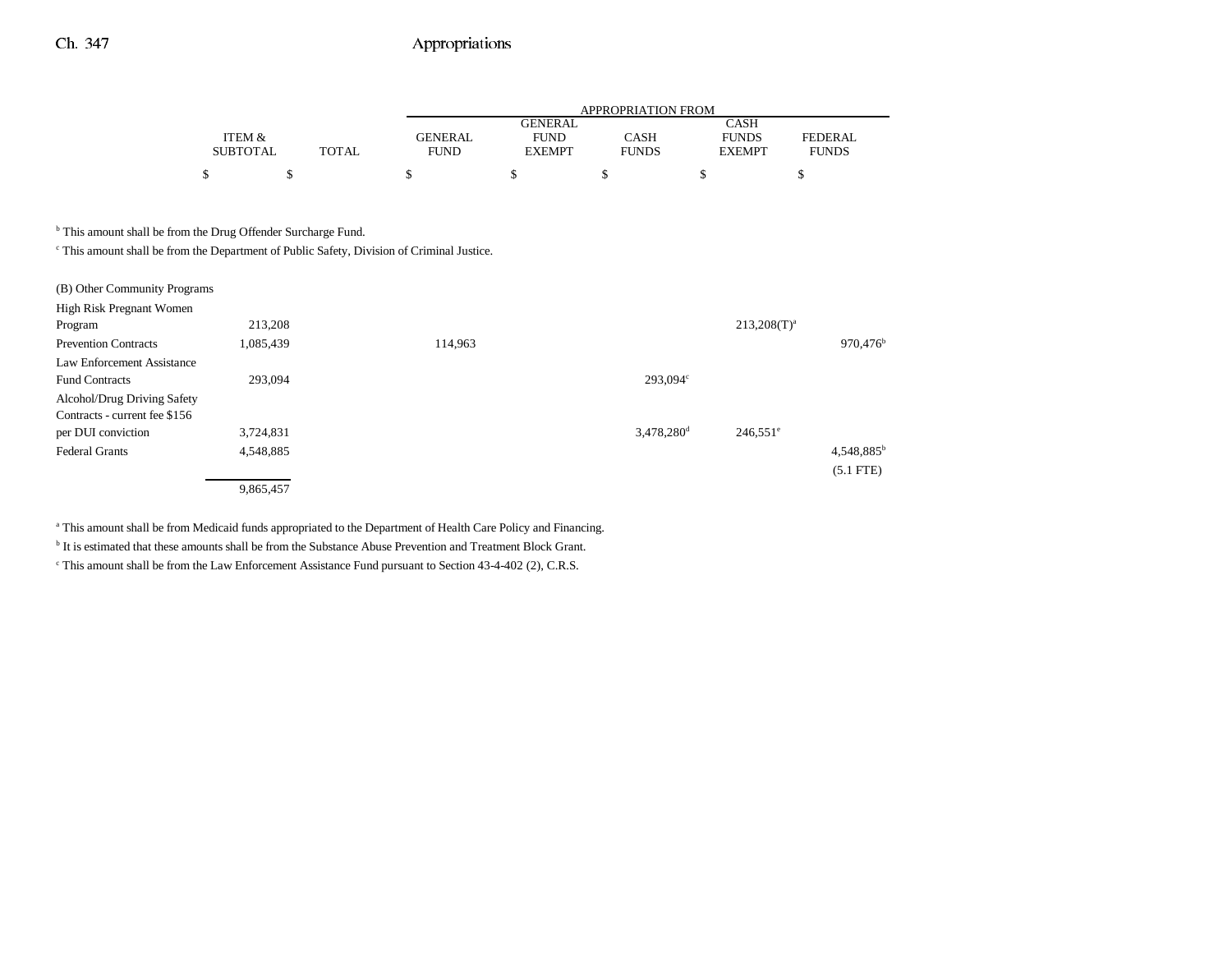<sup>d</sup> This amount shall be from the Alcohol Drug Driver Safety Fund, which receives client evaluation fees of \$156 per evaluation, pursuant to Section 42-4-1301(10), C.R.S.

e This amount shall be from reserves in the Alcohol Drug Driver Safety Fund.

### 429,485,276 428,385,238

**(9) DIRECT SERVICES**

| (A) Homelake Domiciliary <sup>97</sup> |              |         |                      |         |
|----------------------------------------|--------------|---------|----------------------|---------|
| <b>Personal Services</b>               | 536,551      |         |                      |         |
|                                        | $(15.4$ FTE) |         |                      |         |
| <b>Operating Expenses</b>              | 151,209      |         |                      |         |
| Utilities                              | 61,305       |         |                      |         |
|                                        | 749,065      | 189,352 | 377,931 <sup>a</sup> | 181,782 |

<sup>a</sup> This amount shall be from receipts for patient care.

#### **(B)** Mental Health Institutes<sup>98, 99</sup>

| <b>Personal Services</b>          | 62.241.426      |                |
|-----------------------------------|-----------------|----------------|
|                                   | 62,241,959      |                |
|                                   | $(1,266.7$ FTE) |                |
|                                   | $(1,266.6$ FTE) |                |
| <b>Operating Expenses</b>         | 7.441.868       |                |
|                                   | 7,366,131       |                |
| General Hospital                  | 2,319,523       |                |
|                                   | $(36.0$ FTE)    |                |
| <b>General Hospital Operating</b> |                 |                |
| Expenses                          | 299,959         |                |
|                                   |                 |                |
| Ch. 347                           |                 | Appropriations |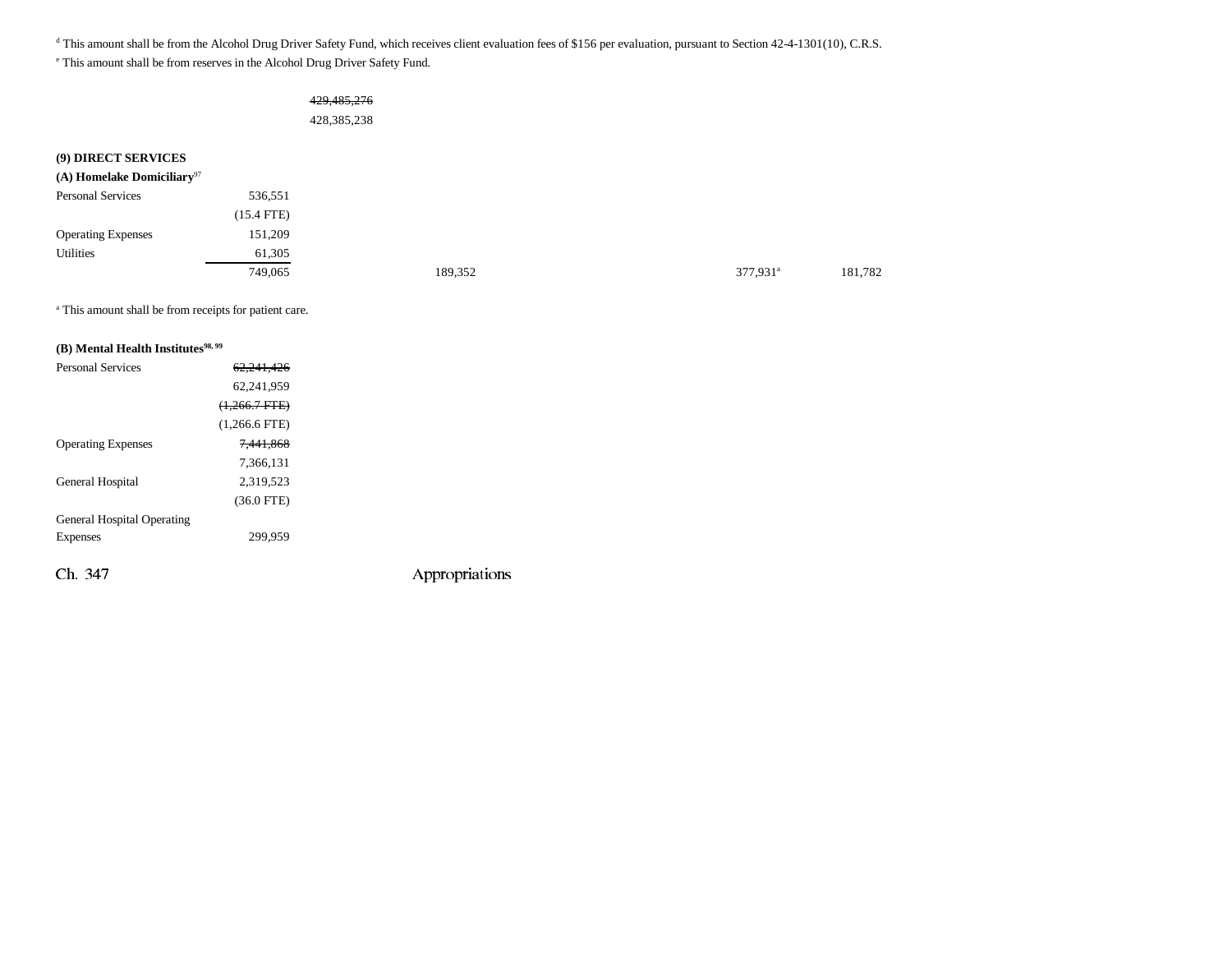|                                 |                           |              |                               |                                                | <b>APPROPRIATION FROM</b>   |                                              |                                |
|---------------------------------|---------------------------|--------------|-------------------------------|------------------------------------------------|-----------------------------|----------------------------------------------|--------------------------------|
|                                 | ITEM &<br><b>SUBTOTAL</b> | <b>TOTAL</b> | <b>GENERAL</b><br><b>FUND</b> | <b>GENERAL</b><br><b>FUND</b><br><b>EXEMPT</b> | <b>CASH</b><br><b>FUNDS</b> | <b>CASH</b><br><b>FUNDS</b><br><b>EXEMPT</b> | <b>FEDERAL</b><br><b>FUNDS</b> |
|                                 | \$                        | \$           | \$                            | \$                                             | \$                          | \$                                           | \$                             |
|                                 |                           |              |                               |                                                |                             |                                              |                                |
| <b>Educational Programs</b>     | 1,080,065                 |              |                               |                                                |                             |                                              |                                |
|                                 | 1,061,456                 |              |                               |                                                |                             |                                              |                                |
|                                 | $(27.5$ FTE)              |              |                               |                                                |                             |                                              |                                |
|                                 | $(27.1$ FTE)              |              |                               |                                                |                             |                                              |                                |
| <b>Indirect Cost Assessment</b> | 214,279                   |              |                               |                                                |                             |                                              |                                |
|                                 | 73,597,120                |              | 51,843,497                    |                                                | $2,206,978$ <sup>a</sup>    | $19,546,645$ <sup>b</sup>                    |                                |
|                                 | 73,503,307                |              | 51,900,878                    |                                                | 7,920,095 <sup>a</sup>      | 13,682,334 <sup>b</sup>                      |                                |

<sup>a</sup> This amount shall be from patient revenues. REVENUES, INCLUDING \$5,754,559 ESTIMATED TO BE FROM REVENUE EARNED FROM MENTAL HEALTH COMMUNITY CAPITATION.

<sup>b</sup> Of this amount, \$14,800,120 \$9,036,519 shall be from patient revenues, \$3,381,083(T) \$3,298,982(T) shall be from the Department of Corrections, \$1,080,065(T) \$1,061,456(T) shall be from the Department of Education, \$273,377(T) shall be from the Division of Youth Corrections, and \$12,000(T) shall be from Institutional Programs for Persons with Developmental Disabilities. For informational purposes only, of the patient revenues, \$5,754,559(T) is estimated to be from revenue earned from Mental Health Community Capitation, \$3,756,740 \$3,664,815 is estimated to be from federal and other sources of patient revenues, \$3,130,802(T) \$3,213,685(T) is estimated to be from Child Welfare, Division of Youth Corrections, and the Department of Health Care Policy and Financing for the operation of Residential Treatment Centers, and \$2,158,019(T) is estimated to be from Medicaid funds appropriated to the Department of Health Care Policy and Financing.

#### **(C) Institutional Programs for Persons with Developmental Disabilities100**

Personal Services 35,856,664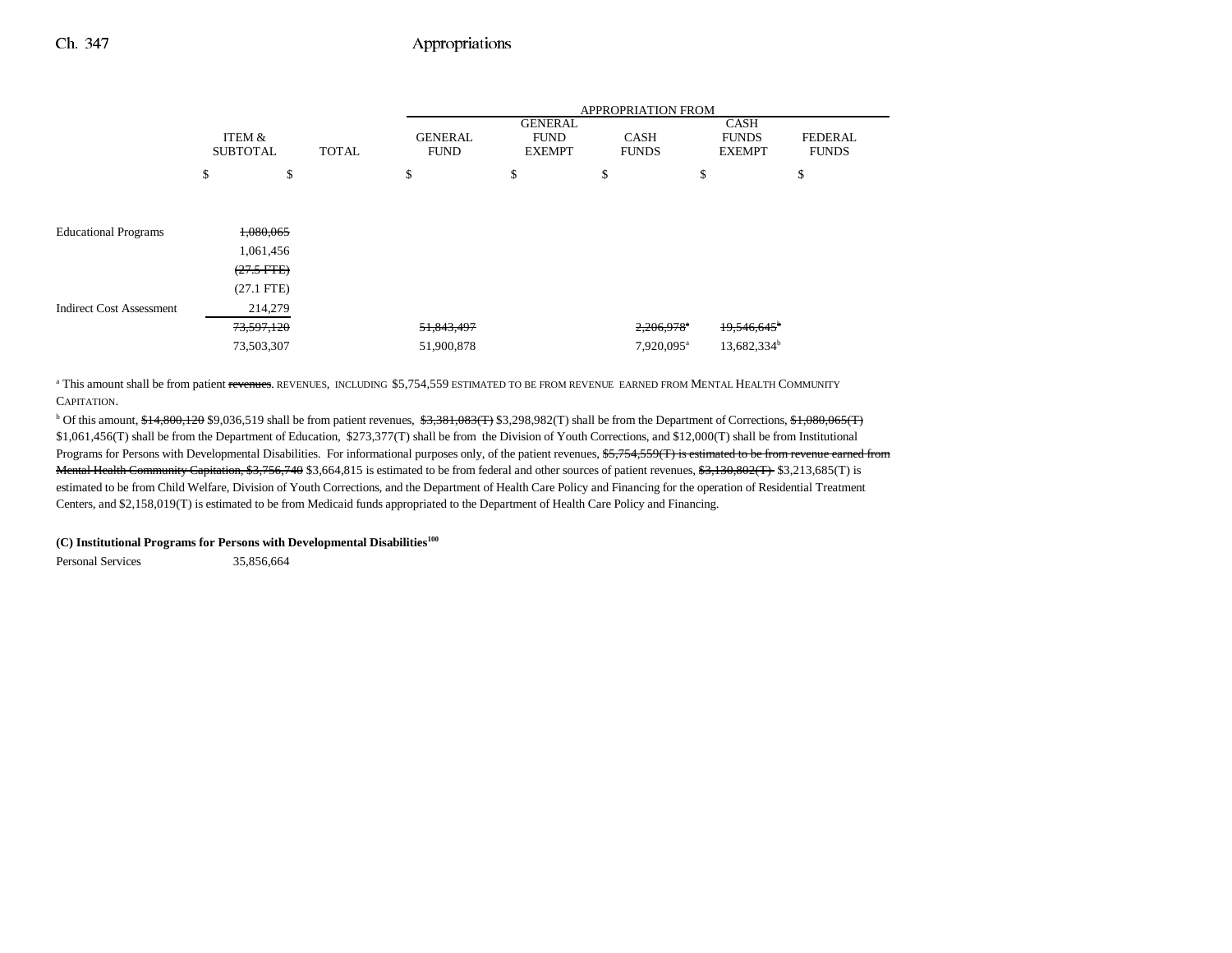|                                                               | $(983.6$ FTE) |                                                                                                                                                                                    |                          |                              |              |
|---------------------------------------------------------------|---------------|------------------------------------------------------------------------------------------------------------------------------------------------------------------------------------|--------------------------|------------------------------|--------------|
| <b>Operating Expenses</b>                                     | 1,927,498     |                                                                                                                                                                                    |                          |                              |              |
|                                                               | 1,921,831     |                                                                                                                                                                                    |                          |                              |              |
| Capital Outlay - Patient Needs                                | 80,249        |                                                                                                                                                                                    |                          |                              |              |
| <b>Resident Incentive Allowance</b>                           | 48,176        |                                                                                                                                                                                    |                          |                              |              |
| <b>Leased Space</b>                                           | 229,458       |                                                                                                                                                                                    |                          |                              |              |
| <b>Purchase of Services</b>                                   | 259,668       |                                                                                                                                                                                    |                          |                              |              |
|                                                               | 38,401,713    |                                                                                                                                                                                    | $2,401,100$ <sup>a</sup> | 36,000,613(T)                |              |
|                                                               | 38,396,046    |                                                                                                                                                                                    | 2,411,941 <sup>a</sup>   | $35,984,105(T)$ <sup>b</sup> |              |
| <sup>a</sup> This amount shall be from client cash revenues.  |               |                                                                                                                                                                                    |                          |                              |              |
|                                                               |               | <sup>b</sup> This amount shall be from Medicaid funds appropriated to the Department of Health Care Policy and Financing.                                                          |                          |                              |              |
| (D) Work Therapy Program                                      | 871,715       |                                                                                                                                                                                    | 768.749 <sup>a</sup>     | $102,966^{\rm b}$            |              |
|                                                               | $(1.5$ FTE)   |                                                                                                                                                                                    |                          |                              |              |
| <sup>a</sup> This amount shall be from the Work Therapy Fund. |               |                                                                                                                                                                                    |                          |                              |              |
|                                                               |               | <sup>b</sup> Of this amount, \$52,226(T) shall be from moneys in the Work Therapy Fund collected from other state agencies, and \$50,740 shall be from Work Therapy Fund reserves  |                          |                              |              |
| (E) Refugee Assistance                                        |               |                                                                                                                                                                                    |                          |                              |              |
| Program Costs                                                 | 3,788,038     | 15,000                                                                                                                                                                             |                          | 143,000 <sup>a</sup>         | 3,630,038    |
|                                                               |               |                                                                                                                                                                                    |                          |                              | $(13.0$ FTE) |
| funds. MONEYS RECEIVED FROM LOCAL ENTITIES.                   |               | <sup>a</sup> Of this amount, \$4,000(T) shall be from federal funds received by the Department of Health Care Policy and Financing and \$139,000 (L) \$139,000 shall be from local |                          |                              |              |
| (F) Disability Determination Services                         |               |                                                                                                                                                                                    |                          |                              |              |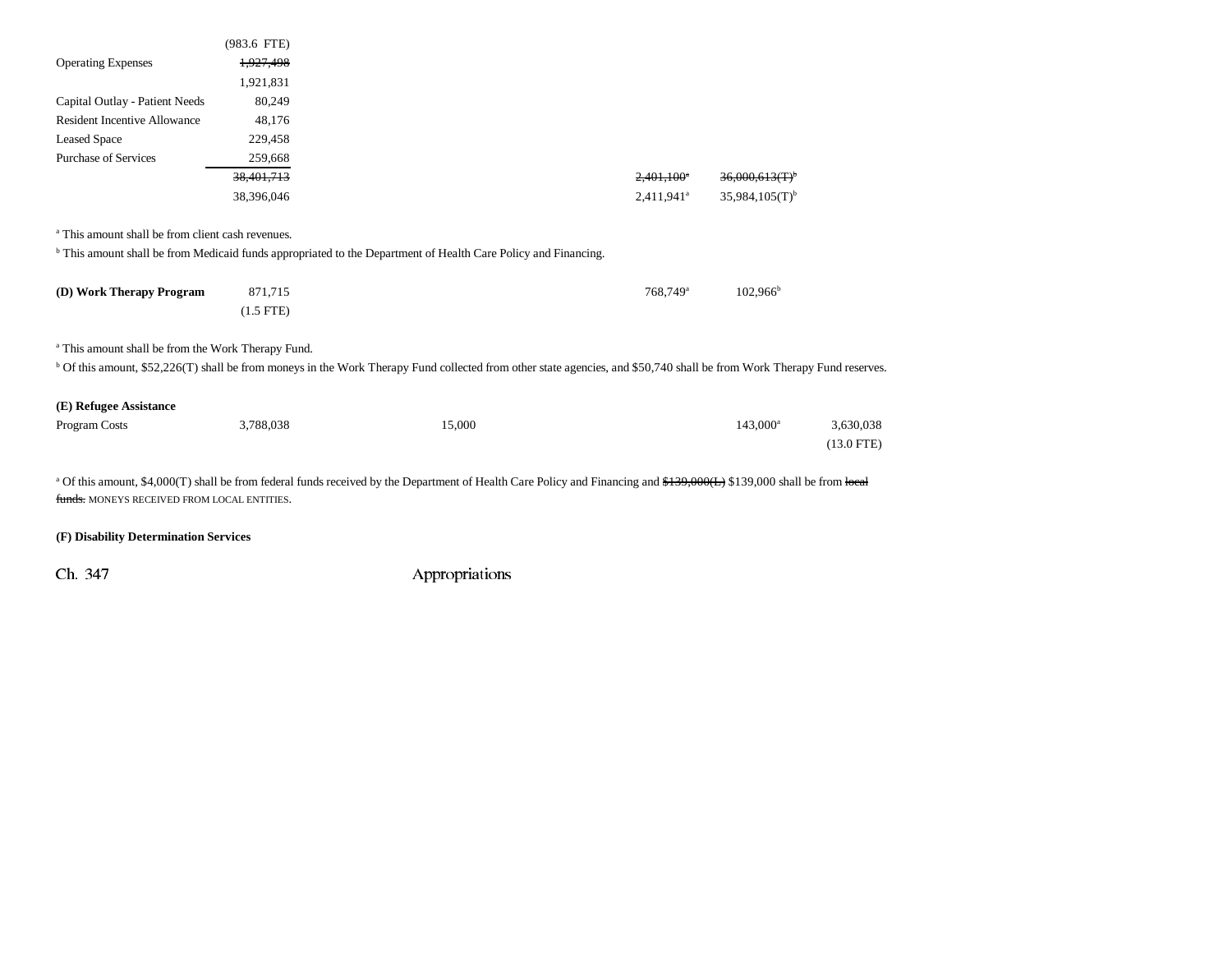|                                                                                                                           |                           |       |                               | <b>APPROPRIATION FROM</b>                      |                             |                                       |                                |  |
|---------------------------------------------------------------------------------------------------------------------------|---------------------------|-------|-------------------------------|------------------------------------------------|-----------------------------|---------------------------------------|--------------------------------|--|
|                                                                                                                           | ITEM &<br><b>SUBTOTAL</b> | TOTAL | <b>GENERAL</b><br><b>FUND</b> | <b>GENERAL</b><br><b>FUND</b><br><b>EXEMPT</b> | <b>CASH</b><br><b>FUNDS</b> | CASH<br><b>FUNDS</b><br><b>EXEMPT</b> | <b>FEDERAL</b><br><b>FUNDS</b> |  |
|                                                                                                                           | \$                        | \$    | \$                            | \$                                             | \$                          | \$                                    | \$                             |  |
| Program Costs                                                                                                             | 14.609.751<br>14,734,751  |       |                               |                                                |                             | $125,000(T)^{a}$                      | 14,609,751<br>$(141.5$ FTE)    |  |
| <sup>a</sup> THIS AMOUNT SHALL BE FROM MEDICAID FUNDS APPROPRIATED TO THE DEPARTMENT OF HEALTH CARE POLICY AND FINANCING. |                           |       |                               |                                                |                             |                                       |                                |  |

132,017,402

132,042,922

#### **TOTALS PART VII**

| (HUMAN SERVICES) <sup>4, 5, 101</sup> | \$1,513,058,791 | <del>\$432.202.051</del> | \$59,062,262 | \$615.223.461"             | <del>\$406.571.017</del> |
|---------------------------------------|-----------------|--------------------------|--------------|----------------------------|--------------------------|
|                                       | \$1,555,190,516 | \$421,946,028            | \$67,766,615 | \$608,792,287 <sup>a</sup> | \$456,685,586            |

<sup>a</sup> Of this amount,  $\frac{438,523,641}{2,696,850}$  contains a (T) notation, and  $\frac{697,940,492}{2,97,317,389}$  contains an (L) notation.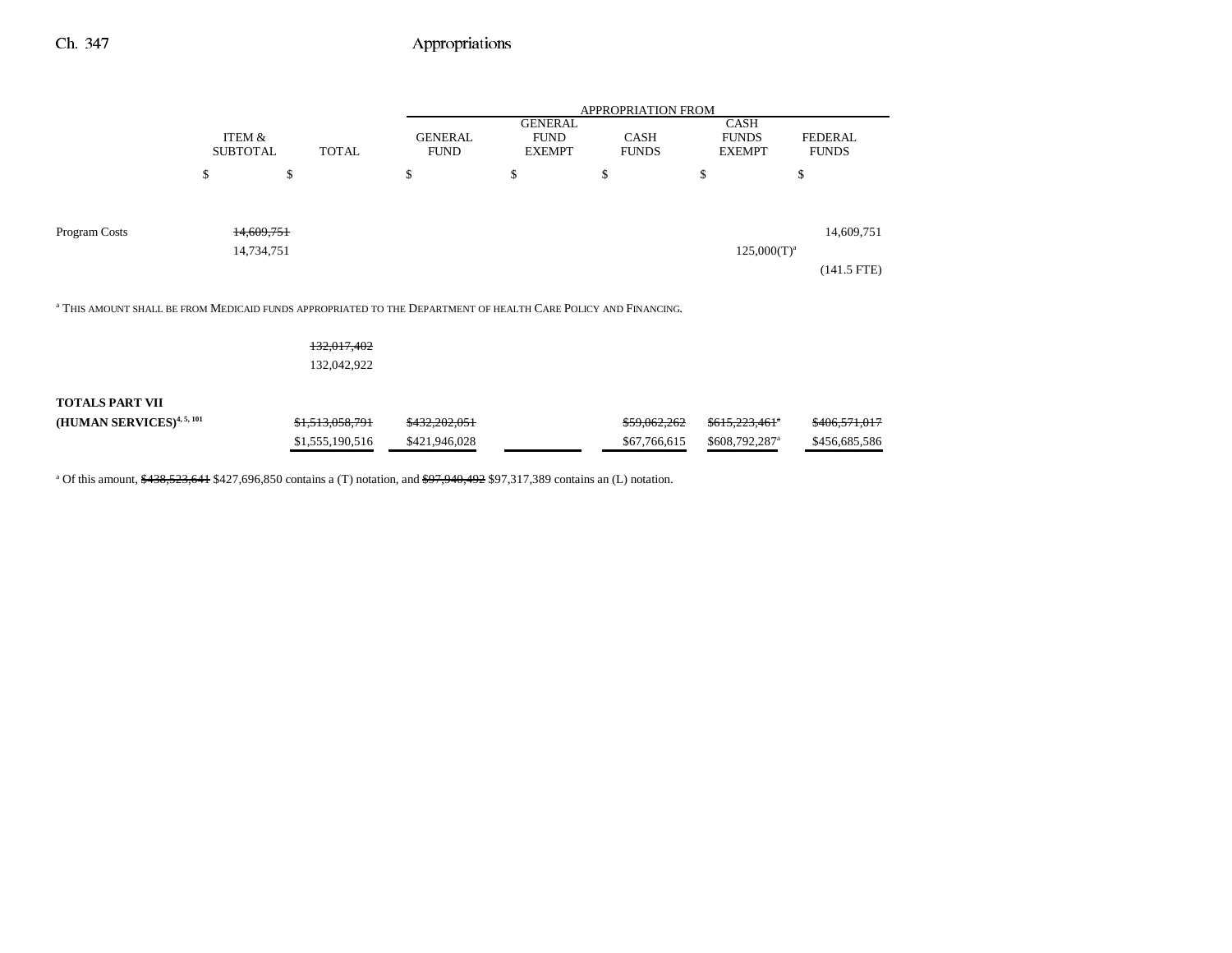### **FOOTNOTES** -- The following statements are referenced to the numbered footnotes throughout section 2.

- 4 (Governor lined through this provision. See L. 98, p. 2193.)
- 5 All Departments, Totals -- The General Assembly requests that copies of all reports requested in other footnotes contained in this act be delivered to the Joint Budget Committee and the majority and minority leadership in each house of the General Assembly. Each principal department of the state shall produce its rules and regulations in an electronic format that is suitable for public access through electronic means. Such rules and regulations in such format shall be submitted to the Office of Legislative Legal Services for publishing on the Internet. It is the intent of the General Assembly that this be done within existing resources.
- 6 Department of Corrections, Management, Executive Director's Office Subprogram; Department of Human Services, Division of Youth Corrections, and Health and Rehabilitation Services, Alcohol and Drug Abuse Division; Judicial Department, Probation and Related Services; and Department of Public Safety, Division of Criminal Justice -- It is the intent of the General Assembly that state criminal justice agencies involved in multi-agency programs requiring separate appropriations to each agency designate one lead agency to be responsible for submitting a comprehensive annual budget request for such programs to the Joint Budget Committee. Each agency must still submit its portion of such request with its own budget document.
- 8(Governor lined through this provision. See L. 98, p. 2193.)
- 60 Department of Human Services, Executive Director's Office -- The General Assembly expects the State Board of Human Services to take appropriate actions pursuant to Section 26-1-121(1)(c), C.R.S., as soon as the Executive Director determines that any appropriation for payment of the costs described in paragraph (a) of said subsection (1) is inadequate. The Department and the State Board should not expect to rely on supplemental appropriations in determining what action is to be taken.
- 61 Department of Human Services, Executive Director's Office, Personal Services, and Operating Expenses -- It is the intent of the General Assembly that funding associated with management and administrative staff responsible for specific program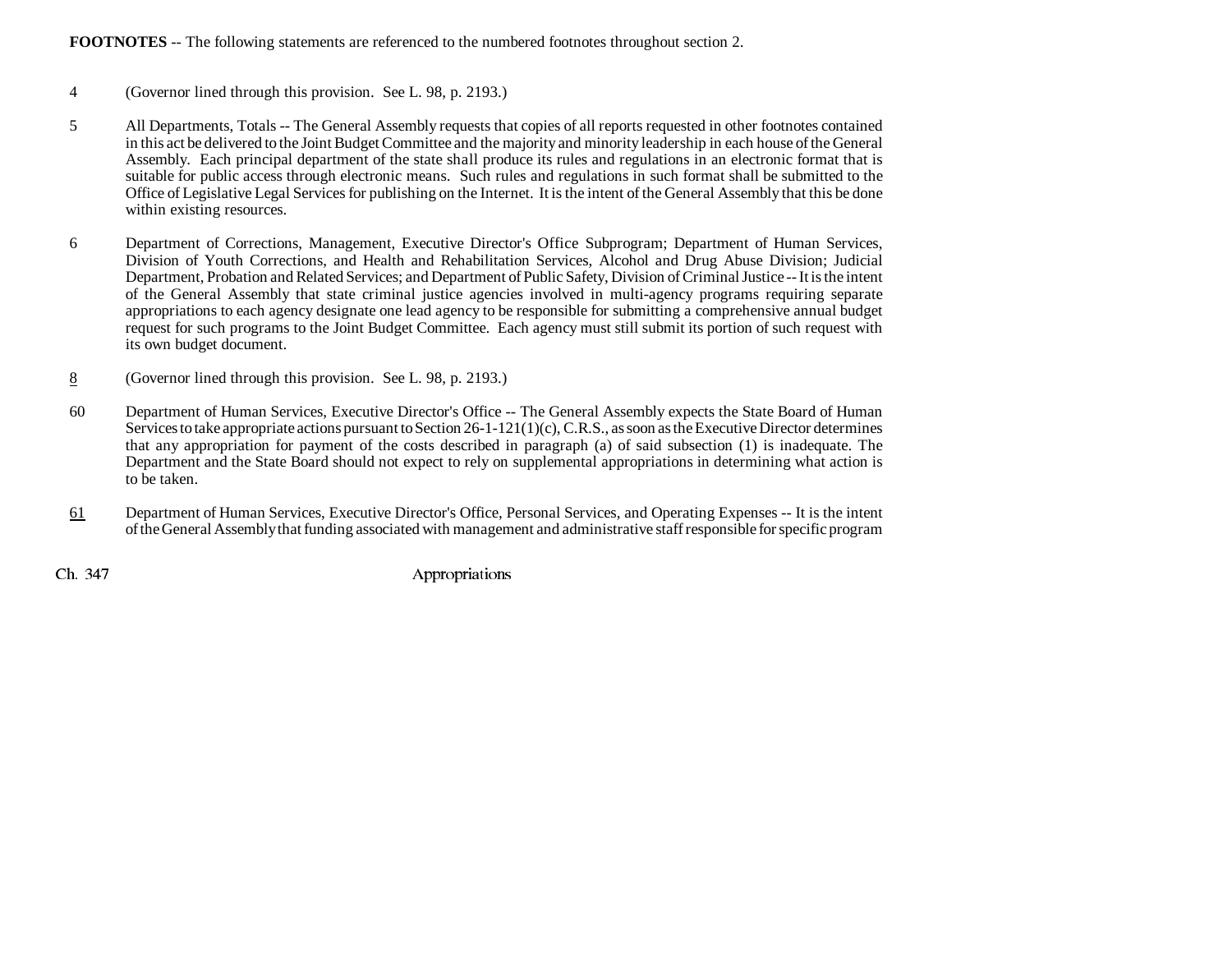|                 |              |                | APPROPRIATION FROM |              |               |                |  |  |  |  |
|-----------------|--------------|----------------|--------------------|--------------|---------------|----------------|--|--|--|--|
|                 |              |                | GENERAL            |              | CASH          |                |  |  |  |  |
| ITEM &          |              | <b>GENERAL</b> | <b>FUND</b>        | CASH         | <b>FUNDS</b>  | <b>FEDERAL</b> |  |  |  |  |
| <b>SUBTOTAL</b> | <b>TOTAL</b> | FUND           | <b>EXEMPT</b>      | <b>FUNDS</b> | <b>EXEMPT</b> | <b>FUNDS</b>   |  |  |  |  |
|                 |              |                |                    |              |               |                |  |  |  |  |

areas within the Department be appropriated to the relevant program areas rather than to the Executive Director's Office. The Department is requested to reflect the transfer of such dollar amounts and the associated FTE to specific program areas in its FY 1999-2000 budget request as a decision item.

- 62 Department of Human Services, Executive Director's Office, Injury Prevention Program -- The Department is requested to include in its annual budget request information regarding the cost-effectiveness of this program. Such information should include: actual and planned annual expenditures for this line item, by program; the actual number of workers' compensation claims filed, by type of injury and by program; and the related costs associated with workers' compensation claims filed, by type of injury and by program.
- 63 Department of Human Services, Office of Information Technology Services -- The Department is requested to include in its fiscal year 1999-2000 budget request information similar to that included in its FY 1998-1999 zero-based budget request. Specifically, the Department is requested to identify estimated expenditures and FTE for fiscal years 1998-1999 and 1999-2000 for each of the five base budget areas, by program or unit within the Department.
- 64 Department of Human Services, Office of Information Technology Services, Year 2000 Projects; Department of Law, Administration, Year 2000 Projects; Department of Public Health and Environment, Information Technology Services, Year 2000 Projects; and Department of Revenue, Information Technology Division, Year 2000 Projects -- It is the intent of the General Assembly that moneys in this line be restricted by the State Controller until the Commission on Information Management has reviewed and approved the Department's Year 2000 implementation plan.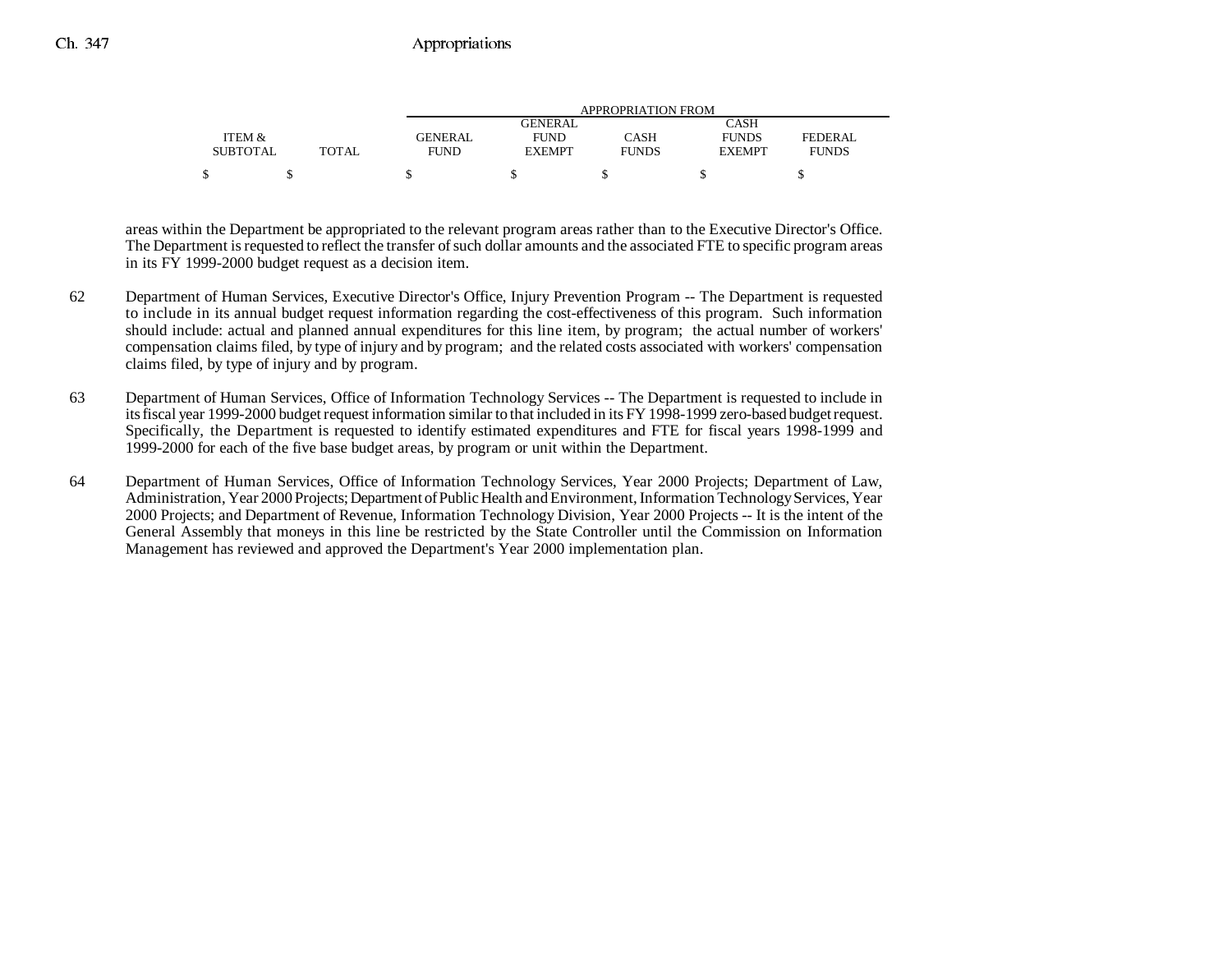- 65 Department of Human Services, Office of Information Technology Services, County Financial Management System -- It is the intent of the General Assembly that moneys in this line item be restricted by the State Controller until the Commission on Information Management has reviewed and approved the Department's implementation plan for the new county financial management system.
- 66 Department of Human Services, Office of Operations, Utilities -- Up to \$100,000 of the Department's utility appropriation may be used to develop and implement a program designed to decrease energy consumption. A portion of these funds may be used to hire an energy program manager.
- 66a DEPARTMENT OF HUMAN SERVICES, COUNTY ADMINISTRATION, COUNTY SHARE OF OFFSETTING REVENUES -- IT IS THE INTENT OF THE GENERAL ASSEMBLY THAT, PURSUANT TO SECTION 26-13-108, C.R.S., THE DEPARTMENT UTILIZE RECOVERIES TO OFFSET THE COSTS OF PROVIDING PUBLIC ASSISTANCE. THIS APPROPRIATION REPRESENTS AN ESTIMATEOF THE COUNTY SHARE OF SUCH RECOVERIES. IT IS THE GENERAL ASSEMBLY'S INTENT THAT IF THE AMOUNT OF THECOUNTY SHARE OF SUCH RECOVERIES IS GREATER THAN THE AMOUNT REFLECTED IN THIS APPROPRIATION, THAT THE DEPARTMENT BE AUTHORIZED TO DISBURSE AN AMOUNT IN EXCESS OF THE APPROPRIATION.
- 67 Department of Human Services, County Administration, County Incentive Payments -- It is the intent of the General Assembly that, pursuant to Sections 26-13-108 and 26-13-112(2)(c), C.R.S., the Department distribute child support incentive payments to counties. This appropriation represents an estimate of one-half of the State's share of recoveries of amounts of support for public assistance recipients, as described in Section 26-13-108, C.R.S. It is the General Assembly's intent that, if the amount of one-half of the State's share of such recoveries is greater than the amount reflected in this appropriation, then the Department be authorized to disburse an amount in excess of the appropriation.
- 68 Department of Human Services, Self-Sufficiency, Adult Assistance Programs, Old Age Pension Program -- The Department is requested to reflect in its annual budget request all expenditures associated with the Old Age Pension Program, including grant payments for each recipient population as well as state and county program administration costs.
- 69 Department of Human Services, Self-Sufficiency, Adult Assistance Programs, Aid to the Needy Disabled State-only Grant Program -- The Department may reallocate recoveries of payments to Aid to the Needy Disabled recipients collected pursuant to the Interim Assistance Reimbursement Agreement with the Social Security Administration to cover costs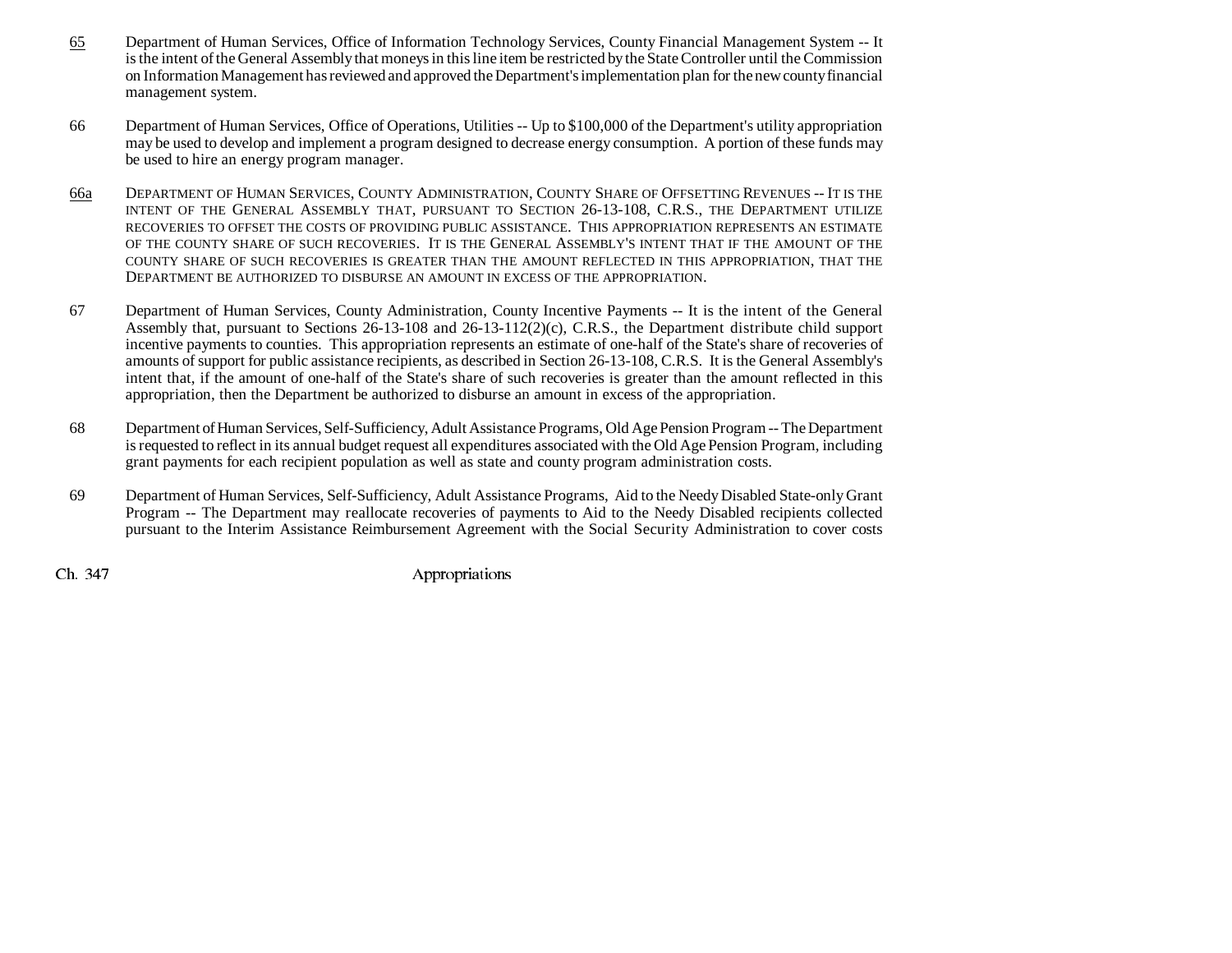|                 |              | APPROPRIATION FROM |               |              |               |              |
|-----------------|--------------|--------------------|---------------|--------------|---------------|--------------|
|                 |              |                    | GENERAL       |              | CASH          |              |
| ITEM &          |              | <b>GENERAL</b>     | <b>FUND</b>   | CASH         | <b>FUNDS</b>  | FEDERAL      |
| <b>SUBTOTAL</b> | <b>TOTAL</b> | FUND               | <b>EXEMPT</b> | <b>FUNDS</b> | <b>EXEMPT</b> | <b>FUNDS</b> |
|                 |              |                    |               |              |               |              |

directly associated with improving the collection of such reimbursements, including the costs of 1.0 FTE to coordinate and track the collection process. The Department is requested to reflect in its annual budget request all such expenditures as well as the resulting increase in the amount of Interim Assistance Reimbursements collected.

- 70 Department of Human Services, Self-Sufficiency, Colorado Works Program; and Department of Labor and Employment, Division of Employment and Training -- It is the intent of the General Assembly that the Department of Labor and Employment, in conjunction with the Department of Human Services, pursue the purchase of a computerized job readiness software package in FY 1998-99. The Department is requested to review the training needs of the various employment-related programs for which each department is responsible, review the available software packages which may meet those needs, and identify existing resources which may be used to acquire a statewide license for any appropriate software packages. The Department is requested to report its findings regarding the purchase of any such software to the Joint Budget Committee by August 1, 1998. Further, if spending authority is required, the Department is requested to submit a subsequent supplemental budget request accordingly.
- 71 Department of Human Services, Self-Sufficiency, Colorado Works Program, County Block Grants -- It is the intent of the General Assembly that the amount appropriated from county funds be allocated among counties based on the county's proportionate share of expenditures on the Aid to Families with Dependent Children program, Job Opportunities and Basic Skills program, and the administrative costs related to those programs in state fiscal year 1996-1997, as compared to the total level of spending for all counties for state fiscal year 1996-1997. It is further the intent of the General Assembly that the balance of the appropriation be allocated among counties using the same basis described above for the county funds.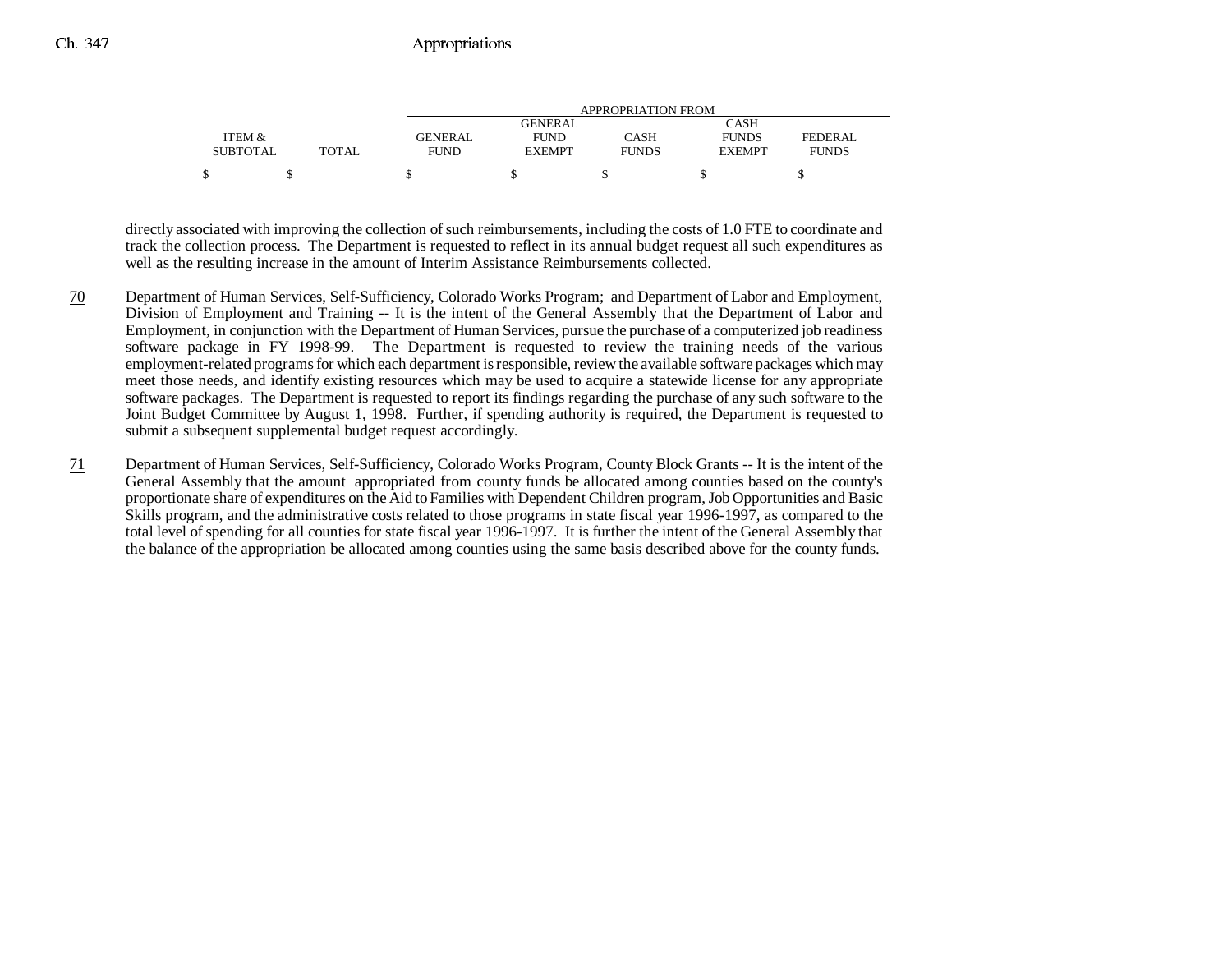- 72 Department of Human Services, Children, Youth and Families, Child Welfare -- The Department is requested to reflect in its fiscal year 1999-2000 budget request the gross amount of payments to child welfare service providers, including amounts that are paid using revenues other than county, state, or federal tax revenues. The Department is requested to reflect such amounts for fiscal years 1996-1997, 1997-1998, 1998-1999, and 1999-2000.
- 73 Department of Human Services, Children, Youth and Families, Child Welfare -- It is the intent of the General Assembly to encourage counties to serve children in the most appropriate and least restrictive manner. For this purpose, the Department may transfer funds among all line items in this long bill group total for child welfare.
- 74 Department of Human Services, Division of Youth Corrections, Administration -- The Division should continue its efforts to provide outcome data on the effectiveness of its programs. The Division is requested to provide to the Joint Budget Committee by January 1 of each year an evaluation of Division placements, community placements, and nonresidential placements, which shall include but not be limited to the number of juveniles served, length of stay, and recidivism data per placement.
- 75 Department of Human Services, Division of Youth Corrections, Institutional Programs -- The Division is authorized to hire 25.0 FTE-equivalent temporary employees for the specific purpose of addressing overcrowded conditions at state-operated detention centers. In an effort to monitor the need for additional staff, the Division is requested to submit quarterly staffing reports to the Joint Budget Committee. The reports should summarize the following information: (1) average daily population by facility; (2) direct care staff by facility; (3) support staff, including overhead positions, allocated by facility; (4) the direct care staff to youth ratio; (5) the support staff to direct staff ratio; and (6) applicable American Correctional Association standards.
- 76 Department of Human Services, Division of Youth Corrections, Institutional Programs, Medical Services -- The Division is requested to submit a plan to the Joint Budget Committee for contracting with a managed care organization to coordinate medical services for the juvenile population by December 1, 1998. The Division is encouraged to consider the possibility of inclusion in an existing managed care contract established by the Department of Corrections.
- 77 Department of Human Services, Division of Youth Corrections, Institutional Programs, Enhanced Mental Health Services at Lookout Mountain; and Enhanced Mental Health Services Pilot for Detention -- The Division of Youth Corrections is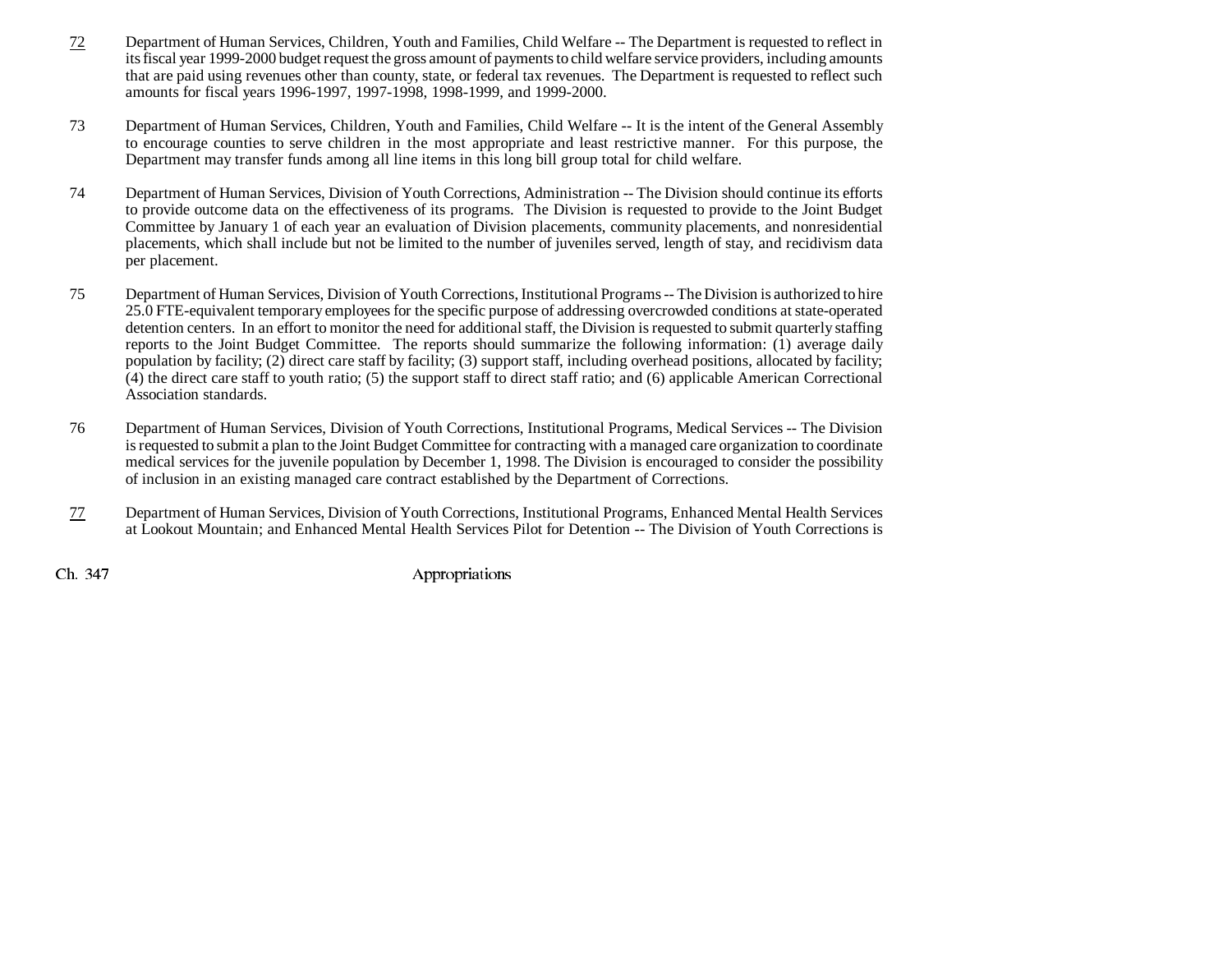|                 |              | APPROPRIATION FROM |               |              |               |              |
|-----------------|--------------|--------------------|---------------|--------------|---------------|--------------|
|                 |              |                    | GENERAL       |              | CASH          |              |
| ITEM &          |              | <b>GENERAL</b>     | <b>FUND</b>   | CASH         | <b>FUNDS</b>  | FEDERAL      |
| <b>SUBTOTAL</b> | <b>TOTAL</b> | FUND               | <b>EXEMPT</b> | <b>FUNDS</b> | <b>EXEMPT</b> | <b>FUNDS</b> |
|                 |              |                    |               |              |               |              |

requested to report outcome data regarding enhanced mental health services provided at the Lookout Mountain Youth Services Center, as well as the enhanced mental health services pilot program for detention. The Division is requested to submit an initial report to the Joint Budget Committee no later than November 1, 1998, outlining proposed client outcome and program performance measures. In addition, the Division is requested to submit a report to the Joint Budget Committee providing actual outcome data by November 1, 1999.

- 78 Department of Human Services, Division of Youth Corrections, Community Programs, Purchase of Contract Placements -- This appropriation does not obligate the state to help pay for renovation or construction costs at any facility that is involved in a contract with the state for secure juvenile placements. Any such contract should require the contractor to indemnify and hold harmless the state against any and all claims, damages, liability, and court awards, including costs, expenses, and attorney fees incurred as a result of any act or omission by the contractor. Any such contract should also require the contractor to provide the Division with information already available from independent audit reports detailing those costs which account for the cost per day per juvenile.
- 79 Department of Human Services, Division of Youth Corrections, Community Programs, S.B. 91-94 Programs -- It is the intent of the General Assembly that funds appropriated for Senate Bill 91-94 programs are to provide alternative services for juveniles determined to be at imminent risk of being placed in a detention or commitment facility and to provide services designed to reduce the length of stay of juveniles placed in Division facilities. In an effort to improve the effectiveness of S.B. 91-94 in reducing detention and commitment populations, the Division is requested to focus S.B. 91-94 funds on programs and services that will most effectively reduce populations in Division facilities, including intake screening, assessment, and case management services and other services designed to divert youth from placement in secure facilities.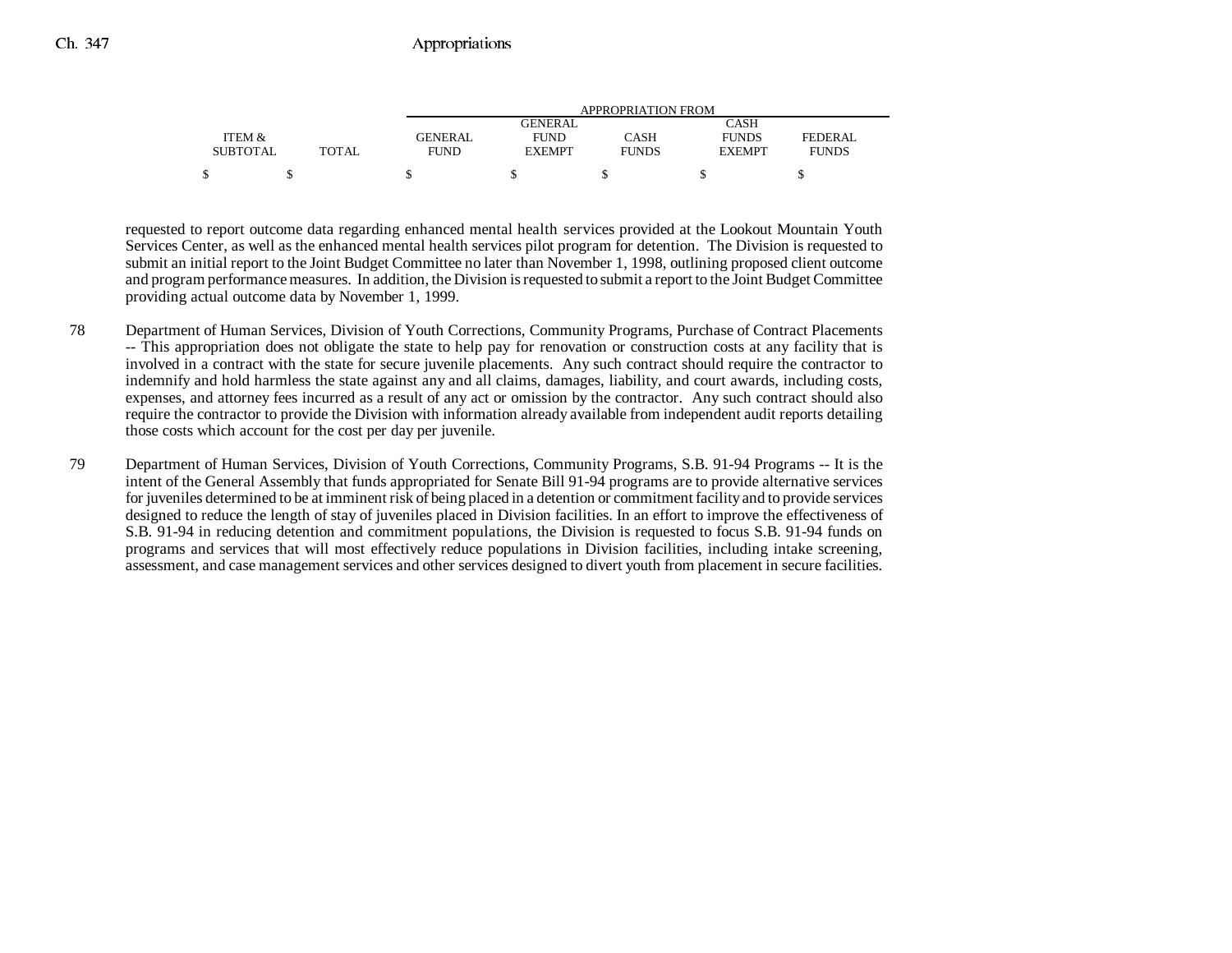- 80 Department of Human Services, Division of Youth Corrections, Community Programs, S.B. 91-94 Programs -- The Division is requested to submit to the Joint Budget Committee no later than November 1 of each year a report detailing Senate Bill 91-94 programs' impact by judicial district upon the committed and detention populations in Division of Youth Corrections facilities. In addition, the Division is requested to collect standardized data on youth served by S.B. 91-94 programs and include an analysis of this data in the report to allow for comparison of the effectiveness of S.B. 91-94 programs between judicial districts.
- 81 Department of Human Services, Division of Youth Corrections, Community Programs, Parole Program Services -- The Division should continue its efforts to provide outcome data on the effectiveness of its programs. The Division is requested to provide to the Joint Budget Committee by November 1 of each year an evaluation of parole program services, which shall include but not be limited to the number of juveniles served, average daily population, length of stay, parole revocations and suspensions, and recidivism data.
- 82 Department of Human Services, Health and Rehabilitation Services, Office of Health and Rehabilitation, Mental Health Community Programs -- The Department is requested to monitor and report treatment outcomes for clients receiving medication services. The General Assembly is particularly interested in any data which demonstrates savings to other systems as a result of these medication services. The Department is requested to include this report with its annual budget submission.
- 83 Department of Human Services, Health and Rehabilitation Services, Office of Health and Rehabilitation, Mental Health Community Programs -- The Department is requested to monitor and report on medication funding for community mental health centers, including the amounts and sources of financial and in-kind contributions received by each center. The General Assembly is particularly interested in efforts by community mental health centers to maximize available funding for medications from non-state sources. The Department is requested to include this report with its November 1 annual budget submission.
- 84 Department of Human Services, Health and Rehabilitation Services, Office of Health and Rehabilitation, Mental Health Community Programs -- The Department is requested to report to the Joint Budget Committee with its November 1 budget submission on its progress toward incorporation of medication funding in the capitated Medicaid mental health contracts. This report should include an expected time line for incorporation, as well as estimates of the programmatic impacts of such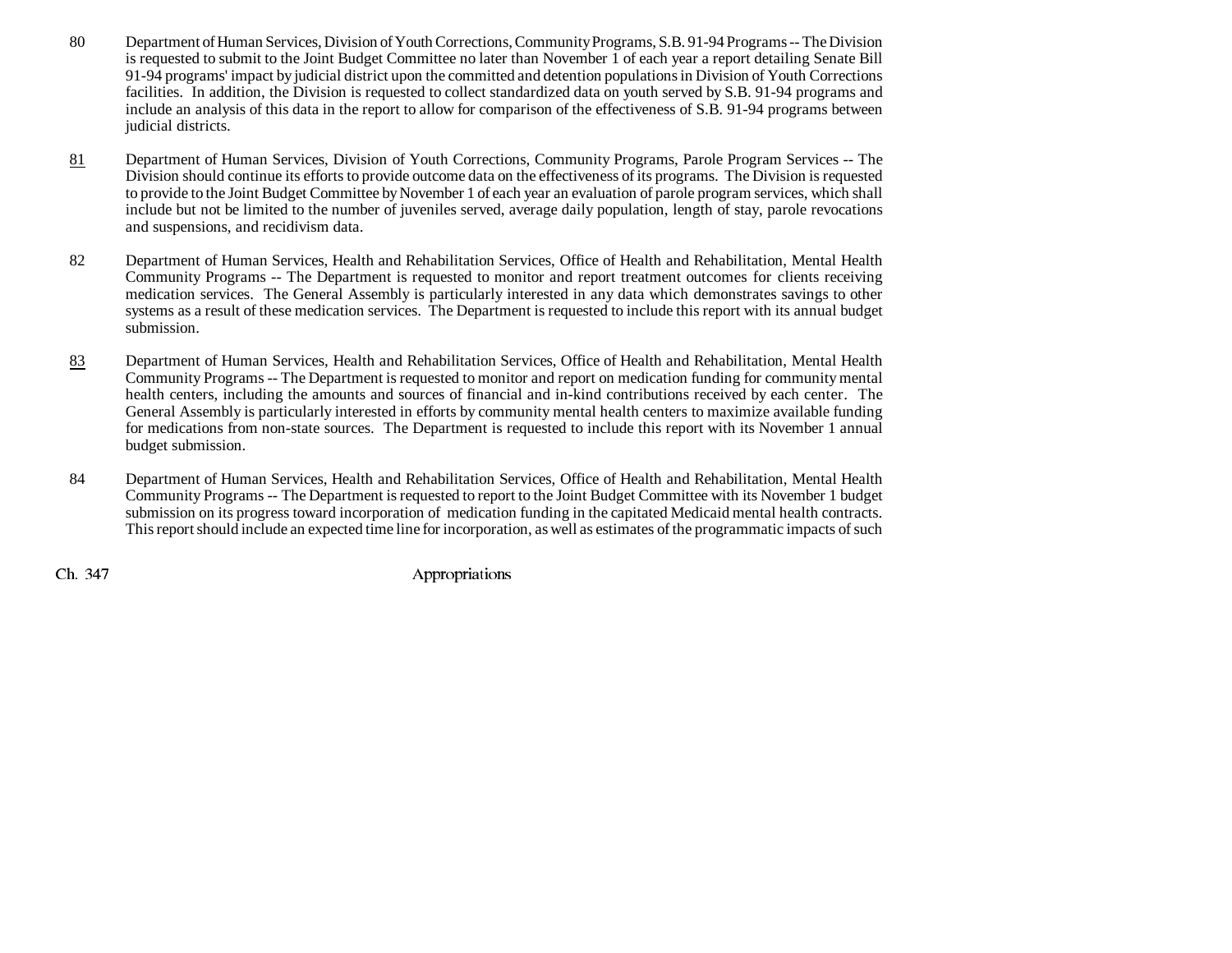|                 |        |             | APPROPRIATION FROM |              |               |              |  |
|-----------------|--------|-------------|--------------------|--------------|---------------|--------------|--|
|                 |        |             | GENERAL            |              | CASH          |              |  |
| ITEM &          |        | GENERAL     | <b>FUND</b>        | CASH         | <b>FUNDS</b>  | FEDERAL      |  |
| <b>SUBTOTAL</b> | TOTAL. | <b>FUND</b> | <b>EXEMPT</b>      | <b>FUNDS</b> | <b>EXEMPT</b> | <b>FUNDS</b> |  |
| \$              |        |             |                    |              |               |              |  |

a change.

- 85 Department of Human Services, Health and Rehabilitation Services, Office of Health and Rehabilitation, Mental Health Community Programs -- It is the intent of the General Assembly that the Office of Health and Rehabilitation work to ensure that additional resources are allocated to serve the Native American population.
- 86 Department of Human Services, Health and Rehabilitation Services, Office of Health and Rehabilitation, Mental Health Community Programs -- The Department is requested to compile detailed quarterly data of the waiting lists for community mental health services, and provide the Joint Budget Committee with quarterly reports of this data within 30 days of the respective quarter's end.
- 87 Department of Human Services, Health and Rehabilitation Services, Office of Health and Rehabilitation, Mental Health Community Programs, Mental Health Capitation -- It is the intent of the General Assembly that contracts rates with Mental Health Assessment and Service Agencies be increased at the rate of 3 percent per Medicaid eligible in each Medicaid category for all contracts that have been in effect for at least one fiscal year.
- 88 Department of Human Services, Health and Rehabilitation Services, Office of Health and Rehabilitation, Mental Health Community Programs, Services for Target Clients -- The Department is requested to specify in contracts with community mental health centers participating in the enhanced mental health services pilot program for detention that youth participating in this program will receive mental health services for as long as is deemed medically necessary.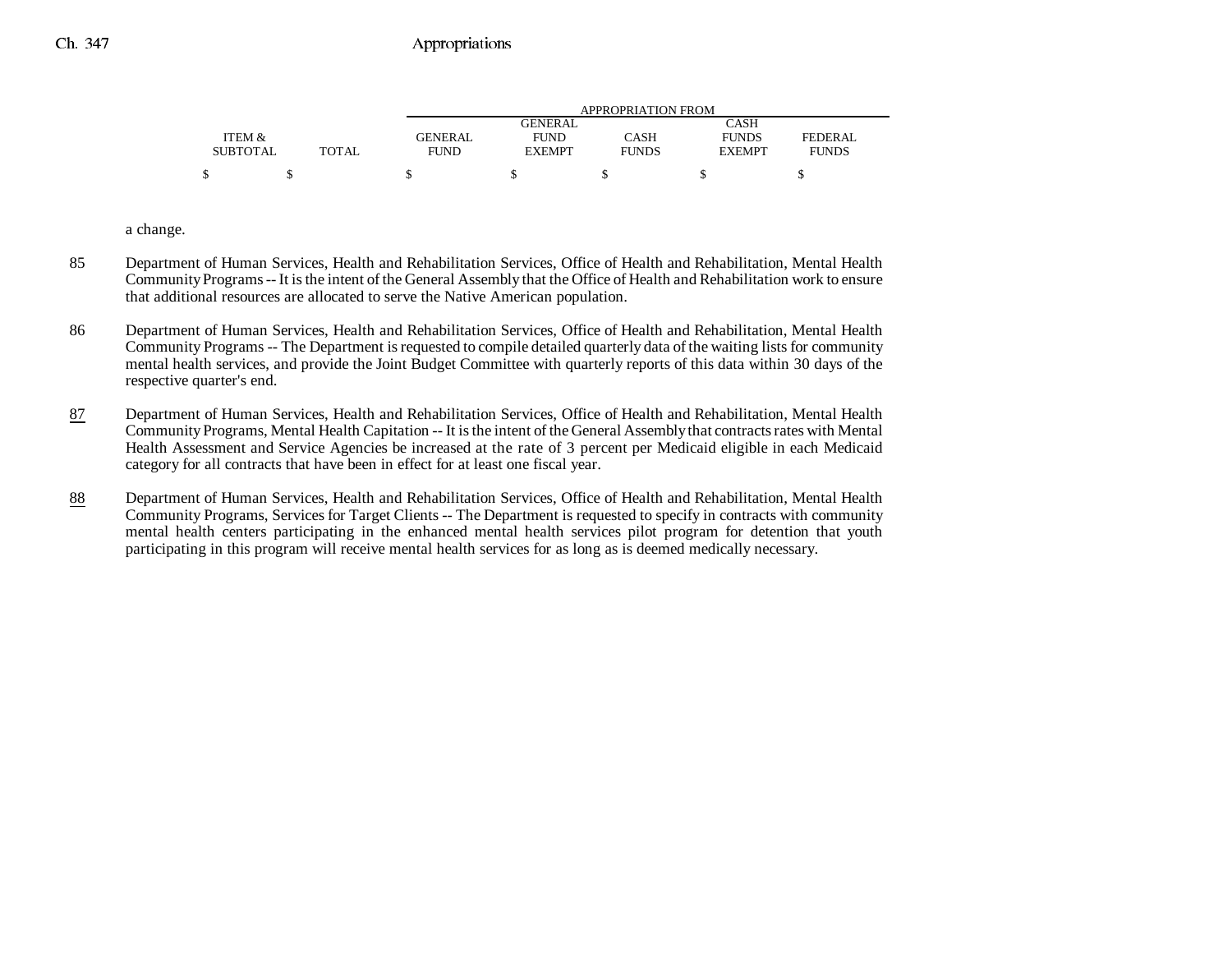- 89 Department of Human Services, Health and Rehabilitation Services, Office of Health and Rehabilitation, Mental Health Community Programs, Eastern Regional Acute Treatment Unit -- It is the intent of the General Assembly that this appropriation be used to support the acute treatment unit serving residents of Adams, Arapahoe, and Douglas Counties, and the City of Aurora.
- 90 Department of Human Services, Health and Rehabilitation Services, Office of Health and Rehabilitation, Mental Health Community Programs, Early Intervention Program -- It is the intent of the General Assembly that this pilot program serving 700 children operate for FY 1997-98 and FY 1998-99, at the end of which a determination shall be made as to the program's success in reducing costs in other systems. If, after two years of operation, the pilot programs are unable to demonstrate a level of savings that warrant continued investment, it is the intent of the General Assembly that the programs be discontinued and the funding eliminated. The Department is requested to report to the Joint Budget Committee by October 1 of each year with specific program information demonstrating progress toward reducing costs in other systems, as well as any other quantifiable and objective outcome data on the performance of the program. Evaluations of reduced costs in other systems should include, but not be limited to, out-of-home placement, psychiatric hospitalization, and education.
- 91 Department of Human Services, Health and Rehabilitation Services, Office of Health and Rehabilitation, Community Services for Persons with Developmental Disabilities, Community Programs -- It is the intent of the General Assembly that the net general fund savings resulting from the Department's request for authorization of Medicaid reimbursement for services provided to individuals enrolled in sheltered workshop programs be restricted pending approval of the federal waiver. The Department is requested to notify the Joint Budget Committee upon approval or disapproval of the federal waiver request.
- 92 Department of Human Services, Health and Rehabilitation Services, Community Services for Persons with Developmental Disabilities, Preventive Dental Hygiene -- This appropriation shall be used to assist the Colorado Foundation of Dentistry in providing special dental services for persons with developmental disabilities.
- 93 Department of Human Services, Health and Rehabilitation Services, Division of Vocational Rehabilitation, Rehabilitation Programs, Local Funds Match -- It is the intent of the General Assembly that the additional spending authority approved for this line item will not require additional General Fund dollars to meet federal match requirements.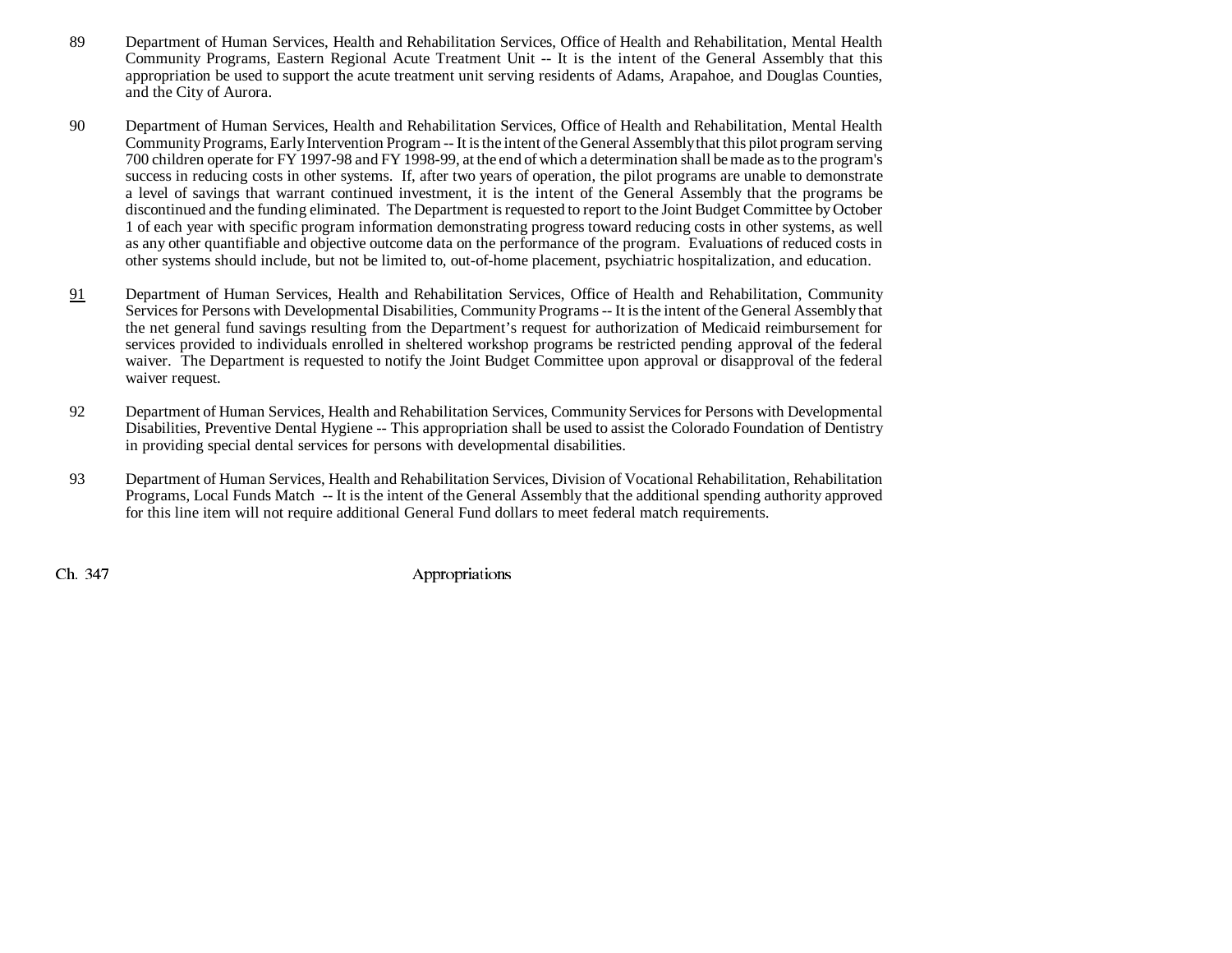|                 |       | APPROPRIATION FROM |                |              |               |              |
|-----------------|-------|--------------------|----------------|--------------|---------------|--------------|
|                 |       |                    | <b>GENERAL</b> |              | CASH          |              |
| ITEM &          |       | <b>GENERAL</b>     | <b>FUND</b>    | CASH         | <b>FUNDS</b>  | FEDERAL      |
| <b>SUBTOTAL</b> | TOTAL | <b>FUND</b>        | <b>EXEMPT</b>  | <b>FUNDS</b> | <b>EXEMPT</b> | <b>FUNDS</b> |
|                 |       |                    |                |              |               |              |

- 94 Department of Human Services, Health and Rehabilitation Services, Division of Vocational Rehabilitation, Rehabilitation Programs, Local Funds Match -- It is the intent of the General Assembly that \$125,000 of the state match required for case services in Rehabilitation Programs shall be raised from private donations.
- 94a Department of Human Services, Health and Rehabilitation Services, Division of Vocational Rehabilitation, Independent Living Grants -- It is the intent of the General Assembly that the amount appropriated from the General Fund be allocated only to independent living centers that are certified by the state department as of July 1, 1998, and that such amount be distributed in equal amounts to each of these centers.
- 95 Department of Human Services, Health and Rehabilitation Services, Alcohol and Drug Abuse Division -- It is the intent of the General Assembly that the additional General Fund appropriation in this line item be used to support the detoxification facility serving residents of Adams Arapahoe, and Douglas Counties, and the City of Aurora through the managed service contractor for this area. The Department is requested to report, with its November 1 budget submission, on the funding provided to the facility by the state, its overall financial status including funding from non-state sources, and its compliance with departmental regulations and standards.
- 96 Department of Human Services, Health and Rehabilitation Services, Alcohol and Drug Abuse Division, Community Programs, Treatment Contracts -- The Department is requested to develop and monitor outcome data which demonstrates the success of the criminal justice referral treatment programs and quantifies savings to other public systems. The Department is further requested to include this information in its annual budget submission.